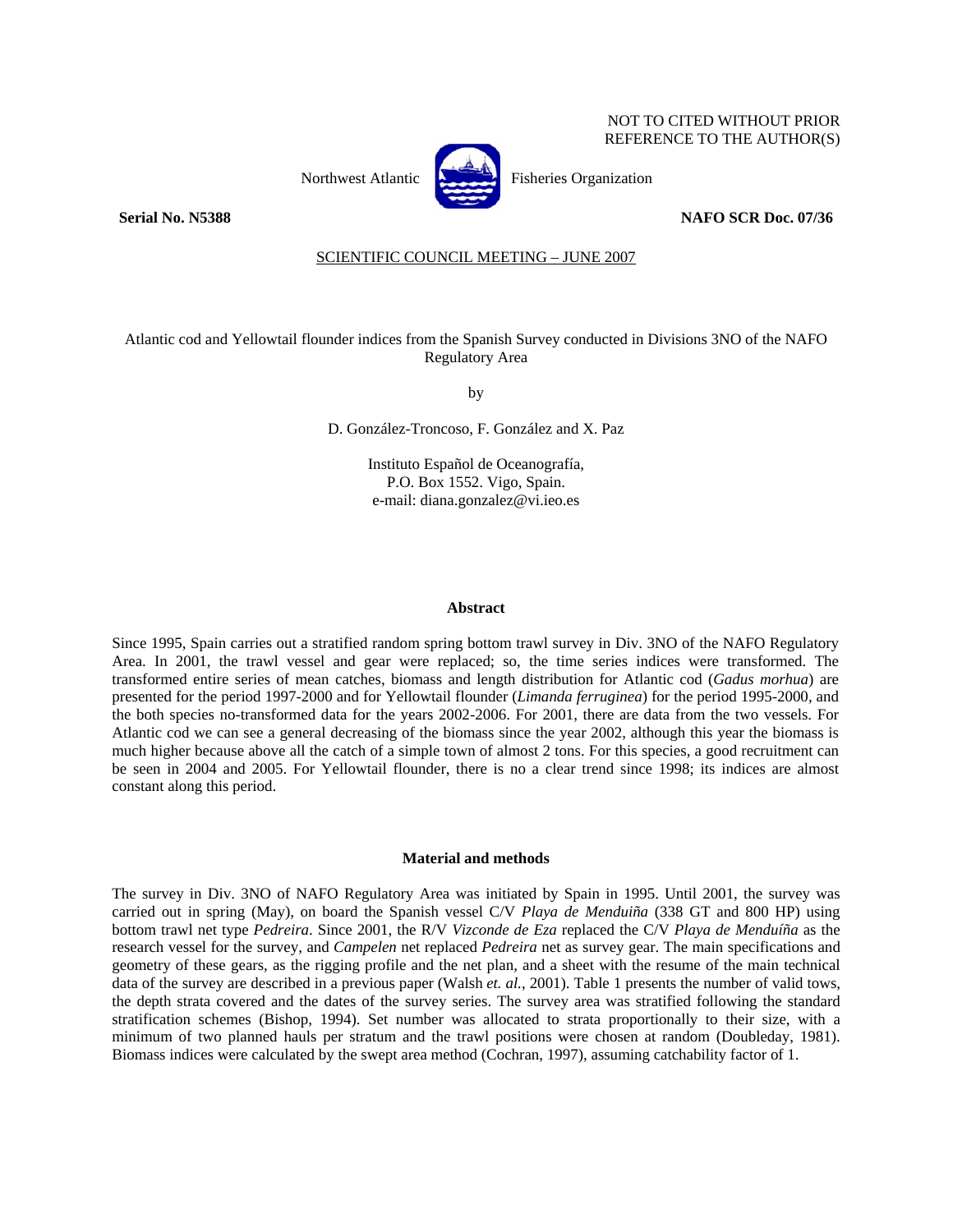For Atlantic cod, the series are presented since 1997 because in years 1995 and 1996 the surveyed depth strata were only until 1000 meters, so they are not representative. As the strata where the Yellowtail flounder is presented were well surveyed, the series for this species are presented since 1995.

The catch from each haul was sorted by species and weighted. Random samples of each species catches were measured to total length to the nearest lower cm. Length distribution scaled from catches was estimated for the period 1997-2006 (Atlantic cod) and 1995-2006 (Yellowtail flounder) in two cm range. Data were grouping beginning with the pair number.

For each species, the haul mean catch, with its variance, and the stratified mean catches by stratum and year, with the annual variance, are presented, transformed until 2000 and no-transformed in the period 2002-2006. In the year 2001, there are data transformed from the former vessel with original data from the new vessel. Besides this, the biomass per stratum and year, with the annual variance, are presented, as the stratified mean catches per haul length distribution. To more information about the calculation of these indices, see González Troncoso *et al.*, 2004 and Paz *et al.*, 2004.

### **Results**

# **Atlantic cod**

### **Introduction**

Atlantic cod in Divisions 3NO has been under moratorium to directed fishing since 1994. According to the NAFO Scientific Council, the stock of Atlantic cod in Divisions 3NO declined dramatically during the mid-1980s, and the total biomass and the spawning biomass are currently at an extremely low level. Moreover, all recent year-classes have been weak (NAFO, 2006).

### **Mean Catches and Biomass**

The Atlantic cod haul mean catches by stratum are presented in Table 2, included swept area, number of hauls and SD. Atlantic cod stratified mean catches per tow by stratum and year and their SD are presented in Table 3.

The entire time series (1997-2006) of biomass and their SD estimates for Atlantic cod are presented in Table 4. Estimated parameters *a* and *b* values of length-weight relationship are presented in Table 5.

We can see a great variation in the cod indices since 1997, but this is due to a few hauls in which the presence of cod was very high. For example, in 1998 and 2001, the C/V *Playa de Menduíña* made a more than seven tons cod catch in a single haul. Besides this, in 2001, the R/V *Vizconde de Eza* made two hauls with more than a ton of cod catches. But before year 2006, and apart from those hauls, the catches of cod were very poor. Since 2002, a decreasing in the biomass can be seen. In 2006, we can see a great increase in the biomass of this species. Although this increase is above all for a single catch of almost 2 tons, in general the catches of Atlantic cod in the survey of 2006 were over the mean. The great value of the variance in some years is due to the tows with a large catch (Fig. 1 and 2).

# **Length Distribution**

Table 6 and Figures 3 and 4 show the stratified mean catches per haul length distribution by year, besides the sampled size and its catch, for the period 1997-2006. The data have been grouped two by two**,** so we present the data every two cm. Except in 2001 and 2006, the modal values are very low. All lengths presence is very low, even it is very difficult to follow the modal values. In 2001 we have a good presence of individuals between 36 and 58 cm, probably due to the three hauls with great catches of this year, and in 2006 there is two modes in the length distribution, one around 30 cm and another one around 40 cm. There is no good recruitment until 2004, in which the individuals between 12 and 16 cm correspond to the greatest presence in the series, and in 2005 between 24 and 32, with a new mode between 12 and 16 cm, as in last year. In 2006 there is no almost presence of individuals below 24 cm.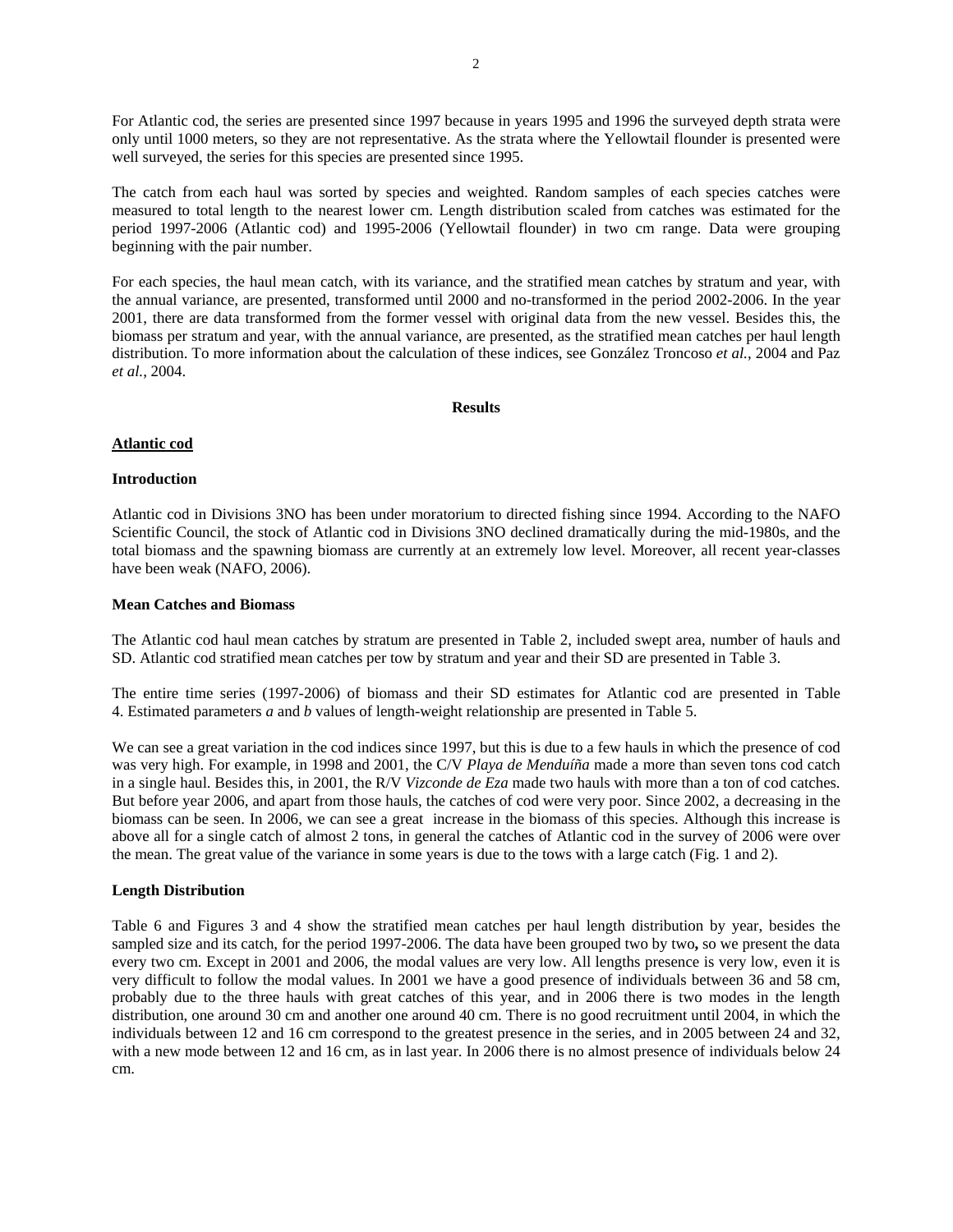# **Yellowtail flounder**

#### **Introduction**

After a moratorium between 1994 and 1997, the Yellowtail flounder fishery is under TAC. According to the Report of NAFO Scientific Council Meeting, the stock size had a minimum in the mid 1990´s, but since 1994 has steadily increased and now it is estimated to be at a level well above that of the mid-1980s (NAFO, 2006).

# **Mean Catches and Biomass**

In Table 7 we present the haul mean catches by stratum for Yellowtail flounder, included swept area, number of hauls and SD. The stratified mean catches per tow by stratum and year and their SD are presented in Table 8 for this species.

The entire time series (1995-2006) of biomass by the swept area method and their SD estimates of Yellowtail flounder are presented in Table 9. The parameters *a* and *b* for the calculation of the length-weight relationship are presented in Table 10.

The Yellowtail flounder indices show no clear trend along the time (in the entire series). There was an increasing between 1995 and 1999 and since 2001 the indices are stabilised at a high level (Figures 5 and 6).

### **Length Distribution**

The stratified mean catches per haul length distribution by sex and year, besides the sampled size and its catch, are presented in Table 11 and Figure 7 the period 1995-2006. The data have been grouped two by two**,** so we present the data every two cm. There is no presence of good recruitment last years. In Figure 8, we can see the evolution of a modal value since the beginning of the series, but, although there is a presence of juveniles in the lengths, this presence is very low.

### **References**

- Bishop, C A.. 1994. Revisions and additions to stratification schemes used during research vessel surveys in NAFO subareas 2 and 3*.* NAFO SCR Doc. 94/43, Serial nº N2413, 23 pp.
- Cochran, W. G.. 1997. Sampling techniques. J. Wiley and Sons, N.Y., 428 pp.

Doubleday, W. G.. 1981. Manual on groundfish surveys in the Northwest Atlantic. NAFO Sci. Coun. Studies, 2, 55.

- González Troncoso, D., X. Paz and C. González. 2004. Atlantic cod population indices obtained from the Spring surveys conducted by Spain in the NAFO Regulatory Area of Divisions 3NO, 1995-2003. NAFO SCR Doc. 04/12, Serial Number N4957, 21 pp.
- NAFO, 2006. Report of Scientific Council Meeting, 1-15 June 2006
- Paz, X., D. González Troncoso and E. Román. 2004. New time series for Yellowtail flounder from the comparative experience between the C/V *Playa de Menduíña* and the R/V *Vizconde de Eza* in the NAFO Regulatory Area of Divisions 3NO, 1995-2003. NAFO SCR Doc. 04/10, Serial Number N4955, 19 pp.
- Walsh, J.S., X. Paz and P. Durán. 2001. A preliminary investigation of the efficiency of Canadian and Spanish Survey bottom trawls on the Southern Bank. NAFO SCR Doc., 01/74, Serial nº N4453, 18 pp.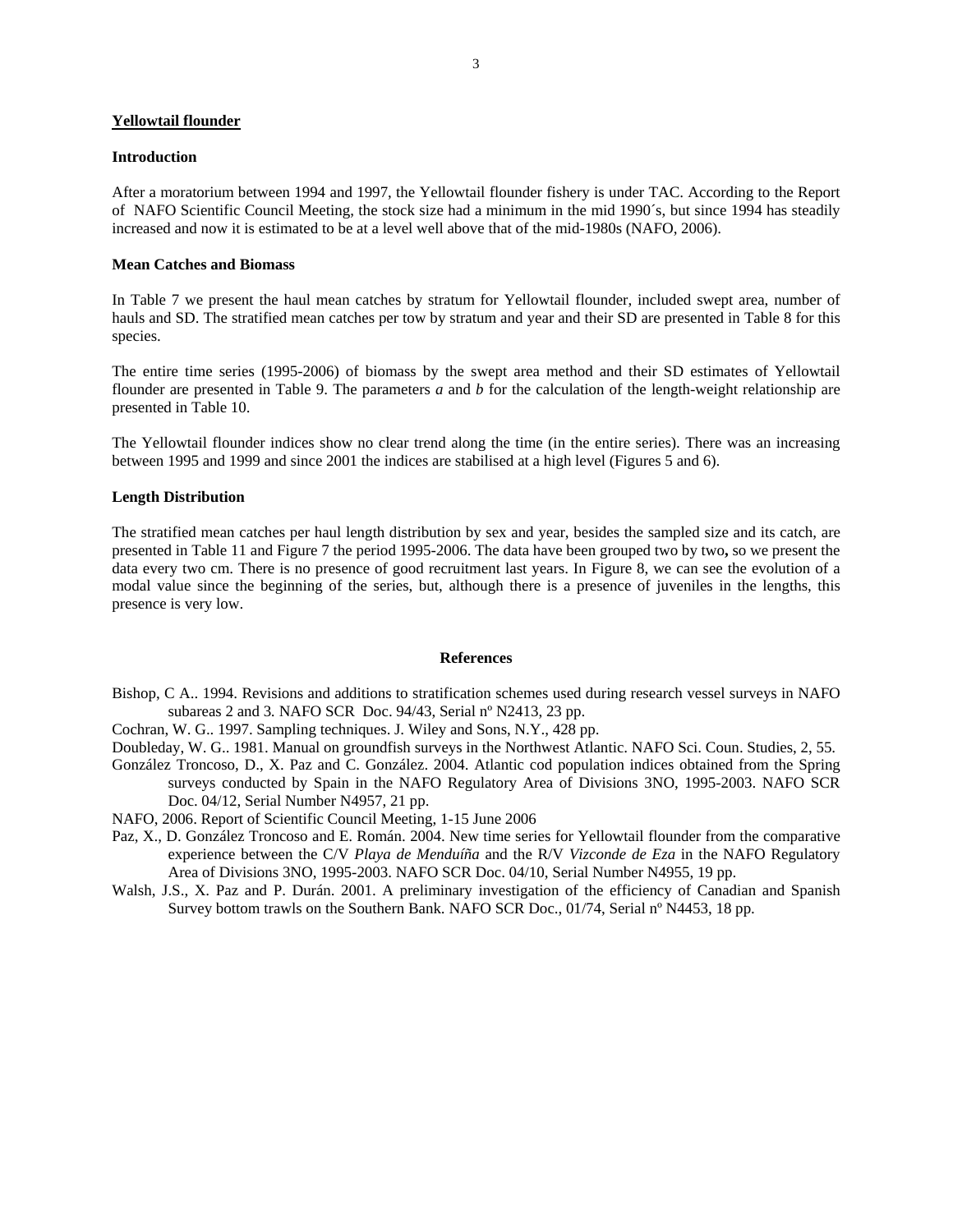|              |                       |            | Depth strata |                 |
|--------------|-----------------------|------------|--------------|-----------------|
| Year         | Vessel                | Valid tows | covered (m)  | Dates           |
| 1995         | C/V Playa de Menduíña | 77         | 42-684       | May 18-May 29   |
| 1996         | C/V Playa de Menduíña | 112        | 41-1135      | May 07-May 24   |
| 1997         | C/V Playa de Menduíña | 128        | 42-1263      | April 26-May 18 |
| 1998         | C/V Playa de Menduíña | 124        | 42-1390      | May 06-May 26   |
| 1999         | C/V Playa de Menduíña | 114        | 41-1381      | May 07-May 26   |
| 2000         | C/V Playa de Menduíña | 118        | 42-1401      | May 07-May 28   |
| $2001^{(*)}$ | R/V Vizconde de Eza   | 83         | 36-1156      | May 03-May 24   |
|              | C/V Playa de Menduíña | 121        | 40-1500      | May 05-May 23   |
| 2002         | R/V Vizconde de Eza   | 125        | 38-1540      | April 29-May 19 |
| 2003         | R/V Vizconde de Eza   | 118        | 38-1666      | May 11-June 02  |
| 2004         | R/V Vizconde de Eza   | 120        | 43-1539      | June 06–June 24 |
| 2005         | R/V Vizconde de Eza   | 119        | 47-1485      | June 10–June 29 |
| 2006         | R/V Vizconde de Eza   | 120        | 45-1480      | June 7–June 27  |

**TABLE 1.-** Spanish spring bottom trawl surveys on NAFO Div. 3NO: 1995-2006

(\*) We took, for the calculation of the series, 83 hauls from the R/V *Vizconde de Eza* and 40 hauls from the C/V *Playa de Menduíña* (123 hauls in total)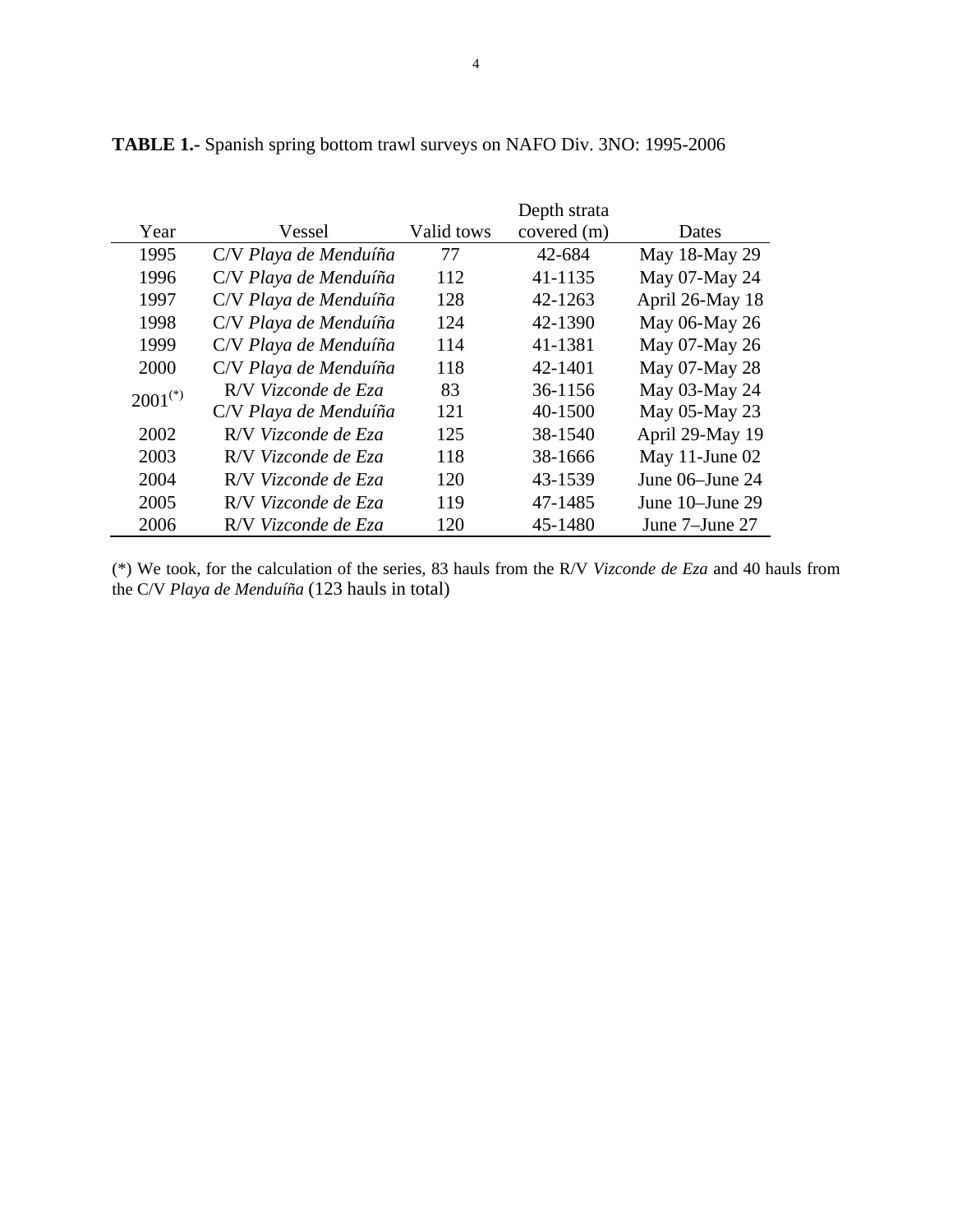**TABLE 2.-** Swept area, number of hauls and Atlantic cod mean catch (kg) and SD by stratum. Spanish Spring Surveys on NAFO Div. 3NO: 1997-2006. Swept area in square miles. n.s. means stratum not surveyed. 1997-2000 data are transformed C/V *Playa de Menduíña* data, and 2002-2006 data are original from R/V *Vizconde de Eza*. In 2001, there are data from the two vessels.

|         | 1997   |                |            |         |        |                | 1998       |          |        |                | 1999       |         |        | 2000           |            |         |
|---------|--------|----------------|------------|---------|--------|----------------|------------|----------|--------|----------------|------------|---------|--------|----------------|------------|---------|
|         | Swept  | Tow            | A. cod     | A. cod  | Swept  | Tow            | A. cod     | A. cod   | Swept  | Tow            | A. cod     | A. cod  | Swept  | Tow            | A. cod     | A. cod  |
| Stratum | area   | number         | Mean catch | SD      | area   | number         | Mean catch | SD       | area   | number         | Mean catch | SD      | area   | number         | Mean catch | SD      |
| 353     | 0.0480 | $\overline{4}$ | 0.00       | 0.000   | 0.0465 | $\overline{4}$ | 0.00       | 0.004    | 0.0360 | 3              | 6.26       | 8.593   | 0.0356 | 3              | 8.59       | 9.984   |
| 354     | 0.0233 | 2              | 0.00       | 0.000   | 0.0356 | 3              | 17.67      | 29.046   | 0.0218 | 2              | 4.92       | 3.192   | 0.0356 | 3              | 18.44      | 27.099  |
| 355     | 0.0233 | $\mathbf{2}$   | 4.29       | 5.711   | 0.0221 | $\sqrt{2}$     | 27.05      | 3.662    | 0.0229 | $\overline{c}$ | 6.39       | 2.549   | 0.0233 | $\sqrt{2}$     | 94.83      | 76.209  |
| 356     | 0.0225 |                | 7.80       | 0.495   | 0.0221 | $\overline{c}$ | 6.23       | 0.247    | 0.0229 | $\overline{c}$ | 41.19      | 0.346   | 0.0225 | $\overline{c}$ | 16.34      | 17.172  |
| 357     | 0.0443 | $\overline{4}$ | 91.55      | 174.202 | 0.0240 | $\overline{2}$ | 7.45       | 0.742    | 0.0236 | $\overline{c}$ | 10.12      | 11.461  | 0.0124 | $\mathbf{1}$   | 9.15       |         |
| 358     | 0.0563 | 5              | 1.77       | 1.655   | 0.0236 | 3              | 4.46       | 4.030    | 0.0349 | $\overline{3}$ | 9.98       | 4.006   | 0.0341 | 3              | 184.88     | 194.829 |
| 359     | 0.0690 | 6              | 1.13       | 2.385   | 0.0698 | 6              | 0.39       | 0.858    | 0.0364 | 3              | 7.25       | 11.394  | 0.0469 | $\overline{4}$ | 18.26      | 17.367  |
| 360     | 0.3754 | 32             | 0.11       | 0.226   | 0.2561 | 25             | 0.22       | 0.700    | 0.2325 | 19             | 2.33       | 3.801   | 0.2396 | 20             | 2.16       | 3.561   |
| 374     | 0.0353 | 3              | 0.06       | 0.099   | 0.0353 | 3              | 0.00       | 0.000    | 0.0244 | $\overline{c}$ | 0.58       | 0.594   | 0.0240 | $\sqrt{2}$     | 0.00       | 0.000   |
| 375     | 0.0116 |                | 0.00       |         | 0.0345 | 3              | 0.78       | 0.403    | 0.0236 | $\overline{c}$ | 0.97       | 0.579   | 0.0244 | 2              | 0.00       | 0.000   |
| 376     | 0.1583 | 14             | 0.00       | 0.000   | 0.0930 | 10             | 0.20       | 0.187    | 0.1219 | 10             | 0.62       | 0.545   | 0.1200 | 10             | 0.90       | 1.852   |
| 377     | 0.0116 |                | 0.27       | $\sim$  | 0.0229 | $\overline{2}$ | 1.89       | 2.375    | 0.0240 | $\overline{c}$ | 0.21       | 0.302   | 0.0229 | $\overline{c}$ | 0.02       | 0.027   |
| 378     | 0.0210 | $\overline{c}$ | 2.34       | 3.316   | 0.0120 | $\overline{c}$ | 3.46       | 0.940    | 0.0229 | $\mathcal{D}$  | 7.76       | 5.951   | 0.0233 | $\overline{c}$ | 10.65      | 11.169  |
| 379     | 0.0206 | $\overline{c}$ | 3.68       | 0.307   | 0.0356 | 3              | 8.30       | 5.847    | 0.0236 | $\overline{c}$ | 5.22       | 4.147   | 0.0225 | $\sqrt{2}$     | 41.12      | 54.683  |
| 380     | 0.0210 | $\overline{2}$ | 0.36       | 0.515   | 0.0113 |                | 2.33       | 1.361    | 0.0236 | $\overline{c}$ | 38.58      | 48.720  | 0.0236 | $\overline{c}$ | 8.21       | 3.236   |
| 381     | 0.0221 | $\overline{c}$ | 0.07       | 0.099   | 0.0229 | $\mathfrak{D}$ | 0.21       | 0.187    | 0.0229 | $\mathfrak{D}$ | 0.87       | 0.388   | 0.0236 | $\overline{c}$ | 1.74       | 0.730   |
| 382     | 0.0461 |                | 0.00       | 0.000   | 0.0229 | 3              | 0.32       | 0.336    | 0.0484 | $\overline{4}$ | 0.05       | 0.036   | 0.0499 | $\overline{4}$ | 0.71       | 0.561   |
| 721     | 0.0221 | 2              | 20.98      | 7.052   | 0.0203 |                | 0.61       | 0.866    | 0.0244 | $\overline{2}$ | 88.29      | 106.743 | 0.0236 | $\overline{c}$ | 28.34      | 17.122  |
| 722     | 0.0214 | $\sqrt{2}$     | 0.31       | 0.139   | 0.0101 | $\mathbf{2}$   | 0.00       | 0.000    | 0.0229 | $\overline{c}$ | 0.00       | 0.000   | 0.0218 | $\overline{c}$ | 0.90       | 1.277   |
| 723     | 0.0210 | $\mathbf{2}$   | 9.90       | 2.425   | 0.0233 | $\mathbf{2}$   | 4.39       | 3.736    | 0.0229 | $\overline{c}$ | 16.87      | 20.735  | 0.0248 | $\overline{c}$ | 22.02      | 12.010  |
| 724     | 0.0225 | 2              | 1.30       | 1.269   | 0.0206 | $\mathbf{2}$   | 1488.84    | 2101.820 | 0.0225 | $\overline{2}$ | 0.02       | 0.032   | 0.0233 | $\overline{c}$ | 0.70       | 0.341   |
| 725     | 0.0206 | 2              | 23.50      | 17.734  | 0.0086 | $\mathbf{1}$   | 30.86      | $\sim$   | 0.0229 | $\sqrt{2}$     | 13.65      | 19.102  | 0.0210 | $\sqrt{2}$     | 4.34       | 3.857   |
| 726     | n.s.   | n.s.           | n.s.       | n.s.    | 0.0094 | 2              | 4.74       | 5.617    | 0.0225 | $\overline{c}$ | 0.81       | 0.492   | 0.0221 | $\overline{c}$ | 8.85       | 12.221  |
| 727     | 0.0094 | $\overline{1}$ | 0.12       |         | 0.0233 | $\mathbf{2}$   | 2.66       | 2.821    | 0.0236 | $\overline{2}$ | 9.20       | 4.701   | 0.0210 | $\overline{c}$ | 9.16       | 10.803  |
| 728     | 0.0214 | 2              | 1.17       | 0.569   | 0.0206 | $\overline{c}$ | 1.54       | 2.177    | 0.0233 | $\overline{c}$ | 0.00       | 0.000   | 0.0210 | $\overline{2}$ | 0.90       | 1.267   |
| 752     | 0.0218 | $\overline{2}$ | 0.00       | 0.000   | 0.0229 | 2              | 0.00       | 0.000    | 0.0233 | $\overline{2}$ | 0.00       | 0.000   | 0.0206 | $\overline{2}$ | 0.00       | 0.000   |
| 753     | 0.0214 | 2              | 0.00       | 0.000   | 0.0218 | $\overline{2}$ | 0.00       | 0.000    | 0.0229 | $\overline{2}$ | 0.00       | 0.000   | 0.0218 | $\overline{2}$ | 0.00       | 0.000   |
| 754     | 0.0330 | 3              | 0.00       | 0.000   | 0.0210 | $\overline{2}$ | 0.00       | 0.000    | 0.0206 | $\overline{2}$ | 0.00       | 0.000   | 0.0195 | $\overline{2}$ | 0.00       | 0.000   |
| 755     | n.s.   | n.s.           | n.s.       | n.s.    | 0.0206 | $\overline{2}$ | 0.00       | 0.000    | 0.0311 | 3              | 0.00       | 0.000   | 0.0431 | $\overline{A}$ | 0.00       | 0.000   |
| 756     | 0.0109 |                | 0.00       |         | 0.0225 | $\overline{2}$ | 0.32       | 0.449    | 0.0225 | $\overline{2}$ | 0.24       | 0.334   | 0.0203 | $\overline{c}$ | 0.36       | 0.257   |
| 757     | 0.0304 | 3              | 0.00       | 0.000   | 0.0206 | $\overline{2}$ | 0.00       | 0.000    | 0.0233 | $\overline{c}$ | 0.00       | 0.000   | 0.0214 | $\sqrt{2}$     | 0.00       | 0.000   |
| 758     | 0.0214 | $\overline{c}$ | 0.00       | 0.000   | 0.0105 | $\overline{2}$ | 0.00       | 0.000    | 0.0214 | $\overline{c}$ | 0.00       | 0.000   | 0.0210 | $\overline{c}$ | 0.00       | 0.000   |
| 759     | n.s.   | n.s.           | n.s.       | n.s.    | 0.0214 | 2              | 0.00       | 0.000    | 0.0218 | $\overline{2}$ | 0.00       | 0.000   | 0.0210 | $\overline{c}$ | 0.00       | 0.000   |
| 760     | 0.0105 |                | 0.00       | $\sim$  | 0.0214 | $\overline{c}$ | 0.00       | 0.000    | 0.0225 | $\overline{c}$ | 0.00       | 0.000   | 0.0210 | $\overline{c}$ | 0.00       | 0.000   |
| 761     | 0.0315 | 3              | 0.00       | 0.000   | 0.0206 | $\overline{2}$ | 0.00       | 0.000    | 0.0210 | $\overline{2}$ | 0.00       | 0.000   | 0.0221 | $\overline{2}$ | 0.00       | 0.000   |
| 762     | 0.0308 | 3              | 0.00       | 0.000   | 0.0094 | $\overline{c}$ | 0.00       | 0.000    | 0.0210 | $\overline{c}$ | 0.00       | 0.000   | 0.0203 | $\overline{c}$ | 0.00       | 0.000   |
| 763     | n.s.   | n.s.           | n.s.       | n.s.    | 0.0218 | $\overline{2}$ | 0.00       | 0.000    | 0.0311 | $\overline{3}$ | 0.00       | 0.000   | 0.0416 | $\overline{4}$ | 1.08       | 2.170   |
| 764     | 0.0206 | 2              | 0.00       | 0.000   | 0.0218 | 2              | 0.00       | 0.000    | 0.0225 | $\overline{2}$ | 0.00       | 0.000   | 0.0218 | 2              | 0.00       | 0.000   |
| 765     | 0.0206 | $\overline{c}$ | 0.00       | 0.000   | 0.0098 | $\overline{c}$ | 0.00       | 0.000    | 0.0221 | $\overline{c}$ | 0.00       | 0.000   | 0.0203 | $\overline{c}$ | 0.00       | 0.000   |
| 766     | 0.0308 | 3              | 0.00       | 0.000   | 0.0191 | $\overline{2}$ | 0.00       | 0.000    | 0.0218 | $\overline{2}$ | 0.00       | 0.000   | 0.0214 | $\overline{c}$ | 0.00       | 0.000   |
| 767     | n.s.   | n.s.           | n.s.       | n.s.    | 0.0109 | $\overline{2}$ | 0.00       | 0.000    | 0.0214 | 2              | 0.00       | 0.000   | 0.0210 | $\overline{2}$ | 0.00       | 0.000   |

$$
SD = \frac{\sum (x_i - \overline{x})^2}{n - 1}
$$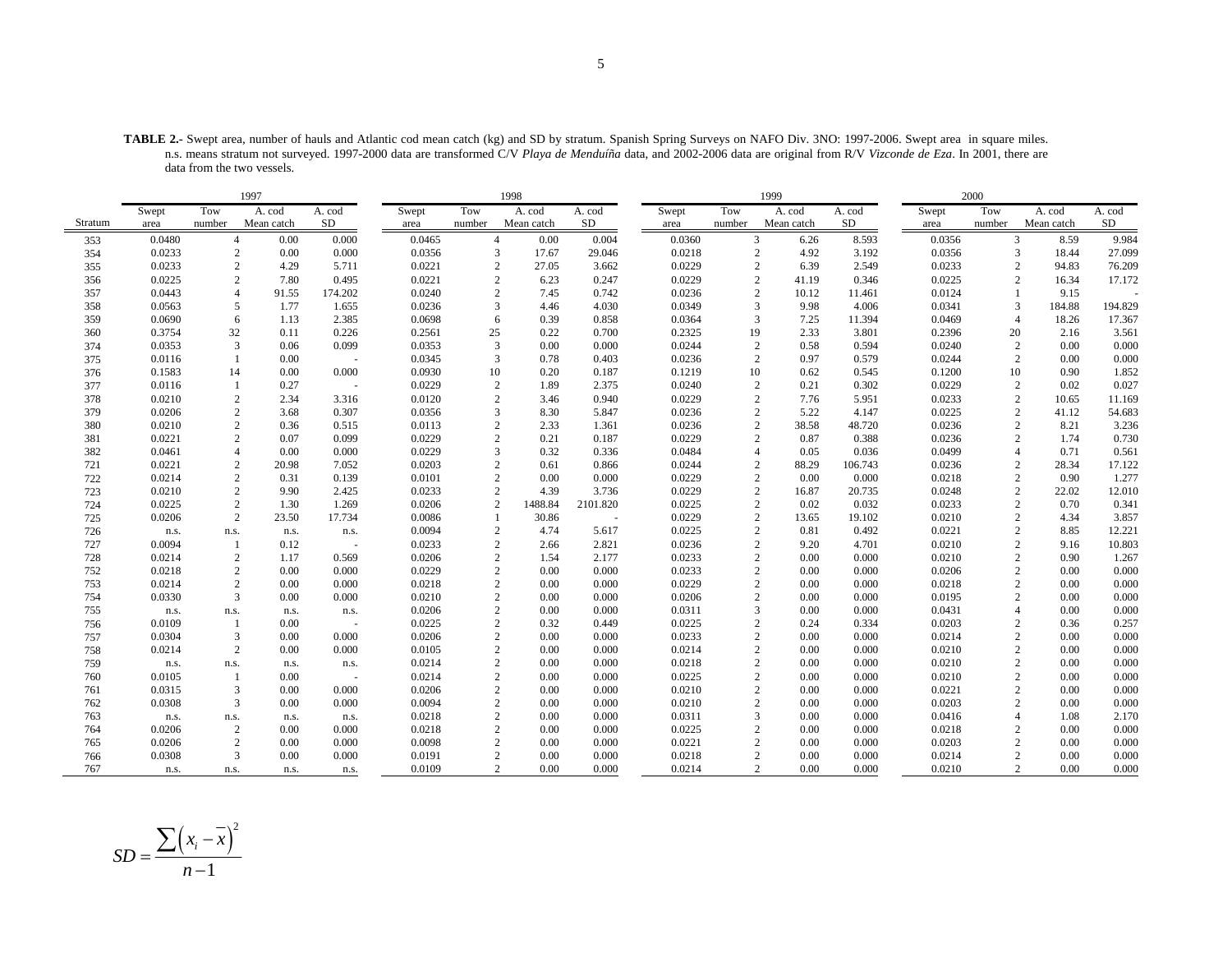|         |        |        | 2001                      |          |        |        | 2002                      |          |        |                | 2003       |          |
|---------|--------|--------|---------------------------|----------|--------|--------|---------------------------|----------|--------|----------------|------------|----------|
|         | Swept  | Tow    | A. cod                    | A. cod   | Swept  | Tow    | A. cod                    | A. cod   | Swept  | Tow            | A. cod     | A. cod   |
| Stratum | area   | number | Mean catch                | $\rm SD$ | area   | number | Mean catch                | $\rm SD$ | area   | number         | Mean catch | $\rm SD$ |
| 353     | 0.0341 |        | 3<br>7.33                 | 8.145    | 0.0476 |        | $\overline{4}$<br>0.00    | 0.003    | 0.0334 | 3              | 0.00       | 0.000    |
| 354     | 0.0338 |        | 3<br>16.07                | 3.315    | 0.0356 |        | 3<br>0.01                 | 0.012    | 0.0338 | 3              | 7.63       | 13.221   |
| 355     | 0.0240 |        | $\overline{c}$<br>56.11   | 64.898   | 0.0236 |        | $\overline{c}$<br>0.96    | 0.370    | 0.0229 | $\overline{c}$ | 3.02       | 2.390    |
| 356     | 0.0240 |        | $\overline{c}$<br>149.60  | 76.650   | 0.0233 |        | $\overline{c}$<br>15.20   | 10.889   | 0.0225 | $\overline{c}$ | 15.61      | 1.605    |
| 357     | 0.0244 |        | $\overline{c}$<br>27.20   | 36.062   | 0.0240 |        | $\overline{c}$<br>6.65    | 1.909    | 0.0229 | $\mathbf{2}$   | 5.28       | 7.460    |
| 358     | 0.0345 |        | 3<br>3.42                 | 2.592    | 0.0345 |        | $\overline{3}$<br>2.63    | 1.429    | 0.0338 | 3              | 207.22     | 260.186  |
| 359     | 0.0803 |        | $\overline{7}$<br>176.35  | 433.935  | 0.0686 |        | 6<br>2.72                 | 3.436    | 0.0791 | $\overline{7}$ | 1.03       | 1.522    |
| 360     | 0.2423 | 20     | 11.36                     | 27.470   | 0.2865 | 25     | 0.82                      | 2.887    | 0.2254 | 20             | 1.14       | 2.952    |
| 374     | 0.0240 |        | $\sqrt{2}$<br>0.00        | 0.000    | 0.0345 |        | 3<br>0.00                 | 0.000    | 0.0225 | $\sqrt{2}$     | 0.00       | 0.000    |
| 375     | 0.0338 |        | 3<br>0.00                 | 0.000    | 0.0353 |        | 3<br>0.47                 | 0.503    | 0.0330 | 3              | 0.48       | 0.826    |
| 376     | 0.1155 | 10     | 0.04                      | 0.119    | 0.1140 | 10     | 0.00                      | 0.000    | 0.1125 | 10             | 0.65       | 1.987    |
| 377     | 0.0229 |        | $\sqrt{2}$<br>0.00        | 0.000    | 0.0229 |        | $\sqrt{2}$<br>0.00        | 0.000    | 0.0225 | $\mathbf{2}$   | 1.25       | 1.768    |
| 378     | 0.0236 |        | $\overline{c}$<br>11.98   | 15.726   | 0.0233 |        | $\overline{c}$<br>1.45    | 2.051    | 0.0225 | $\mathbf{2}$   | 19.18      | 19.141   |
| 379     | 0.0229 |        | $\sqrt{2}$<br>9.54        | 9.001    | 0.0229 |        | $\sqrt{2}$<br>24.83       | 32.492   | 0.0229 | $\mathfrak{2}$ | 4.35       | 0.481    |
| 380     | 0.0206 |        | $\sqrt{2}$<br>6.00        | 2.895    | 0.0225 |        | $\overline{c}$<br>0.31    | 0.035    | 0.0229 | $\mathbf{2}$   | 1.09       | 0.976    |
| 381     | 0.0236 |        | $\overline{c}$<br>0.66    | 0.891    | 0.0229 |        | $\overline{c}$<br>0.04    | 0.057    | 0.0229 | $\overline{c}$ | 0.00       | 0.000    |
| 382     | 0.0469 |        | $\overline{4}$<br>0.12    | 0.145    | 0.0341 |        | 3<br>0.04                 | 0.076    | 0.0454 | $\overline{4}$ | 0.00       | 0.000    |
| 721     | 0.0248 |        | $\overline{c}$<br>4.85    | 6.859    | 0.0233 |        | $\overline{c}$<br>1.01    | 1.430    | 0.0225 | $\mathbf{2}$   | 9.40       | 13.287   |
| 722     | 0.0233 |        | $\overline{c}$<br>0.00    | 0.000    | 0.0236 |        | $\overline{c}$<br>0.00    | 0.000    | 0.0221 | $\overline{c}$ | 1.73       | 2.447    |
| 723     | 0.0240 |        | $\mathbf{2}$<br>676.15    | 932.179  | 0.0233 |        | $\sqrt{2}$<br>55.60       | 69.155   | 0.0229 | $\overline{c}$ | 0.65       | 0.919    |
| 724     | 0.0353 |        | 3<br>6.16                 | 10.254   | 0.0225 |        | $\overline{c}$<br>49.80   | 70.428   | 0.0225 | $\overline{c}$ | 10.46      | 14.786   |
| 725     | 0.0116 |        | $\overline{c}$<br>1367.61 | 1856.733 | 0.0225 |        | $\overline{c}$<br>9.25    | 7.849    | 0.0229 | $\overline{c}$ | 2.17       | 3.062    |
| 726     | 0.0116 |        | $\overline{c}$<br>1.83    | 2.593    | 0.0214 |        | $\overline{c}$<br>1122.95 | 1569.289 | 0.0225 | $\overline{c}$ | 0.00       | 0.000    |
| 727     | 0.0225 |        | $\overline{c}$<br>10.40   | 4.810    | 0.0233 |        | $\overline{c}$<br>2.80    | 3.960    | 0.0218 | $\overline{c}$ | 7.45       | 9.405    |
| 728     | 0.0229 |        | $\overline{c}$<br>0.00    | 0.000    | 0.0229 |        | $\overline{c}$<br>21.40   | 30.264   | 0.0225 | $\overline{c}$ | 0.00       | 0.000    |
| 752     | 0.0210 |        | $\mathbf{2}$<br>0.00      | 0.000    | 0.0116 |        | 0.00<br>$\mathbf{1}$      | 0.000    | 0.0229 | $\overline{c}$ | 0.00       | 0.000    |
| 753     | 0.0214 |        | $\overline{c}$<br>0.00    | 0.000    | 0.0229 |        | $\overline{c}$<br>0.00    | 0.000    | 0.0229 | $\overline{c}$ | 0.00       | 0.000    |
| 754     | 0.0195 |        | $\overline{2}$<br>0.00    | 0.000    | 0.0341 |        | 3<br>0.00                 | 0.000    | 0.0218 | $\overline{c}$ | 0.00       | 0.000    |
| 755     | 0.0416 |        | $\overline{4}$<br>0.00    | 0.000    | 0.0338 |        | 3<br>0.00                 | 0.000    | 0.0221 | $\mathbf{2}$   | 0.00       | 0.000    |
| 756     | 0.0113 |        | $\overline{c}$<br>0.04    | 0.057    | 0.0229 |        | $\sqrt{2}$<br>0.00        | 0.000    | 0.0221 | $\mathbf{2}$   | 0.00       | 0.000    |
| 757     | 0.0233 |        | $\overline{c}$<br>0.00    | 0.000    | 0.0225 |        | $\overline{c}$<br>64.40   | 91.075   | 0.0221 | $\overline{c}$ | 0.00       | 0.000    |
| 758     | 0.0218 |        | $\sqrt{2}$<br>0.00        | 0.000    | 0.0225 |        | $\overline{c}$<br>2.80    | 3.960    | 0.0221 | $\overline{c}$ | 0.00       | 0.000    |
| 759     | 0.0221 |        | $\sqrt{2}$<br>0.00        | 0.000    | 0.0225 |        | $\sqrt{2}$<br>0.00        | 0.000    | 0.0113 | $\mathbf{1}$   | 0.00       |          |
| 760     | 0.0229 |        | $\overline{c}$<br>0.00    | 0.000    | 0.0229 |        | $\overline{c}$<br>0.00    | 0.000    | 0.0218 | $\overline{c}$ | 0.00       | 0.000    |
| 761     | 0.0225 |        | $\sqrt{2}$<br>0.00        | 0.000    | 0.0225 |        | $\overline{c}$<br>0.17    | 0.236    | 0.0225 | $\overline{c}$ | 0.00       | 0.000    |
| 762     | 0.0116 |        | $\overline{c}$<br>0.00    | 0.000    | 0.0225 |        | $\overline{c}$<br>0.15    | 0.212    | 0.0225 | $\mathbf{2}$   | 0.00       | 0.000    |
| 763     | 0.0330 |        | 3<br>0.00                 | 0.000    | 0.0225 |        | $\overline{c}$<br>0.00    | 0.000    | 0.0311 | 3              | 0.00       | 0.000    |
| 764     | 0.0240 |        | $\mathbf{2}$<br>0.00      | 0.000    | 0.0236 |        | $\overline{c}$<br>0.00    | 0.000    | 0.0221 | $\overline{c}$ | 0.00       | 0.000    |
| 765     | 0.0113 |        | $\overline{c}$<br>0.00    | 0.000    | 0.0236 |        | $\overline{c}$<br>0.00    | 0.000    | 0.0113 | $\mathbf{1}$   | 0.00       |          |
| 766     | 0.0203 |        | $\overline{c}$<br>0.00    | 0.000    | 0.0233 |        | $\overline{c}$<br>0.00    | 0.000    | 0.0225 | $\overline{c}$ | 0.00       | 0.000    |
| 767     | 0.0225 |        | $\overline{2}$<br>0.00    | 0.000    | 0.0229 |        | $\overline{c}$<br>0.00    | 0.000    | 0.0229 | $\overline{c}$ | 0.00       | 0.000    |

**TABLE 2 (cont.).-** Swept area, number of hauls and Atlantic cod mean catch (kg) and SD by stratum. Spanish Spring Surveys on NAFO Div. 3NO: 1997-2006. Swept area in square miles. n.s. means stratum not surveyed. 1997-2000 data are transformed C/V *Playa de Menduíña* data, and 2002-2006 data are original from R/V *Vizconde de Eza*. In 2001, there are data from the two vessels.

$$
SD = \frac{\sum (x_i - \overline{x})^2}{n - 1}
$$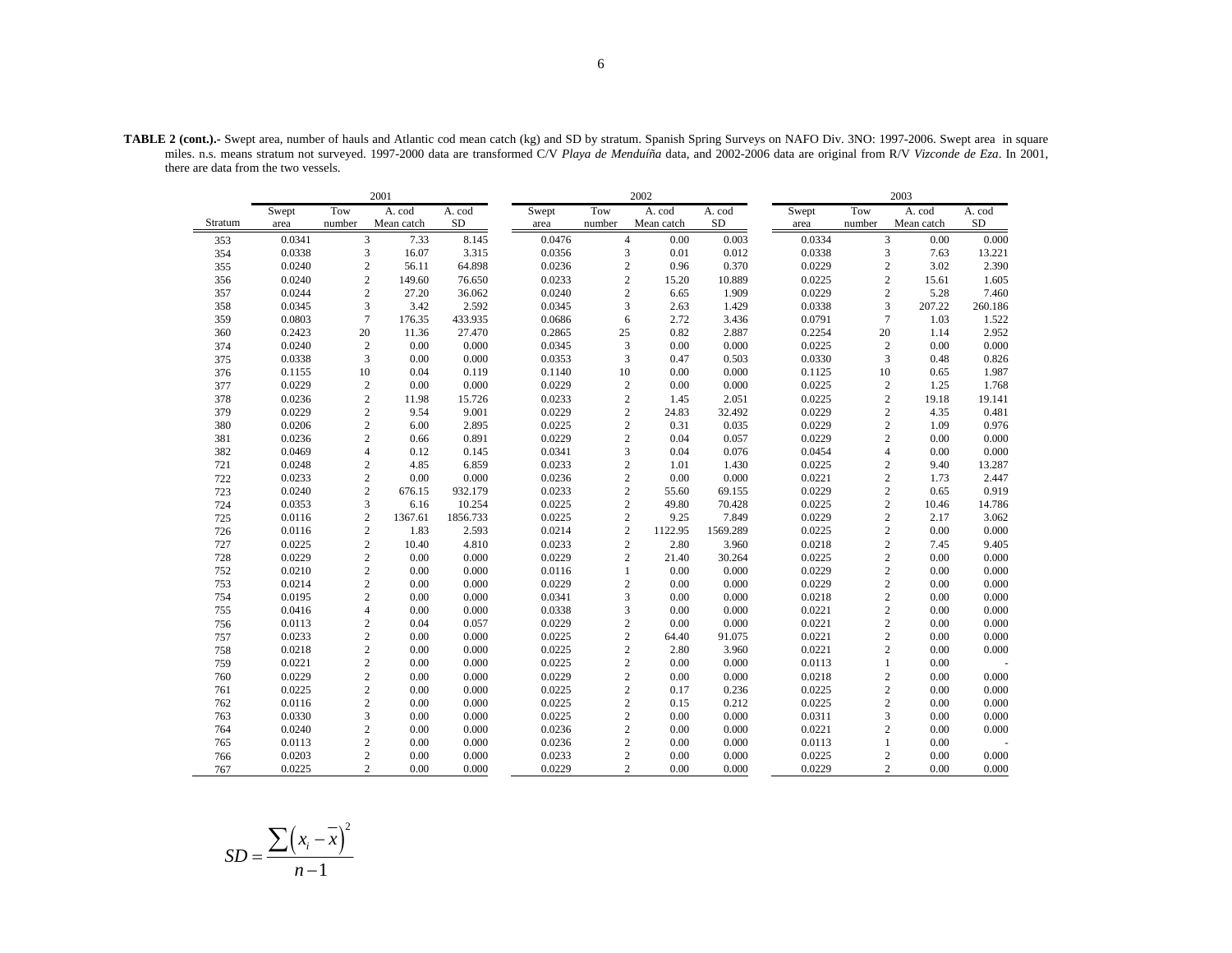| TABLE 2 (cont.).- Swept area, number of hauls and Atlantic cod mean catch (kg) and SD by stratum. Spanish Spring Surveys on NAFO Div. 3NO: 1997-2006. Swept area in square |  |
|----------------------------------------------------------------------------------------------------------------------------------------------------------------------------|--|
| miles. n.s. means stratum not surveyed. 1997-2000 data are transformed C/V Playa de Menduíña data, and 2002-2006 data are original from R/V Vizconde de Eza. In 2001,      |  |
| there are data from the two vessels.                                                                                                                                       |  |

|         |          |                 | 2004           |              |       |        |                 | 2005        |                     |        |                | 2006        |                     |
|---------|----------|-----------------|----------------|--------------|-------|--------|-----------------|-------------|---------------------|--------|----------------|-------------|---------------------|
|         | Swept    | Tow             | A. cod<br>Mean |              | Swept |        | Tow             | A. cod Mean |                     | Swept  | Tow            | A. cod Mean |                     |
| Stratum | area     | number          | catch          | SD<br>A. cod | area  |        | number          | catch       | <b>SD</b><br>A. cod | area   | number         | catch       | <b>SD</b><br>A. cod |
| 353     | 0.033750 | 3               | 10.21          | 8.691        |       | 0.0353 | 3               | 4.20        | 3.962               | 0.0371 | 3              | 11.53       | 7.341               |
| 354     | 0.034500 | 3               | 4.76           | 3.335        |       | 0.0353 | 3               | 6.76        | 8.311               | 0.0364 | 3              | 10.98       | 14.032              |
| 355     | 0.022875 | $\sqrt{2}$      | 5.09           | 3.267        |       | 0.0225 | $\sqrt{2}$      | 1.97        | 0.255               | 0.0248 | $\mathbf{2}$   | 3.04        | 0.078               |
| 356     | 0.022125 | $\sqrt{2}$      | 2.97           | 0.714        |       | 0.0233 | $\sqrt{2}$      | 1.43        | 1.478               | 0.0240 | $\overline{c}$ | 3.88        | 3.247               |
| 357     | 0.022875 | $\sqrt{2}$      | 13.30          | 17.727       |       | 0.0233 | $\sqrt{2}$      | 3.98        | 4.603               | 0.0244 | 2              | 12.75       | 8.400               |
| 358     | 0.033000 | $\sqrt{3}$      | 14.41          | 12.455       |       | 0.0349 | 3               | 22.75       | 17.967              | 0.0349 | 3              | 82.54       | 80.442              |
| 359     | 0.079125 | $7\phantom{.0}$ | 29.83          | 54.712       |       | 0.0814 | $7\phantom{.0}$ | 57.31       | 134.609             | 0.0975 | 8              | 372.36      | 643.214             |
| 360     | 0.231000 | 20              | 3.55           | 4.484        |       | 0.2325 | 20              | 2.47        | 4.698               | 0.2340 | 19             | 7.35        | 8.119               |
| 374     | 0.023250 | $\sqrt{2}$      | 0.00           | 0.000        |       | 0.0229 | $\overline{2}$  | 0.11        | 0.148               | 0.0236 | $\overline{c}$ | 0.00        | 0.000               |
| 375     | 0.033750 | $\mathfrak{Z}$  | 0.05           | 0.081        |       | 0.0349 | 3               | 0.00        | 0.000               | 0.0364 | 3              | 13.53       | 15.862              |
| 376     | 0.116625 | 10              | 0.60           | 0.733        |       | 0.1174 | 10              | 0.76        | 0.963               | 0.1219 | 10             | 6.84        | 11.380              |
| 377     | 0.021750 | $\sqrt{2}$      | 19.60          | 24.020       |       | 0.0233 | $\sqrt{2}$      | 61.19       | 64.955              | 0.0236 | $\overline{c}$ | 90.62       | 69.919              |
| 378     | 0.022500 | $\sqrt{2}$      | 17.75          | 3.989        |       | 0.0225 | $\sqrt{2}$      | 8.59        | 10.087              | 0.0240 | $\sqrt{2}$     | 90.32       | 85.680              |
| 379     | 0.012375 | $\mathbf{1}$    | 23.95          | L,           |       | 0.0236 | $\sqrt{2}$      | 5.70        | 7.078               | 0.0236 | $\overline{2}$ | 6.30        | 8.627               |
| 380     | 0.022125 | $\sqrt{2}$      | 7.77           | 2.305        |       | 0.0229 | $\sqrt{2}$      | 27.53       | 24.784              | 0.0229 | $\overline{c}$ | 8.70        | 1.697               |
| 381     | 0.022500 | $\sqrt{2}$      | 5.47           | 4.150        |       | 0.0233 | $\sqrt{2}$      | 3.63        | 3.765               | 0.0229 | $\overline{2}$ | 8.43        | 1.167               |
| 382     | 0.046125 | $\overline{4}$  | 0.47           | 0.888        |       | 0.0458 | $\overline{4}$  | 0.97        | 0.639               | 0.0469 | $\overline{4}$ | 0.75        | 1.033               |
| 721     | 0.022125 | $\overline{2}$  | 2.20           | 3.111        |       | 0.0229 | $\overline{c}$  | 0.00        | 0.000               | 0.0236 | $\overline{2}$ | 0.00        | 0.000               |
| 722     | 0.021750 | $\sqrt{2}$      | 0.00           | 0.000        |       | 0.0233 | $\sqrt{2}$      | 0.00        | 0.000               | 0.0240 | $\overline{c}$ | 0.00        | 0.000               |
| 723     | 0.022875 | $\sqrt{2}$      | 1.94           | 2.744        |       | 0.0233 | $\sqrt{2}$      | 0.00        | 0.000               | 0.0236 | $\sqrt{2}$     | 0.00        | 0.000               |
| 724     | 0.021375 | $\sqrt{2}$      | 0.00           | 0.000        |       | 0.0225 | $\sqrt{2}$      | 0.00        | 0.000               | 0.0233 | 2              | 0.00        | 0.000               |
| 725     | 0.022500 | $\sqrt{2}$      | 0.29           | 0.403        |       | 0.0236 | $\overline{c}$  | 1.47        | 2.073               | 0.0233 | $\sqrt{2}$     | 0.00        | 0.000               |
| 726     | 0.022500 | $\sqrt{2}$      | 0.00           | 0.000        |       | 0.0113 | $\overline{1}$  | 0.00        |                     | 0.0225 | $\overline{c}$ | 0.00        | 0.000               |
| 727     | 0.023250 | $\sqrt{2}$      | 0.00           | 0.000        |       | 0.0229 | $\sqrt{2}$      | 0.00        | 0.000               | 0.0225 | $\sqrt{2}$     | 0.00        | 0.000               |
| 728     | 0.018000 | $\sqrt{2}$      | 0.00           | 0.000        |       | 0.0109 | $\overline{1}$  | 0.00        |                     | 0.0225 | $\sqrt{2}$     | 0.00        | 0.000               |
| 752     | 0.021375 | $\sqrt{2}$      | 0.00           | 0.000        |       | 0.0236 | $\sqrt{2}$      | 0.00        | 0.000               | 0.0225 | $\overline{2}$ | 0.00        | 0.000               |
| 753     | 0.021750 | $\sqrt{2}$      | 0.00           | 0.000        |       | 0.0225 | $\sqrt{2}$      | 0.00        | 0.000               | 0.0225 | $\sqrt{2}$     | 0.00        | 0.000               |
| 754     | 0.021375 | $\sqrt{2}$      | 0.00           | 0.000        |       | 0.0225 | $\sqrt{2}$      | 0.00        | 0.000               | 0.0225 | $\overline{2}$ | 0.00        | 0.000               |
| 755     | 0.031875 | 3               | 0.00           | 0.000        |       | 0.0450 | $\overline{4}$  | 0.00        | 0.000               | 0.0338 | 3              | 0.00        | 0.000               |
| 756     | 0.021750 | $\sqrt{2}$      | 0.00           | 0.000        |       | 0.0233 | $\sqrt{2}$      | 0.00        | 0.000               | 0.0229 | $\overline{c}$ | 0.00        | 0.000               |
| 757     | 0.021750 | $\sqrt{2}$      | 0.00           | 0.000        |       | 0.0225 | $\sqrt{2}$      | 0.00        | 0.000               | 0.0225 | $\overline{2}$ | 0.00        | 0.000               |
| 758     | 0.021375 | $\sqrt{2}$      | 0.00           | 0.000        |       | 0.0225 | $\sqrt{2}$      | 0.00        | 0.000               | 0.0225 | $\overline{c}$ | 0.00        | 0.000               |
| 759     | 0.021375 | $\sqrt{2}$      | 0.00           | 0.000        |       | 0.0229 | $\sqrt{2}$      | 0.00        | 0.000               | 0.0225 | $\overline{2}$ | 0.00        | 0.000               |
| 760     | 0.022125 | $\overline{2}$  | 0.00           | 0.000        |       | 0.0229 | $\sqrt{2}$      | 0.00        | 0.000               | 0.0225 | $\overline{c}$ | 0.00        | 0.000               |
| 761     | 0.022125 | $\sqrt{2}$      | 0.00           | 0.000        |       | 0.0221 | $\sqrt{2}$      | 0.00        | 0.000               | 0.0233 | $\sqrt{2}$     | 0.00        | 0.000               |
| 762     | 0.023250 | $\sqrt{2}$      | 0.00           | 0.000        |       | 0.0225 | $\sqrt{2}$      | 0.00        | 0.000               | 0.0233 | $\overline{2}$ | 0.00        | 0.000               |
| 763     | 0.032625 | $\sqrt{3}$      | 0.00           | 0.000        |       | 0.0334 | 3               | 0.00        | 0.000               | 0.0225 | $\overline{2}$ | 0.00        | 0.000               |
| 764     | 0.022875 | $\overline{2}$  | 0.00           | 0.000        |       | 0.0233 | $\sqrt{2}$      | 0.00        | 0.000               | 0.0233 | $\overline{2}$ | 0.00        | 0.000               |
| 765     | 0.022500 | $\sqrt{2}$      | 0.00           | 0.000        |       | 0.0229 | $\overline{c}$  | 0.00        | 0.000               | 0.0236 | $\overline{c}$ | 0.00        | 0.000               |
| 766     | 0.022500 | $\overline{2}$  | 0.00           | 0.000        |       | 0.0229 | $\overline{c}$  | 0.00        | 0.000               | 0.0229 | $\mathbf{2}$   | 0.00        | 0.000               |
| 767     | 0.021750 | $\overline{c}$  | 0.00           | 0.000        |       | 0.0113 |                 | 0.00        |                     | 0.0233 | 2              | 0.00        | 0.000               |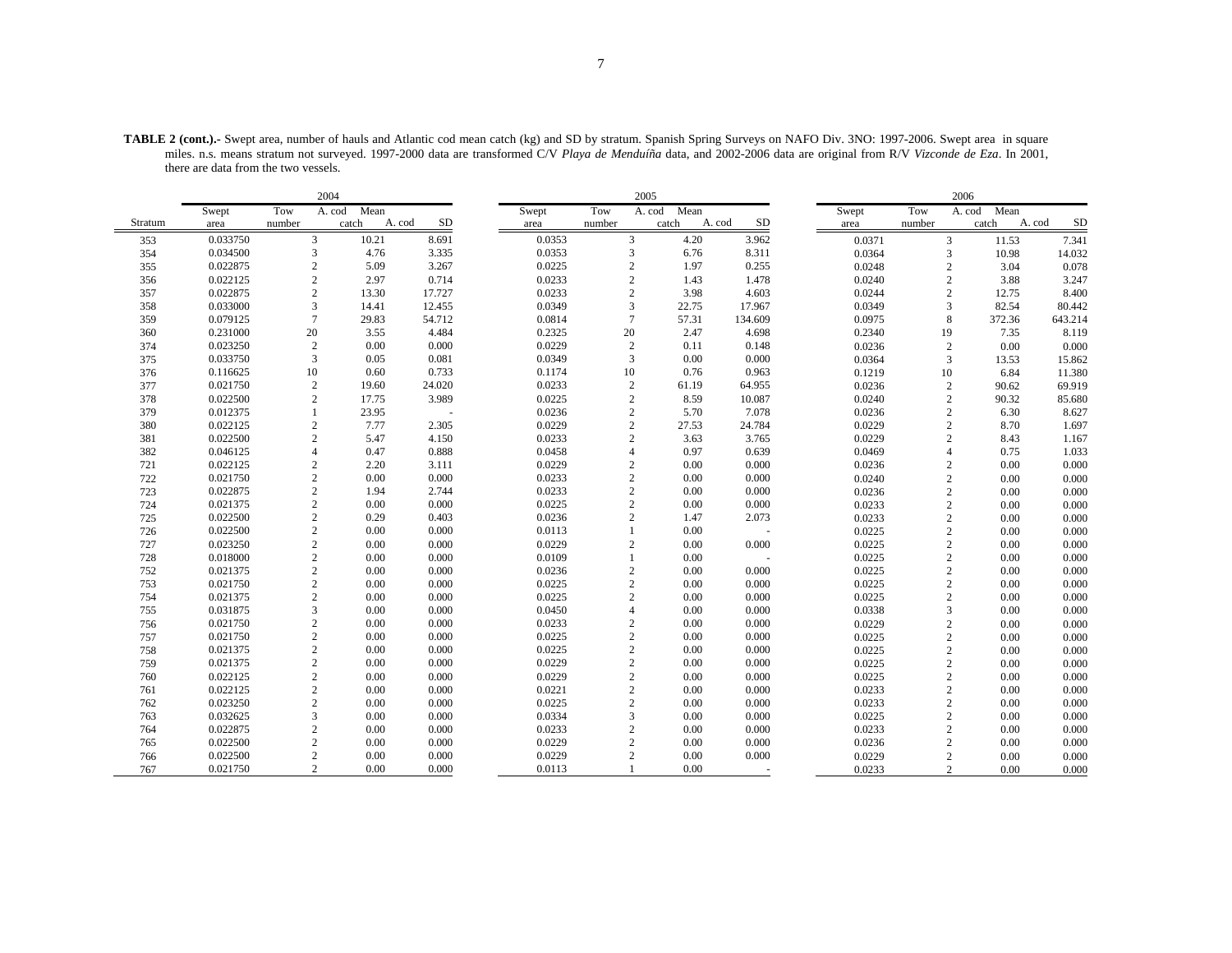**TABLE 3.-** Stratified mean catches (Kg) by stratum and year and SD by year of Atlantic cod (1997-2006). n.s. means stratum not surveyed. 1997-2000 data are transformed C/V *Playa de Menduíña* data. 2002-2006 data are original from R/V *Vizconde de Eza*. In 2001, there are data from the two vessels.

| Stratum        | 1997      | 1998      | 1999     | 2000     | 2001      | 2002      | 2003     | 2004     | 2005     | 2006      |
|----------------|-----------|-----------|----------|----------|-----------|-----------|----------|----------|----------|-----------|
| 353            | 0.00      | 0.59      | 1684.29  | 2310.56  | 1972.67   | 0.40      | 0.00     | 2746.49  | 1129.80  | 3100.67   |
| 354            | 0.00      | 4347.10   | 1209.44  | 4536.47  | 3954.04   | 1.64      | 1877.80  | 1172.11  | 1662.39  | 2700.42   |
| 355            | 317.46    | 2001.63   | 472.57   | 7017.36  | 4152.14   | 71.15     | 223.48   | 376.66   | 145.78   | 224.59    |
| 356            | 366.75    | 292.75    | 1935.74  | 768.05   | 7031.20   | 714.40    | 733.44   | 139.36   | 66.98    | 182.17    |
| 357            | 15014.55  | 1222.35   | 1659.07  | 1500.68  | 4460.80   | 1090.60   | 865.10   | 2180.38  | 651.90   | 2091.00   |
| 358            | 397.76    | 1002.53   | 2246.51  | 41597.12 | 768.75    | 592.50    | 46625.25 | 3241.50  | 5119.50  | 18570.75  |
| 359            | 473.87    | 164.50    | 3052.91  | 7687.04  | 74245.15  | 1146.52   | 435.31   | 12557.95 | 24128.71 | 156764.14 |
| 360            | 301.58    | 616.24    | 6478.57  | 6017.33  | 31605.14  | 2283.17   | 3169.28  | 9886.61  | 6869.14  | 20449.63  |
| 374            | 12.23     | $0.00\,$  | 124.31   | 0.00     | 0.00      | 0.00      | 0.00     | 0.00     | 22.47    | 0.00      |
| 375            | 0.00      | 211.79    | 261.73   | $0.00\,$ | 0.00      | 126.47    | 129.18   | 12.65    | $0.00\,$ | 3665.73   |
| 376            | 0.00      | 263.27    | 822.50   | 1202.94  | 50.03     | 0.00      | 864.70   | 801.87   | 1010.91  | 9129.90   |
| 377            | 26.59     | 188.96    | 21.35    | 1.92     | 0.00      | 0.00      | 125.00   | 1959.50  | 6119.00  | 9062.00   |
| 378            | 325.88    | 481.53    | 1078.58  | 1480.09  | 1665.22   | 201.55    | 2665.33  | 2466.56  | 1194.36  | 12553.79  |
| 379            | 390.21    | 880.31    | 553.41   | 4358.29  | 1010.71   | 2631.45   | 461.10   | 2538.70  | 603.67   | 667.80    |
| 380            | 34.94     | 223.39    | 3703.59  | 788.08   | 576.11    | 30.19     | 104.64   | 745.92   | 2642.40  | 835.20    |
| 381            | 10.08     | 30.36     | 125.22   | 250.68   | 95.74     | 5.76      | 0.00     | 787.90   | 523.08   | 1213.20   |
| 382            | 0.00      | 108.42    | 18.00    | 243.65   | 41.41     | 14.98     | 0.00     | 160.78   | 332.28   | 255.54    |
| 721            | 1363.56   | 39.80     | 5738.57  | 1842.35  | 315.25    | 65.75     | 610.68   | 143.00   | $0.00\,$ | 0.00      |
| 722            | 26.16     | 0.00      | 0.00     | 75.84    | 0.00      | 0.00      | 145.32   | 0.00     | $0.00\,$ | 0.00      |
| 723            | 1534.94   | 680.69    | 2614.28  | 3413.20  | 104803.25 | 8618.00   | 100.75   | 300.70   | $0.00\,$ | 0.00      |
| 724            | 161.20    | 184615.64 | 2.82     | 87.21    | 764.25    | 6175.20   | 1296.42  | 0.00     | $0.00\,$ | 0.00      |
| 725            | 2467.77   | 3240.64   | 1432.94  | 455.78   | 143598.88 | 971.25    | 227.33   | 29.93    | 153.93   | 0.00      |
| 726            | $\rm n.s$ | 341.39    | 58.07    | 637.55   | 132.02    | 80852.04  | 0.00     | 0.00     | 0.00     | 0.00      |
| 727            | 11.42     | 255.30    | 883.49   | 879.12   | 998.37    | 268.80    | 715.20   | 0.00     | 0.00     | 0.00      |
| 728            | 91.43     | 120.09    | 0.00     | 69.87    | 0.00      | 1669.20   | 0.00     | 0.00     | 0.00     | 0.00      |
| 752            | 0.00      | 0.00      | $0.00\,$ | 0.00     | $0.00\,$  | 0.00      | 0.00     | $0.00\,$ | $0.00\,$ | 0.00      |
| 753            | 0.00      | $0.00\,$  | 0.00     | 0.00     | 0.00      | 0.00      | 0.00     | 0.00     | 0.00     | 0.00      |
| 754            | 0.00      | 0.00      | 0.00     | 0.00     | 0.00      | 0.00      | 0.00     | 0.00     | 0.00     | 0.00      |
| 755            | $\rm n.s$ | 0.00      | 0.00     | 0.00     | 0.00      | 0.00      | 0.00     | 0.00     | 0.00     | 0.00      |
| 756            | 0.00      | 32.07     | 23.86    | 36.40    | 4.04      | 0.00      | 0.00     | 0.00     | 0.00     | 0.00      |
| 757            | $0.00\,$  | 0.00      | 0.00     | 0.00     | 0.00      | 6568.80   | 0.00     | 0.00     | 0.00     | 0.00      |
| 758            | 0.00      | $0.00\,$  | 0.00     | 0.00     | 0.00      | 277.20    | 0.00     | 0.00     | 0.00     | 0.00      |
| 759            | $\rm n.s$ | 0.00      | $0.00\,$ | 0.00     | 0.00      | 0.00      | 0.00     | 0.00     | 0.00     | 0.00      |
| 760            | 0.00      | $0.00\,$  | $0.00\,$ | 0.00     | $0.00\,$  | 0.00      | 0.00     | $0.00\,$ | 0.00     | $0.00\,$  |
| 761            | 0.00      | 0.00      | 0.00     | 0.00     | 0.00      | 28.56     | 0.00     | 0.00     | 0.00     | 0.00      |
| 762            | 0.00      | 0.00      | 0.00     | $0.00\,$ | 0.00      | 31.80     | 0.00     | 0.00     | 0.00     | 0.00      |
| 763            | $\rm n.s$ | 0.00      | 0.00     | 283.12   | 0.00      | 0.00      | $0.00\,$ | $0.00\,$ | 0.00     | 0.00      |
| 764            | 0.00      | 0.00      | 0.00     | 0.00     | 0.00      | 0.00      | $0.00\,$ | $0.00\,$ | 0.00     | 0.00      |
| 765            | 0.00      | 0.00      | 0.00     | 0.00     | 0.00      | 0.00      | 0.00     | $0.00\,$ | 0.00     | 0.00      |
| 766            | 0.00      | 0.00      | 0.00     | 0.00     | 0.00      | 0.00      | 0.00     | $0.00\,$ | 0.00     | 0.00      |
| 767            | $\rm n.s$ | 0.00      | 0.00     | 0.00     | 0.00      | 0.00      | 0.00     | 0.00     | 0.00     | 0.00      |
|                |           |           |          |          |           |           |          |          |          |           |
| <b>TOTAL</b>   | 23328.40  | 201361.35 | 36201.79 | 87540.73 | 382245.17 | 114437.38 | 61375.29 | 42248.54 | 52376.29 | 241466.52 |
| $\overline{Y}$ | 2.50      | 19.47     | 3.50     | 8.46     | 36.96     | 11.07     | 5.93     | 4.09     | 5.06     | 23.35     |
| S.D.           | 1.54      | 17.82     | 0.75     | 2.58     | 17.97     | 7.82      | 3.29     | 0.95     | 2.16     | 9.39      |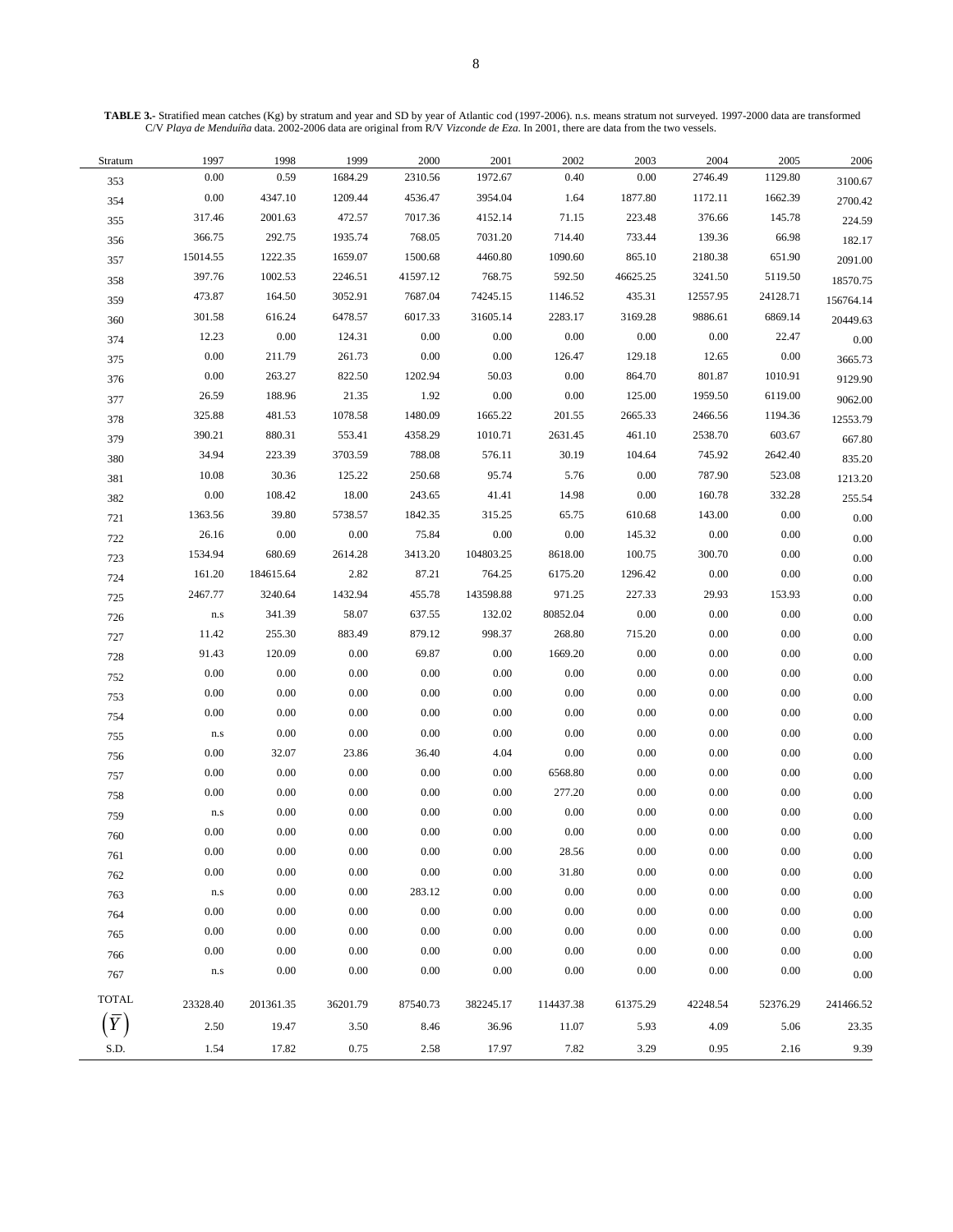9

**TABLE 4.-** Survey estimates (by the swept area method) of Atlantic cod biomass (t) and SD by stratum and year on NAFO Div. 3NO. n.s. means stratum not surveyed. 1997-2000 data are transformed C/V *Playa de Menduíña* data. 2002-2006 data are original from R/V *Vizconde de Eza*. In 2001, there are data from the two vessels.

| Stratum                       | 1997             | 1998                        | 1999             | 2000             | 2001             | 2002                        | 2003             | 2004             | 2005             | 2006             |
|-------------------------------|------------------|-----------------------------|------------------|------------------|------------------|-----------------------------|------------------|------------------|------------------|------------------|
| 353                           | $\boldsymbol{0}$ | $\boldsymbol{0}$            | 140              | 195              | 173              | $\boldsymbol{0}$            | $\boldsymbol{0}$ | 244              | 96               | $251\,$          |
| 354                           | $\boldsymbol{0}$ | 366                         | 111              | 382              | 351              | $\boldsymbol{0}$            | 167              | $102\,$          | 141              | 223              |
| 355                           | 27               | 181                         | 41               | 604              | 346              | 6                           | $20\,$           | 33               | 13               | 18               |
| 356                           | 33               | 26                          | 169              | 68               | 586              | 61                          | 65               | 13               | $\sqrt{6}$       | 15               |
| 357                           | 1357             | 102                         | 140              | 121              | 366              | 91                          | 76               | 191              | 56               | 172              |
| 358                           | $35\,$           | 86                          | 194              | 3657             | 67               | 52                          | 4144             | 295              | 440              | 1597             |
| 359                           | 41               | 14                          | 252              | 656              | 6476             | 100                         | 39               | 1111             | 2076             | 12863            |
| 360                           | 26               | 53                          | 529              | 502              | 2609             | 199                         | 281              | 856              | 591              | 1660             |
| 374                           | $\mathbf{1}$     | $\boldsymbol{0}$            | 10               | $\boldsymbol{0}$ | $\boldsymbol{0}$ | $\boldsymbol{0}$            | $\boldsymbol{0}$ | $\boldsymbol{0}$ | $\sqrt{2}$       | $\boldsymbol{0}$ |
| 375                           | $\boldsymbol{0}$ | 18                          | $22\,$           | $\overline{0}$   | $\boldsymbol{0}$ | $11\,$                      | $12\,$           | $\mathbf{1}$     | $\boldsymbol{0}$ | 302              |
| 376                           | $\boldsymbol{0}$ | 23                          | 67               | 100              | $\overline{4}$   | $\boldsymbol{0}$            | 77               | 69               | 86               | 749              |
| 377                           | $\sqrt{2}$       | 17                          | $\sqrt{2}$       | $\boldsymbol{0}$ | $\boldsymbol{0}$ | $\boldsymbol{0}$            | 11               | 180              | 526              | 767              |
| 378                           | 31               | $41\,$                      | 95               | 127              | 141              | 17                          | 237              | 219              | 106              | 1046             |
| 379                           | $38\,$           | 74                          | 47               | 387              | 88               | 230                         | $40\,$           | $205\,$          | 51               | 57               |
| 380                           | 3                | $20\,$                      | 314              | 67               | 56               | $\mathfrak z$               | 9                | 67               | 231              | 73               |
| 381                           | $\mathbf{1}$     | $\ensuremath{\mathfrak{Z}}$ | 11               | 21               | $\,$ 8 $\,$      | $\mathbf{1}$                | $\boldsymbol{0}$ | $70\,$           | 45               | 106              |
| 382                           | $\boldsymbol{0}$ | $10\,$                      | $\mathbf{1}$     | 20               | $\overline{4}$   | $\,1$                       | $\boldsymbol{0}$ | 14               | 29               | 22               |
| 721                           | 123              | $\sqrt{4}$                  | 471              | 156              | 25               | 6                           | 54               | 13               | $\boldsymbol{0}$ | $\boldsymbol{0}$ |
| 722                           | $\sqrt{2}$       | $\boldsymbol{0}$            | $\boldsymbol{0}$ | $\boldsymbol{7}$ | $\boldsymbol{0}$ | $\boldsymbol{0}$            | 13               | $\boldsymbol{0}$ | $\boldsymbol{0}$ | $\boldsymbol{0}$ |
| 723                           | 146              | 59                          | 229              | 276              | 8734             | 741                         | $\boldsymbol{9}$ | 26               | $\boldsymbol{0}$ | $\overline{0}$   |
| 724                           | 14               | 17902                       | $\boldsymbol{0}$ | $\,8\,$          | 65               | 549                         | 115              | $\boldsymbol{0}$ | $\boldsymbol{0}$ | $\boldsymbol{0}$ |
| 725                           | 239              | 376                         | 125              | 43               | 12347            | 86                          | $20\,$           | $\mathfrak{Z}$   | 13               | $\mathbf{0}$     |
| 726                           | n.s.             | 33                          | $\sqrt{5}$       | 58               | $11\,$           | 7565                        | $\boldsymbol{0}$ | $\boldsymbol{0}$ | $\boldsymbol{0}$ | $\overline{0}$   |
| 727                           | $\mathbf{1}$     | $22\,$                      | 75               | 84               | 89               | 23                          | 66               | $\boldsymbol{0}$ | $\boldsymbol{0}$ | $\boldsymbol{0}$ |
| 728                           | 9                | 12                          | $\boldsymbol{0}$ | $\overline{7}$   | $\boldsymbol{0}$ | 146                         | $\boldsymbol{0}$ | $\boldsymbol{0}$ | $\boldsymbol{0}$ | $\boldsymbol{0}$ |
| 752                           | $\boldsymbol{0}$ | $\boldsymbol{0}$            | $\mathbf{0}$     | $\boldsymbol{0}$ | $\boldsymbol{0}$ | $\boldsymbol{0}$            | $\boldsymbol{0}$ | $\boldsymbol{0}$ | $\boldsymbol{0}$ | $\overline{0}$   |
| 753                           | $\boldsymbol{0}$ | $\boldsymbol{0}$            | $\boldsymbol{0}$ | $\boldsymbol{0}$ | $\boldsymbol{0}$ | $\boldsymbol{0}$            | $\boldsymbol{0}$ | $\boldsymbol{0}$ | $\boldsymbol{0}$ | $\boldsymbol{0}$ |
| 754                           | $\overline{0}$   | $\boldsymbol{0}$            | $\boldsymbol{0}$ | $\boldsymbol{0}$ | $\boldsymbol{0}$ | $\boldsymbol{0}$            | $\boldsymbol{0}$ | $\boldsymbol{0}$ | $\boldsymbol{0}$ | $\overline{0}$   |
| 755                           | n.s.             | $\boldsymbol{0}$            | $\mathbf{0}$     | $\boldsymbol{0}$ | $\boldsymbol{0}$ | $\boldsymbol{0}$            | $\boldsymbol{0}$ | $\boldsymbol{0}$ | $\boldsymbol{0}$ | $\mathbf{0}$     |
| 756                           | $\boldsymbol{0}$ | $\mathfrak{Z}$              | $\sqrt{2}$       | $\overline{4}$   | $\boldsymbol{0}$ | $\boldsymbol{0}$            | $\boldsymbol{0}$ | $\boldsymbol{0}$ | $\boldsymbol{0}$ | $\boldsymbol{0}$ |
| 757                           | $\boldsymbol{0}$ | $\boldsymbol{0}$            | $\boldsymbol{0}$ | $\boldsymbol{0}$ | $\boldsymbol{0}$ | 584                         | $\boldsymbol{0}$ | $\boldsymbol{0}$ | $\boldsymbol{0}$ | $\overline{0}$   |
| 758                           | $\boldsymbol{0}$ | $\boldsymbol{0}$            | $\mathbf{0}$     | $\boldsymbol{0}$ | $\boldsymbol{0}$ | 25                          | $\boldsymbol{0}$ | $\boldsymbol{0}$ | $\boldsymbol{0}$ | $\mathbf{0}$     |
| 759                           | n.s.             | $\boldsymbol{0}$            | $\boldsymbol{0}$ | $\boldsymbol{0}$ | $\mathbf{0}$     | $\boldsymbol{0}$            | $\boldsymbol{0}$ | $\boldsymbol{0}$ | $\boldsymbol{0}$ | $\overline{0}$   |
| 760                           | $\boldsymbol{0}$ | $\boldsymbol{0}$            | $\boldsymbol{0}$ | $\boldsymbol{0}$ | $\boldsymbol{0}$ | $\boldsymbol{0}$            | $\boldsymbol{0}$ | $\boldsymbol{0}$ | $\boldsymbol{0}$ | $\overline{0}$   |
| 761                           | $\boldsymbol{0}$ | $\boldsymbol{0}$            | $\mathbf{0}$     | $\boldsymbol{0}$ | $\boldsymbol{0}$ | $\ensuremath{\mathfrak{Z}}$ | $\boldsymbol{0}$ | $\boldsymbol{0}$ | $\boldsymbol{0}$ | $\boldsymbol{0}$ |
| 762                           | $\boldsymbol{0}$ | $\boldsymbol{0}$            | $\mathbf{0}$     | $\boldsymbol{0}$ | $\overline{0}$   | $\mathfrak{Z}$              | $\boldsymbol{0}$ | $\boldsymbol{0}$ | $\boldsymbol{0}$ | $\boldsymbol{0}$ |
| 763                           | n.s.             | $\boldsymbol{0}$            | $\boldsymbol{0}$ | 27               | $\boldsymbol{0}$ | $\boldsymbol{0}$            | $\boldsymbol{0}$ | $\boldsymbol{0}$ | $\boldsymbol{0}$ | $\overline{0}$   |
| 764                           | $\boldsymbol{0}$ | $\boldsymbol{0}$            | $\boldsymbol{0}$ | $\boldsymbol{0}$ | $\mathbf{0}$     | $\boldsymbol{0}$            | $\boldsymbol{0}$ | $\boldsymbol{0}$ | $\boldsymbol{0}$ | $\overline{0}$   |
| 765                           | $\mathbf{0}$     | $\boldsymbol{0}$            | $\mathbf{0}$     | $\mathbf{0}$     | $\overline{0}$   | $\boldsymbol{0}$            | $\boldsymbol{0}$ | $\boldsymbol{0}$ | $\boldsymbol{0}$ | $\mathbf{0}$     |
| 766                           | $\boldsymbol{0}$ | $\boldsymbol{0}$            | $\boldsymbol{0}$ | $\boldsymbol{0}$ | $\boldsymbol{0}$ | $\boldsymbol{0}$            | $\boldsymbol{0}$ | $\boldsymbol{0}$ | $\boldsymbol{0}$ | $\overline{0}$   |
| 767                           | n.s.             | $\boldsymbol{0}$            | $\boldsymbol{0}$ | $\boldsymbol{0}$ | $\boldsymbol{0}$ | $\boldsymbol{0}$            | $\boldsymbol{0}$ | $\boldsymbol{0}$ | $\boldsymbol{0}$ | $\boldsymbol{0}$ |
| $\ensuremath{\mathsf{TOTAL}}$ | 2131             | 19444                       | 3054             | 7576             | 32548            | 10502                       | 5455             | 3712             | 4509             | 19921            |
| S.D.                          | 1322             | 18206                       | 655              | 2566             | 15903            | 7971                        | 3016             | 848              | 1984             | 8109             |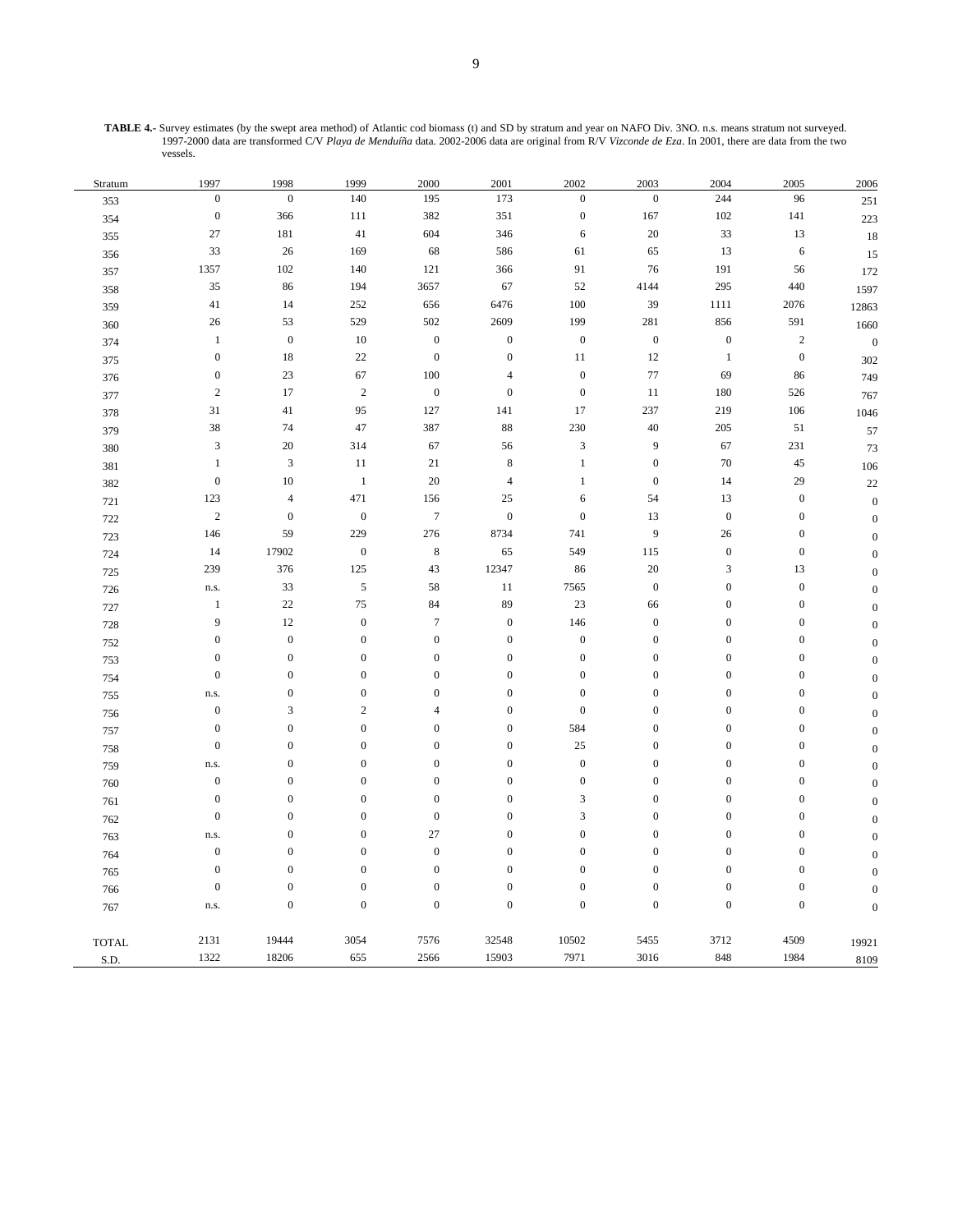|   | 1997          | 1998         | 1999          | 2000          | 2001          | 2002          | 2003          | 2004          | 2005                                                                                                                                                                                                                                                                                                                                         | 2006          |
|---|---------------|--------------|---------------|---------------|---------------|---------------|---------------|---------------|----------------------------------------------------------------------------------------------------------------------------------------------------------------------------------------------------------------------------------------------------------------------------------------------------------------------------------------------|---------------|
| a | 0.0102        | 0.0061       | 0.0048        | 0.0060        | 0.0048        | 0.0057        | 0.0046        | 0.0052        | 0.0052                                                                                                                                                                                                                                                                                                                                       | 0.0058        |
|   |               |              |               |               |               |               |               |               | $ \text{Error} = 0.2480 \text{Error} = 0.0748 \text{Error} = 0.0788 \text{Error} = 0.0706 \text{Error} = 0.0893 \text{Error} = 0.1025 \text{Error} = 0.0581 \text{Error} = 0.0698 \text{Error} = 0.0715 \text{Error} = 0.0678$                                                                                                               |               |
|   | 2.9387        | 3.0671       | 3.1313        | 3.0822        | 3.1198        | 3.0783        | 3.1370        | 3.1107        | 3.1238                                                                                                                                                                                                                                                                                                                                       | 3.0965        |
|   |               |              |               |               |               |               |               |               | $ Error = 0.0629 Error = 0.0197 Error = 0.0203 Error = 0.0179 Error = 0.0228 Error = 0.0274 Error = 0.0153 Error = 0.0185 Error = 0.0189 Error = 0.0174 Error = 0.0174 Error = 0.0174 Error = 0.0174 Error = 0.0174 Error = 0.0174 Error = 0.0174 Error = 0.0174 Error = 0.0174 Error = 0.0174 Error = 0.0174 Error = 0.0174 Error = 0.0174$ |               |
|   | $R^2 = 0.975$ | $R2 = 0.997$ | $R^2 = 0.997$ | $R^2 = 0.997$ | $R^2 = 0.996$ | $R^2 = 0.995$ | $R^2 = 0.998$ | $R^2 = 0.997$ | $R^2 = 0.997$                                                                                                                                                                                                                                                                                                                                | $R^2 = 0.999$ |
|   | $N = 431$     | $N = 687$    | $N = 430$     | $N = 877$     | $N = 488$     | $N = 678$     | $N = 516$     | $N = 656$     | $N = 612$                                                                                                                                                                                                                                                                                                                                    | $N = 1129$    |

**TABLE 5.-** Length weight relationships in the calculation of Atlantic cod biomass. The equation is  $Weight = a(1+0.5)^{b}$ Spanish Spring Surveys on NAFO Div. 3NO: 1997-2006.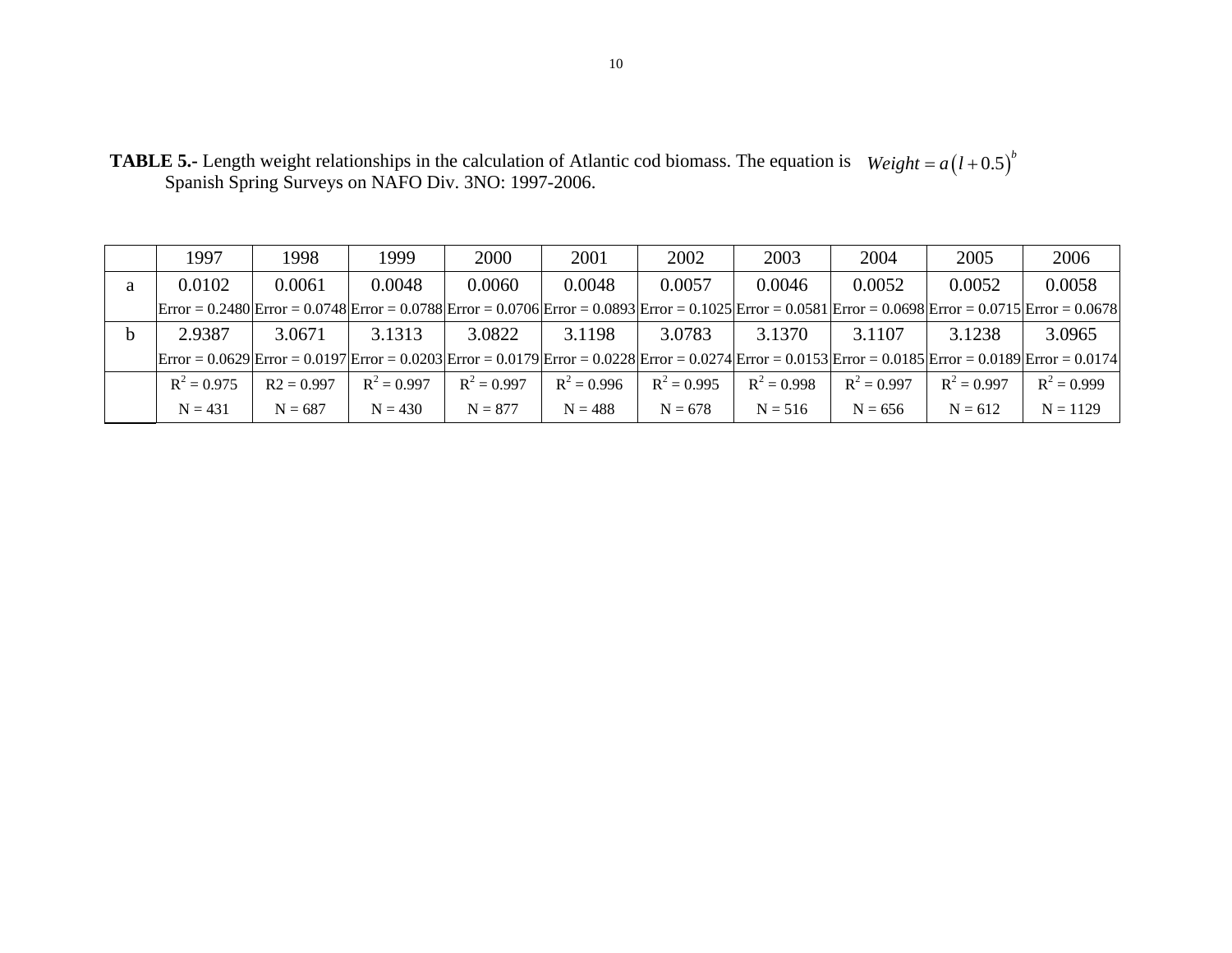**TABLE 6.-** Atlantic cod length distribution per haul mean catches by sex and year. Number per stratified mean catches. Spanish Spring Survey on NAFO 3NO: 1997-2006. Indet. means indeterminate. 1997-2000 data are transformed C/V *Playa de Menduíña* data. 2002-2006 data are original R/V *Vizconde de Eza* data. (\*) indicates untransformed data.

| Length $(cm.)$              | 1997.          | 1998           | 1999           | 2000           | 2001           | 2002           | 2003                  | 2004           | 2005           | 2006                                          |
|-----------------------------|----------------|----------------|----------------|----------------|----------------|----------------|-----------------------|----------------|----------------|-----------------------------------------------|
| 8                           | 0.000          | 0.000          | 0.013          | 0.000          | 0.009          | 0.011          | 0.000                 | 0.000          | 0.000          | 0.014                                         |
| $10\,$                      | 0.000          | 0.000          | 0.011          | 0.000          | 0.000          | 0.039          | 0.000                 | 0.408          | 0.088          | 0.000                                         |
| 12                          | 0.000          | 0.010          | 0.010          | 0.006          | 0.000          | 0.030          | 0.054                 | 2.141          | 0.722          | 0.014                                         |
| 14                          | 0.000          | 0.025          | 0.205          | 0.020          | 0.000          | 0.000          | 0.065                 | 1.542          | 1.129          | 0.008                                         |
| 16                          | 0.000          | 0.011          | 0.741          | 0.124          | 0.021          | 0.040          | 0.028                 | 0.828          | 0.644          | 0.014                                         |
| 18                          | 0.000          | 0.007          | 0.774          | 0.115          | 0.019          | 0.007          | 0.037                 | 0.186          | 0.245          | $\begin{array}{c} 0.013 \\ 0.007 \end{array}$ |
| 20                          | 0.000          | 0.004          | 0.287          | 0.211          | 0.103          | 0.000          | 0.061                 | 0.063          | 0.036          |                                               |
| $22\,$                      | 0.000          | 0.002          | 0.478          | 0.285          | 0.184          | 0.083          | 0.062                 | 0.076          | 0.094          | 0.041                                         |
| 24                          | 0.002          | 0.005          | 1.173          | 0.241          | 0.175          | 0.096          | 0.075                 | 0.119          | 0.224          | 0.367                                         |
| 26                          | 0.002          | 0.009          | 1.740          | 0.319          | 0.194          | 0.139          | 0.150                 | 0.219          | 0.515          | 0.948                                         |
| $\sqrt{28}$                 | 0.013          | 0.028          | 1.251          | 0.385          | 0.216          | 0.153          | 0.189                 | 0.141          | 1.044          | 3.595                                         |
| 30                          | 0.013          | 0.037          | 0.525          | 0.417          | 0.132          | 0.284          | 0.243                 | 0.162          | 1.151          | 5.313                                         |
| 32<br>34                    | 0.051<br>0.087 | 0.028<br>0.030 | 0.172<br>0.096 | 0.327<br>0.438 | 0.162<br>0.380 | 0.312<br>0.524 | 0.087                 | 0.149<br>0.330 | 0.551<br>0.393 | 3.854<br>1.710                                |
| 36                          | 0.142          | 0.022          | 0.070          | 0.559          | 0.923          | 0.596          | $0.067$<br>$0.071$    | 0.421          | 0.189          | 1.102                                         |
| 38                          | 0.184          | 0.026          | 0.090          | 1.038          | 1.787          | 0.572          | 0.121                 | 0.420          | 0.129          | 2.258                                         |
| 40                          | 0.108          | 0.105          | 0.086          | 1.030          | 3.363          | 0.689          |                       | 0.217          | 0.135          | 5.496                                         |
| 42                          | 0.066          | 0.075          | 0.031          | 0.897          | 3.463          | 1.005          | $\frac{0.081}{0.078}$ | 0.248          | 0.113          | 5.305                                         |
| 44                          | 0.106          | 0.365          | 0.047          | 0.473          | 4.234          | 1.141          | 0.117                 | 0.101          | 0.097          | 4.004                                         |
| 46                          | 0.073          | 0.603          | 0.025          | 0.307          | 5.028          | 1.483          | 0.111                 | 0.110          | 0.136          | 2.317                                         |
| 48                          | 0.091          | 0.931          | 0.045          | 0.183          | 5.686          | 1.090          | 0.175                 | 0.077          | 0.173          | 1.054                                         |
| 50                          | 0.043          | 0.963          | 0.044          | 0.137          | 4.959          | 1.058          |                       | 0.060          | 0.101          | 0.487                                         |
| 52                          | 0.074          | 0.924          | 0.063          | 0.099          | 4.098          | 1.111          | $0.225$<br>$0.298$    | 0.088          | 0.128          | 0.279                                         |
| 54                          | 0.087          | 1.499          | 0.106          | 0.109          | 3.195          | 0.895          | 0.390                 | 0.072          | 0.026          | 0.276                                         |
| 56                          | 0.142          | 1.537          | 0.081          | 0.069          | 1.224          | 0.691          | $0.428$<br>$0.322$    | 0.065          | 0.028          | 0.227                                         |
| 58                          | 0.124          | 1.764          | 0.113          | 0.136          | 0.693          | 0.223          |                       | 0.110          | 0.012          | 0.231                                         |
| 60                          | 0.195          | 1.026          | 0.130          | 0.101          | 0.532          | 0.370          | 0.306                 | 0.074          | 0.055          | 0.256                                         |
| 62                          | 0.114          | 0.540          | 0.098          | 0.065          | 0.181          | 0.126          | $0.183$<br>$0.227$    | 0.093          | 0.078          | 0.229                                         |
| 64                          | 0.088          | 0.505          | 0.072          | 0.152          | 0.032          | 0.005          |                       | 0.104          | 0.092          | 0.204                                         |
| 66                          | 0.111          | 0.163          | 0.049          | 0.134          | 0.047          | 0.057          | 0.098                 | 0.063          | 0.089          | 0.114                                         |
| 68                          | 0.014          | 0.271          | 0.067          | 0.101          | 0.014          | 0.000          | 0.093                 | 0.071          | 0.077          | 0.098                                         |
| $70\,$<br>72                | 0.029          | 0.157<br>0.193 | 0.019<br>0.013 | 0.137<br>0.104 | 0.015          | 0.061<br>0.007 | 0.085<br>0.027        | 0.042          | 0.093          | 0.092<br>0.074                                |
| 74                          | 0.004<br>0.013 | 0.136          | 0.018          | 0.142          | 0.028<br>0.012 | 0.000          | 0.011                 | 0.031<br>0.033 | 0.083<br>0.078 | 0.096                                         |
| 76                          | 0.002          | 0.086          | 0.011          | 0.066          | 0.017          | 0.002          | 0.015                 | 0.030          | 0.079          | 0.071                                         |
| $78\,$                      | 0.003          | 0.080          | 0.008          | 0.034          | 0.022          | 0.000          | 0.010                 | 0.017          | 0.056          |                                               |
| $\bf 80$                    | 0.006          | 0.079          | 0.015          | 0.073          | 0.039          | 0.000          | 0.027                 | 0.036          | 0.047          | $0.121$<br>$0.051$                            |
| 82                          | 0.001          | 0.038          | 0.005          | 0.032          | 0.013          | 0.000          | 0.000                 | 0.009          | 0.018          | 0.103                                         |
| 84                          | 0.003          | $0.000\,$      | 0.004          | 0.044          | 0.000          | 0.011          | 0.025                 | 0.003          | 0.006          | 0.057                                         |
| 86                          | 0.001          | 0.048          | 0.012          | 0.026          | 0.021          | 0.000          | 0.008                 | 0.000          | 0.022          | 0.041                                         |
| $88\,$                      | 0.000          | 0.042          | 0.010          | 0.021          | 0.003          | 0.007          | 0.002                 | 0.022          | 0.014          | 0.041                                         |
| 90                          | 0.001          | 0.000          | 0.000          | 0.016          | 0.011          | 0.000          | 0.000                 | 0.008          | 0.014          | 0.013                                         |
| 92                          | 0.000          | 0.003          | 0.019          | 0.020          | 0.000          | 0.000          | 0.000                 | 0.009          | 0.000          | 0.039                                         |
| 94                          | 0.000          | 0.000          | 0.000          | 0.005          | 0.003          | 0.000          | 0.000                 | 0.013          | 0.000          | 0.005                                         |
| 96                          | 0.000          | 0.000          | 0.005          | 0.003          | 0.012          | 0.000          | 0.008                 | 0.000          | 0.000          | 0.000                                         |
| 98                          | 0.000          | 0.000          | 0.005          | 0.003          | 0.008          | 0.000          | 0.000                 | 0.000          | 0.000          | 0.026                                         |
| 100                         | 0.000          | 0.000          | 0.005          | 0.000          | 0.000          | 0.000          | 0.000                 | 0.000          | 0.000          | 0.025                                         |
| 102                         | 0.000          | 0.000          | 0.000          | 0.010          | 0.000          | 0.000          | 0.008                 | 0.000          | 0.000          | 0.000                                         |
| 104<br>106                  | 0.000<br>0.000 | 0.001<br>0.000 | 0.000<br>0.000 | 0.000<br>0.005 | 0.000<br>0.000 | 0.011<br>0.000 | 0.000<br>0.014        | 0.027<br>0.000 | 0.000<br>0.000 | 0.014<br>0.014                                |
| 108                         | 0.000          | 0.000          | 0.000          | 0.000          | 0.011          | 0.000          | 0.000                 | 0.000          | 0.000          | 0.000                                         |
| 110                         | 0.000          | 0.000          | 0.000          | 0.000          | 0.000          | 0.000          | 0.000                 | 0.000          | 0.000          | 0.000                                         |
| 112                         | 0.000          | 0.000          | 0.000          | 0.000          | 0.009          | 0.000          | 0.000                 | 0.000          | 0.000          | 0.000                                         |
| 114                         | 0.001          | 0.000          | 0.000          | 0.000          | 0.000          | 0.000          | 0.000                 | 0.000          | 0.000          | 0.000                                         |
| 116                         | 0.000          | 0.000          | 0.000          | 0.000          | 0.000          | 0.000          | 0.000                 | 0.000          | 0.000          | 0.000                                         |
| 118                         | 0.002          | 0.000          | 0.000          | 0.003          | 0.000          | 0.000          | 0.000                 | 0.000          | 0.000          | 0.000                                         |
| 120                         | 0.000          | 0.000          | 0.006          | 0.000          | 0.000          | 0.000          | 0.000                 | 0.000          | 0.000          | 0.000                                         |
| 122                         | 0.000          | 0.000          | 0.000          | 0.000          | 0.000          | 0.000          | 0.000                 | 0.000          | 0.000          | 0.000                                         |
| 124                         | 0.000          | 0.000          | 0.000          | 0.000          | 0.000          | 0.000          | 0.000                 | 0.000          | 0.000          | 0.000                                         |
| 126                         | 0.000          | 0.000          | 0.000          | 0.000          | 0.000          | 0.000          | 0.000                 | 0.000          | 0.000          | 0.000                                         |
| 128                         | 0.000          | 0.000          | 0.000          | 0.000          | 0.000          | 0.000          | 0.000                 | 0.000          | 0.000          | 0.000                                         |
| 130                         | 0.000          | 0.000          | 0.000          | 0.000          | 0.000          | 0.000          | 0.000                 | 0.000          | 0.000          | 0.000                                         |
| 132                         | 0.000          | 0.000          | 0.000          | 0.000          | 0.009          | 0.000          | 0.000                 | 0.000          | 0.000          | 0.000                                         |
|                             |                |                |                |                |                |                |                       |                |                |                                               |
| Total                       | 1.997          | 12.378         | 8.847          | 9.220          | 41.290         | 12.930         | 4.684                 | 9.035          | 9.005          | 40.718                                        |
| $N^{\circ}$ samples $(*)$ : | 40             | 55             | 72             | 70             | 32             | 41             | 42                    | 58             | 59             | 64                                            |
| $No$ Ind. $(*)$ :           | 742            | 967            | 2770           | 2753           | 1591           | 1030           | 539                   | 939            | 1126           | 2909                                          |
| Sampled catch:              | 248            | 410            | 527            | 752            | 1107           | 776            | 654                   | 554            | 778            | 2026                                          |
| Range $(*)$ :               | 24-118         | 12-104         | 9-121          | 13-118         | 8-132          | $9 - 104$      | 12-106                | 10-105         | 11-91          | $7 - 104$                                     |
| Total catch:                | 572            | 3873           | 613            | 1274           | 3487           | 2806           | 846                   | 554            | 794            | 3994                                          |
| Total hauls (*):            | 128            | 124            | 114            | 118            | 123            | 125            | 118                   | 120            | 119            | 120                                           |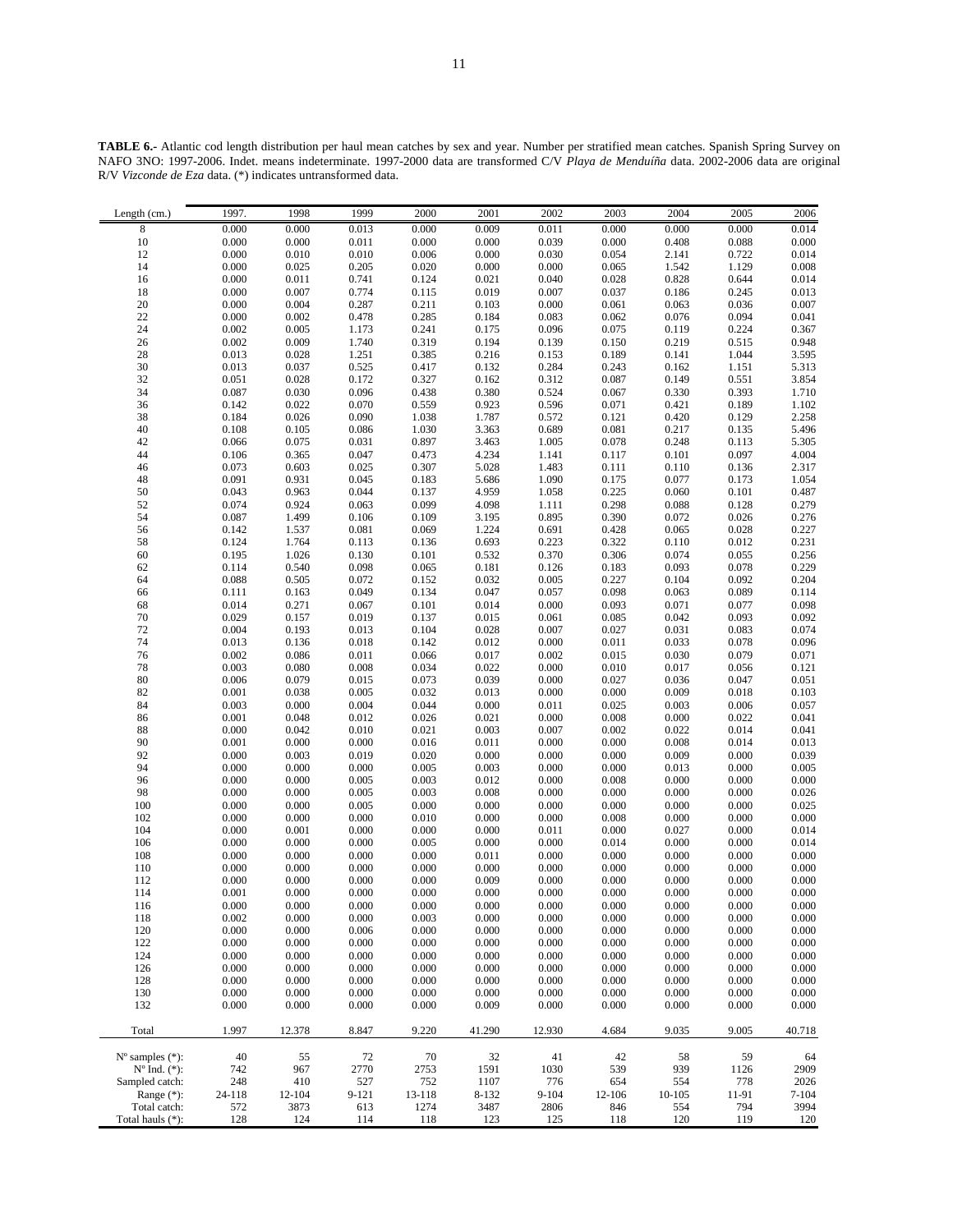**TABLE 7.-** Swept area, number of hauls and Yellowtail flounder mean catch (kg) and SD by stratum. Spanish Spring Surveys on NAFO Div. 3NO: 1995-2006. Swept area in square miles. n.s. means stratum not surveyed. 1995-2000 data are transformed C/V *Playa de Menduíña* data, and 2002-2006 data are original from R/V *Vizconde de Eza*. In 2001, there are data from the two vessels.

|         |        |                | 1995                    |        |        |                | 1996                    |            |        |                | 1997                    |        |        |                | 1998                    |        |
|---------|--------|----------------|-------------------------|--------|--------|----------------|-------------------------|------------|--------|----------------|-------------------------|--------|--------|----------------|-------------------------|--------|
|         | Swept  | Tow            | Y. flounder Y. flounder |        | Swept  | Tow            | Y. flounder Y. flounder |            | Swept  | Tow            | Y. flounder Y. flounder |        | Swept  | Tow            | Y. flounder Y. flounder |        |
| Stratum | area   | number         | Mean catch              | SD     | area   |                | number Mean catch       | SD         | area   |                | number Mean catch       | SD     | area   |                | number Mean catch       | SD     |
| 353     | 0.0353 |                | 3<br>5.82               | 4.105  | 0.0371 | 3              | 74.88                   | 94.62      | 0.0480 |                | $\overline{4}$<br>12.55 | 14.26  | 0.0465 |                | $\overline{4}$<br>12.22 | 20.16  |
| 354     | 0.0353 | 3              | 1.78                    | 3.089  | 0.0319 | 3              | 1.11                    | 0.84       | 0.0233 |                | 2<br>1.41               | 1.56   | 0.0356 |                | 1.22<br>3               | 0.24   |
| 355     | n.s.   | n.s.           | n.s.                    | n.s.   | 0.0221 | $\overline{c}$ | 0.25                    | 0.35       | 0.0233 |                | $\overline{c}$<br>2.20  | 0.31   | 0.0221 |                | 0.13<br>$\overline{c}$  | 0.18   |
| 356     | n.s.   | n.s.           | n.s.                    | n.s.   | 0.0203 | $\overline{c}$ | 0.00                    | 0.00       | 0.0225 |                | 2<br>0.32               | 0.46   | 0.0221 |                | $\overline{c}$<br>0.00  | 0.00   |
| 357     | 0.0109 | $\mathbf{1}$   | 0.00                    |        | 0.0218 | $\overline{2}$ | 0.00                    | 0.00       | 0.0443 |                | $\overline{4}$<br>0.00  | 0.00   | 0.0240 |                | 2<br>0.00               | 0.00   |
| 358     | 0.0319 | 3              | 0.00                    | 0.000  | 0.0319 | 3              | 0.13                    | 0.23       | 0.0563 |                | 5<br>0.02               | 0.04   | 0.0236 |                | 0.00<br>3               | 0.00   |
| 359     | 0.0345 | 3              | 1.35                    | 2.336  | 0.0548 | 5              | 0.92                    | 0.83       | 0.0690 |                | 6<br>0.08               | 0.14   | 0.0698 | 6              | 0.17                    | 0.22   |
| 360     | 0.3563 | 31             | 20.44                   | 40.707 | 0.3761 | 31             | 142.09                  | 128.86     | 0.3754 | 32             | 80.92                   | 155.59 | 0.2561 | 25             | 373.90                  | 629.84 |
| 374     | 0.0225 | 2              | 0.00                    | 0.000  | 0.0233 | 2              | 0.00                    | 0.00       | 0.0353 |                | 3<br>0.00               | 0.00   | 0.0353 | 3              | 0.04                    | 0.02   |
| 375     | 0.0225 | $\mathbf{2}$   | 1.48                    | 1.875  | 0.0229 | 2              | 41.40                   | 58.54      | 0.0116 | $\mathbf{1}$   | 0.20                    | $\sim$ | 0.0345 | 3              | 12.37                   | 21.37  |
| 376     | 0.1729 | 15             | 35.06                   | 58.691 | 0.1650 | 14             | 71.40                   | 86.94      | 0.1583 | 14             | 162.35                  | 179.83 | 0.0930 | 10             | 279.27                  | 181.29 |
| 377     | 0.0221 | 2              | 0.00                    | 0.000  | 0.0229 | $\overline{c}$ | 0.00                    | 0.00       | 0.0116 | -1             | 0.00                    |        | 0.0229 | $\overline{c}$ | 0.00                    | 0.00   |
| 378     | 0.0435 | $\overline{4}$ | 0.00                    | 0.000  | 0.0330 | 3              | 0.06                    | 0.10       | 0.0210 |                | $\overline{2}$<br>0.00  | 0.00   | 0.0120 |                | $\overline{c}$<br>0.00  | 0.00   |
| 379     | 0.0221 | $\overline{c}$ | 0.00                    | 0.000  | 0.0113 | $\mathbf{1}$   | 0.00                    | $\sim$     | 0.0206 |                | $\overline{c}$<br>0.00  | 0.00   | 0.0356 | 3              | 0.00                    | 0.00   |
| 380     | n.s.   | n.s.           | n.s.                    | n.s.   | 0.0221 | $\overline{c}$ | 0.00                    | 0.00       | 0.0210 |                | $\overline{c}$<br>0.00  | 0.00   | 0.0113 |                | $\overline{c}$<br>0.00  | 0.00   |
| 381     | n.s.   | n.s.           | n.s.                    | n.s.   | 0.0229 | $\overline{2}$ | 0.00                    | 0.00       | 0.0221 |                | $\overline{c}$<br>0.00  | 0.00   | 0.0229 |                | $\overline{c}$<br>0.00  | 0.00   |
| 382     | n.s.   | n.s.           | n.s.                    | n.s.   | 0.0338 | 3              | 0.00                    | 0.00       | 0.0461 |                | $\overline{4}$<br>0.00  | 0.00   | 0.0229 | 3              | 0.00                    | 0.00   |
| 721     | n.s.   | n.s.           | n.s.                    | n.s.   | 0.0214 | $\overline{c}$ | 0.03                    | 0.05       | 0.0221 |                | $\overline{2}$<br>0.75  | 1.06   | 0.0203 |                | 0.00<br>2               | 0.00   |
| 722     | n.s.   | n.s.           | n.s.                    | n.s.   | 0.0206 | $\overline{c}$ | 0.00                    | 0.00       | 0.0214 |                | $\sqrt{2}$<br>0.00      | 0.00   | 0.0101 |                | $\overline{c}$<br>0.00  | 0.00   |
| 723     | n.s.   | n.s.           | n.s.                    | n.s.   | 0.0109 | -1             | 0.00                    | $\sim$ $-$ | 0.0210 |                | $\sqrt{2}$<br>0.00      | 0.00   | 0.0233 | $\overline{2}$ | 0.00                    | 0.00   |
| 724     | 0.0105 | -1             | 0.00                    | ÷.     | 0.0203 | $\overline{c}$ | 0.00                    | 0.00       | 0.0225 |                | $\overline{c}$<br>0.00  | 0.00   | 0.0206 |                | 0.00<br>2               | 0.00   |
| 725     | 0.0334 | 3              | 0.00                    | 0.000  | 0.0225 | $\sqrt{2}$     | 0.00                    | 0.00       | 0.0206 |                | $\overline{c}$<br>0.00  | 0.00   | 0.0086 | $\mathbf{1}$   | 0.00                    |        |
| 726     | 0.0214 | 2              | 0.00                    | 0.000  | 0.0218 | $\overline{2}$ | 0.00                    | 0.00       | n.s.   | n.s.           | n.s.                    | n.s.   | 0.0094 | $\overline{2}$ | 0.00                    | 0.00   |
| 727     | n.s.   | n.s.           | n.s.                    | n.s.   | 0.0210 | $\overline{c}$ | 0.00                    | 0.00       | 0.0094 | -1             | 0.00                    |        | 0.0233 |                | 0.00<br>$\overline{c}$  | 0.00   |
| 728     | n.s.   | n.s.           | n.s.                    | n.s.   | 0.0218 | $\overline{c}$ | 0.00                    | 0.00       | 0.0214 |                | $\overline{c}$<br>0.00  | 0.00   | 0.0206 |                | $\overline{c}$<br>0.00  | 0.00   |
| 752     | n.s.   | n.s.           | n.s.                    | n.s.   | 0.0109 | -1             | 0.00                    | $\sim$ $-$ | 0.0218 |                | $\overline{c}$<br>0.00  | 0.00   | 0.0229 | $\overline{2}$ | 0.00                    | 0.00   |
| 753     | n.s.   | n.s.           | n.s.                    | n.s.   | 0.0199 | 2              | 0.00                    | 0.00       | 0.0214 |                | $\overline{c}$<br>0.00  | 0.00   | 0.0218 |                | $\overline{c}$<br>0.00  | 0.00   |
| 754     | n.s.   | n.s.           | n.s.                    | n.s.   | n.s.   | n.s.           | n.s.                    | n.s.       | 0.0330 |                | 3<br>0.00               | 0.00   | 0.0210 |                | $\overline{c}$<br>0.00  | 0.00   |
| 755     | n.s.   | n.s.           | n.s.                    | n.s.   | n.s.   | n.s.           | n.s.                    | n.s.       | n.s.   | n.s.           | n.s.                    | n.s.   | 0.0206 | $\overline{2}$ | 0.00                    | 0.00   |
| 756     | n.s.   | n.s.           | n.s.                    | n.s.   | 0.0210 | 2              | 0.00                    | 0.00       | 0.0109 | -1             | 0.00                    |        | 0.0225 |                | 0.00<br>2               | 0.00   |
| 757     | n.s.   | n.s.           | n.s.                    | n.s.   | 0.0188 | 2              | 0.00                    | 0.00       | 0.0304 | $\overline{3}$ | 0.00                    | 0.00   | 0.0206 |                | $\overline{c}$<br>0.00  | 0.00   |
| 758     | n.s.   | n.s.           | n.s.                    | n.s.   | n.s.   | n.s.           | n.s.                    | n.s.       | 0.0214 | $\overline{c}$ | 0.00                    | 0.00   | 0.0105 | $\overline{2}$ | 0.00                    | 0.00   |
| 759     | n.s.   | n.s.           | n.s.                    | n.s.   | n.s.   | n.s.           | n.s.                    | n.s.       | n.s.   | n.s.           | n.s.                    | n.s.   | 0.0214 |                | 0.00<br>2               | 0.00   |
| 760     | n.s.   | n.s.           | n.s.                    | n.s.   | 0.0210 | $\overline{2}$ | 0.00                    | 0.00       | 0.0105 | $\overline{1}$ | 0.00                    | $\sim$ | 0.0214 |                | $\overline{c}$<br>0.00  | 0.00   |
| 761     | n.s.   | n.s.           | n.s.                    | n.s.   | 0.0199 | $\overline{2}$ | 0.00                    | 0.00       | 0.0315 | 3              | 0.00                    | 0.00   | 0.0206 | $\overline{2}$ | 0.00                    | 0.00   |
| 762     | n.s.   | n.s.           | n.s.                    | n.s.   | n.s.   | n.s.           | n.s.                    | n.s.       | 0.0308 | 3              | 0.00                    | 0.00   | 0.0094 |                | 0.00<br>$\overline{c}$  | 0.00   |
| 763     | n.s.   | n.s.           | n.s.                    | n.s.   | n.s.   | n.s.           | n.s.                    | n.s.       | n.s.   | n.s.           | n.s.                    | n.s.   | 0.0218 |                | $\overline{c}$<br>0.00  | 0.00   |
| 764     | n.s.   | n.s.           | n.s.                    | n.s.   | 0.0210 | $\overline{2}$ | 0.00                    | 0.00       | 0.0206 |                | 2<br>0.00               | 0.00   | 0.0218 |                | $\overline{c}$<br>0.00  | 0.00   |
| 765     | n.s.   | n.s.           | n.s.                    | n.s.   | 0.0199 | 2              | 0.00                    | 0.00       | 0.0206 | $\overline{c}$ | 0.00                    | 0.00   | 0.0098 |                | $\overline{c}$<br>0.00  | 0.00   |
| 766     | n.s.   | n.s.           | n.s.                    | n.s.   | n.s.   | n.s.           | n.s.                    | n.s.       | 0.0308 | $\overline{3}$ | 0.00                    | 0.00   | 0.0191 | $\overline{2}$ | 0.00                    | 0.00   |
| 767     | n.s.   | n.s.           | n.s.                    | n.s.   | n.s.   | n.s.           | n.s.                    | n.s.       | n.s.   | n.s.           | n.s.                    | n.s.   | 0.0109 |                | 2<br>0.00               | 0.00   |

$$
SD = \frac{\sum (x_i - \overline{x})^2}{n - 1}
$$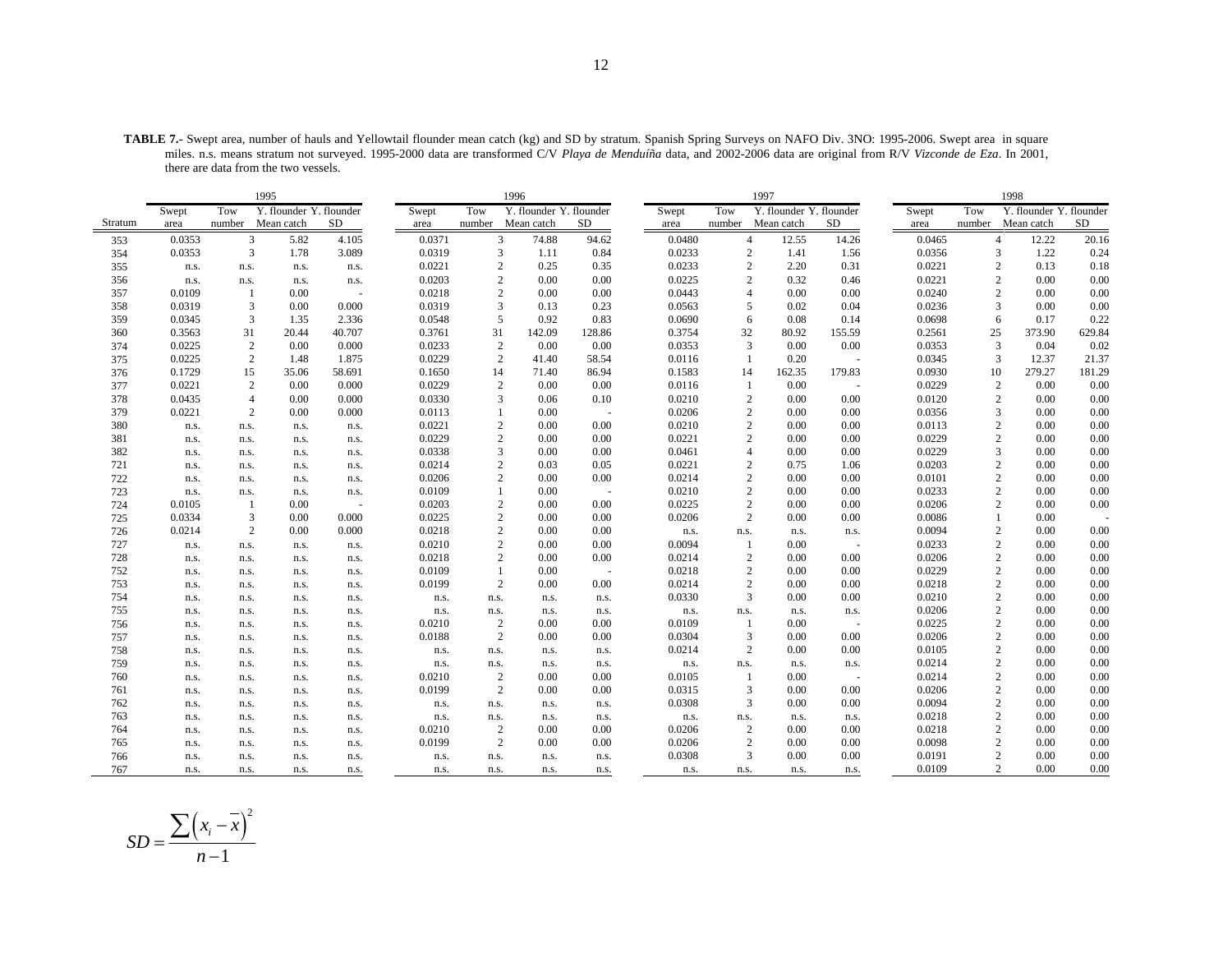**TABLE 7 (cont.).-** Swept area, number of hauls and Yellowtail flounder mean catch (kg) and SD by stratum. Spanish Spring Surveys on NAFO Div. 3NO: 1995-2006. Swept area in square miles. n.s. means stratum not surveyed. 1995-2000 data are transformed C/V *Playa de Menduíña* data, and 2002-2006 data are original from R/V *Vizconde de Eza*. In 2001,there are data from the two vessels.

|         |        |                  | 1999                    |        |        |                | 2000                    |        |        |                | 2001                    |         |        |                | 2002                    |         |
|---------|--------|------------------|-------------------------|--------|--------|----------------|-------------------------|--------|--------|----------------|-------------------------|---------|--------|----------------|-------------------------|---------|
|         | Swept  | Tow              | Y. flounder Y. flounder |        | Swept  | Tow            | Y. flounder Y. flounder |        | Swept  | Tow            | Y. flounder Y. flounder |         | Swept  | Tow            | Y. flounder Y. flounder |         |
| Stratum | area   | number           | Mean catch              | SD     | area   | number         | Mean catch              | SD     | area   | number         | Mean catch              | SD      | area   | number         | Mean catch              | SD      |
| 353     | 0.0360 | 3                | 150.18                  | 182.44 | 0.0356 | 3              | 67.87                   | 91.37  | 0.0341 |                | 3<br>61.42              | 102.797 | 0.0476 | $\overline{4}$ | 75.13                   | 88.259  |
| 354     | 0.0218 | 2                | 0.08                    | 0.12   | 0.0356 | 3              | 1.79                    | 1.93   | 0.0338 |                | 3<br>0.34               | 0.322   | 0.0356 | 3              | 0.17                    | 0.289   |
| 355     | 0.0229 | $\sqrt{2}$       | 0.00                    | 0.00   | 0.0233 | 2              | 0.00                    | 0.00   | 0.0240 | $\overline{2}$ | 0.00                    | 0.000   | 0.0236 | $\overline{2}$ | 0.00                    | 0.000   |
| 356     | 0.0229 | $\overline{c}$   | 0.00                    | 0.00   | 0.0225 | 2              | 0.00                    | 0.00   | 0.0240 | $\overline{c}$ | 0.01                    | 0.007   | 0.0233 | 2              | 0.00                    | 0.000   |
| 357     | 0.0236 | $\overline{c}$   | 0.00                    | 0.00   | 0.0124 |                | 0.00                    | $\sim$ | 0.0244 | $\overline{2}$ | 0.00                    | 0.000   | 0.0240 | $\overline{c}$ | 0.00                    | 0.000   |
| 358     | 0.0349 | 3                | 0.00                    | 0.00   | 0.0341 | 3              | 0.00                    | 0.00   | 0.0345 | 3              | 0.00                    | 0.000   | 0.0345 | 3              | 0.00                    | 0.000   |
| 359     | 0.0364 | 3                | 0.34                    | 0.47   | 0.0469 | $\overline{4}$ | 2.36                    | 2.93   | 0.0803 | $\tau$         | 1.42                    | 2.836   | 0.0686 | 6              | 0.11                    | 0.261   |
| 360     | 0.2325 | 19               | 545.18                  | 424.37 | 0.2396 | 20             | 391.18                  | 331.64 | 0.2423 | 20             | 536.80                  | 488.657 | 0.2865 | 25             | 340.23                  | 356.687 |
| 374     | 0.0244 | $\overline{c}$   | 74.16                   | 103.18 | 0.0240 | $\overline{2}$ | 20.47                   | 23.55  | 0.0240 | 2              | 238.75                  | 111.369 | 0.0345 | 3              | 32.04                   | 52.542  |
| 375     | 0.0236 | 2                | 347.15                  | 168.25 | 0.0244 | 2              | 153.36                  | 2.06   | 0.0338 | 3              | 100.33                  | 68.319  | 0.0353 | 3              | 48.61                   | 68.927  |
| 376     | 0.1219 | 10               | 551.60                  | 165.61 | 0.1200 | 10             | 435.27                  | 236.60 | 0.1155 | 10             | 443.12                  | 196.619 | 0.1140 | 10             | 533.62                  | 416.745 |
| 377     | 0.0240 | $\overline{c}$   | 0.00                    | 0.00   | 0.0229 | $\overline{c}$ | 0.05                    | 0.06   | 0.0229 | 2              | 0.00                    | 0.000   | 0.0229 | $\overline{c}$ | 0.00                    | 0.000   |
| 378     | 0.0229 | 2                | 0.00                    | 0.00   | 0.0233 | $\overline{2}$ | 0.00                    | 0.00   | 0.0236 | $\overline{2}$ | 0.00                    | 0.000   | 0.0233 | $\overline{2}$ | 0.00                    | 0.000   |
| 379     | 0.0236 | $\overline{c}$   | 0.00                    | 0.00   | 0.0225 | $\overline{2}$ | 0.00                    | 0.00   | 0.0229 | $\overline{2}$ | 0.00                    | 0.000   | 0.0229 | $\overline{2}$ | 0.00                    | 0.000   |
| 380     | 0.0236 | $\overline{c}$   | 0.00                    | 0.00   | 0.0236 | 2              | 0.00                    | 0.00   | 0.0206 | $\overline{2}$ | 0.00                    | 0.000   | 0.0225 | $\overline{c}$ | 0.00                    | 0.000   |
| 381     | 0.0229 | $\overline{c}$   | 0.00                    | 0.00   | 0.0236 | 2              | 0.00                    | 0.00   | 0.0236 | $\overline{2}$ | 0.00                    | 0.000   | 0.0229 | $\overline{c}$ | 0.00                    | 0.000   |
| 382     | 0.0484 | $\overline{4}$   | 0.00                    | 0.00   | 0.0499 | $\overline{4}$ | 0.00                    | 0.00   | 0.0469 | $\overline{4}$ | 0.02                    | 0.030   | 0.0341 | 3              | 0.00                    | 0.000   |
| 721     | 0.0244 | $\boldsymbol{2}$ | 0.00                    | 0.00   | 0.0236 | $\overline{2}$ | 0.00                    | 0.00   | 0.0248 | $\overline{2}$ | 0.00                    | 0.000   | 0.0233 | 2              | 0.00                    | 0.000   |
| 722     | 0.0229 | $\sqrt{2}$       | 0.00                    | 0.00   | 0.0218 | $\overline{2}$ | 0.00                    | 0.00   | 0.0233 | $\overline{c}$ | 0.00                    | 0.000   | 0.0236 | $\overline{c}$ | 0.00                    | 0.000   |
| 723     | 0.0229 | $\overline{2}$   | 0.00                    | 0.00   | 0.0248 | $\overline{2}$ | 0.00                    | 0.00   | 0.0240 | $\overline{2}$ | 0.00                    | 0.000   | 0.0233 | $\overline{2}$ | 0.00                    | 0.000   |
| 724     | 0.0225 | $\overline{c}$   | 0.00                    | 0.00   | 0.0233 | 2              | 0.00                    | 0.00   | 0.0353 | 3              | 0.00                    | 0.000   | 0.0225 | $\overline{2}$ | 0.00                    | 0.000   |
| 725     | 0.0229 | $\overline{c}$   | 0.00                    | 0.00   | 0.0210 | $\overline{2}$ | 0.00                    | 0.00   | 0.0116 | $\overline{2}$ | 0.00                    | 0.000   | 0.0225 | $\overline{2}$ | 0.00                    | 0.000   |
| 726     | 0.0225 | $\overline{c}$   | 0.00                    | 0.00   | 0.0221 | $\overline{2}$ | 0.00                    | 0.00   | 0.0116 | $\overline{2}$ | 0.00                    | 0.000   | 0.0214 | $\overline{c}$ | 0.00                    | 0.000   |
| 727     | 0.0236 | $\overline{c}$   | 0.00                    | 0.00   | 0.0210 | $\overline{2}$ | 0.00                    | 0.00   | 0.0225 | $\overline{c}$ | 0.00                    | 0.000   | 0.0233 | $\overline{c}$ | 0.00                    | 0.000   |
| 728     | 0.0233 | $\sqrt{2}$       | 0.00                    | 0.00   | 0.0210 | $\overline{2}$ | 0.00                    | 0.00   | 0.0229 | $\overline{2}$ | 0.00                    | 0.000   | 0.0229 | $\overline{c}$ | 0.00                    | 0.000   |
| 752     | 0.0233 | $\overline{c}$   | 0.00                    | 0.00   | 0.0206 | $\overline{2}$ | 0.00                    | 0.00   | 0.0210 | $\overline{2}$ | 0.06                    | 0.083   | 0.0116 | 1              | 0.00                    |         |
| 753     | 0.0229 | $\overline{c}$   | 0.00                    | 0.00   | 0.0218 | $\overline{2}$ | 0.00                    | 0.00   | 0.0214 | $\overline{c}$ | 0.00                    | 0.000   | 0.0229 | 2              | 0.00                    | 0.000   |
| 754     | 0.0206 | $\sqrt{2}$       | 0.00                    | 0.00   | 0.0195 | $\overline{2}$ | 0.00                    | 0.00   | 0.0195 | $\overline{c}$ | 0.00                    | 0.000   | 0.0341 | 3              | 0.00                    | 0.000   |
| 755     | 0.0311 | 3                | 0.00                    | 0.00   | 0.0431 | $\overline{4}$ | 0.00                    | 0.00   | 0.0416 | $\overline{4}$ | 0.00                    | 0.000   | 0.0338 | 3              | 0.00                    | 0.000   |
| 756     | 0.0225 | $\overline{c}$   | 0.00                    | 0.00   | 0.0203 | $\overline{2}$ | 0.00                    | 0.00   | 0.0113 | $\overline{2}$ | 0.00                    | 0.000   | 0.0229 | $\overline{c}$ | 0.00                    | 0.000   |
| 757     | 0.0233 | $\overline{c}$   | 0.00                    | 0.00   | 0.0214 | $\overline{2}$ | 0.00                    | 0.00   | 0.0233 | $\overline{2}$ | 0.00                    | 0.000   | 0.0225 | $\overline{2}$ | 0.00                    | 0.000   |
| 758     | 0.0214 | $\overline{c}$   | 0.00                    | 0.00   | 0.0210 | $\overline{2}$ | 0.00                    | 0.00   | 0.0218 | $\overline{2}$ | 0.00                    | 0.000   | 0.0225 | $\overline{2}$ | 0.00                    | 0.000   |
| 759     | 0.0218 | $\overline{c}$   | 0.00                    | 0.00   | 0.0210 | 2              | 0.00                    | 0.00   | 0.0221 | $\overline{c}$ | 0.00                    | 0.000   | 0.0225 | $\overline{c}$ | 0.00                    | 0.000   |
| 760     | 0.0225 | $\overline{c}$   | 0.00                    | 0.00   | 0.0210 | $\overline{2}$ | 0.00                    | 0.00   | 0.0229 | $\overline{c}$ | 0.00                    | 0.000   | 0.0229 | $\overline{2}$ | 0.00                    | 0.000   |
| 761     | 0.0210 | $\overline{2}$   | 0.00                    | 0.00   | 0.0221 | $\overline{2}$ | 0.00                    | 0.00   | 0.0225 | $\overline{2}$ | 0.00                    | 0.000   | 0.0225 | $\overline{c}$ | 0.00                    | 0.000   |
| 762     | 0.0210 | $\overline{2}$   | 0.00                    | 0.00   | 0.0203 | $\overline{2}$ | 0.00                    | 0.00   | 0.0116 | $\overline{2}$ | 0.00                    | 0.000   | 0.0225 | $\overline{2}$ | 0.00                    | 0.000   |
| 763     | 0.0311 | 3                | 0.00                    | 0.00   | 0.0416 | $\overline{4}$ | 0.00                    | 0.00   | 0.0330 | 3              | 0.00                    | 0.000   | 0.0225 | $\overline{2}$ | 0.00                    | 0.000   |
| 764     | 0.0225 | $\overline{2}$   | 0.00                    | 0.00   | 0.0218 | $\overline{2}$ | 0.00                    | 0.00   | 0.0240 | $\overline{c}$ | 0.00                    | 0.000   | 0.0236 | $\overline{2}$ | 0.00                    | 0.000   |
| 765     | 0.0221 | $\overline{c}$   | 0.00                    | 0.00   | 0.0203 | $\overline{2}$ | 0.00                    | 0.00   | 0.0113 | $\overline{2}$ | 0.00                    | 0.000   | 0.0236 | $\overline{2}$ | 0.00                    | 0.000   |
| 766     | 0.0218 | $\overline{2}$   | 0.00                    | 0.00   | 0.0214 | $\overline{2}$ | 0.00                    | 0.00   | 0.0203 | $\overline{2}$ | 0.00                    | 0.000   | 0.0233 | $\overline{2}$ | 0.00                    | 0.000   |
| 767     | 0.0214 | $\overline{c}$   | 0.00                    | 0.00   | 0.0210 | $\overline{2}$ | 0.00                    | 0.00   | 0.0218 |                | $\overline{2}$<br>0.00  | 0.000   | 0.0225 | $\overline{2}$ | 0.00                    | 0.000   |

$$
SD = \frac{\sum (x_i - \overline{x})^2}{n - 1}
$$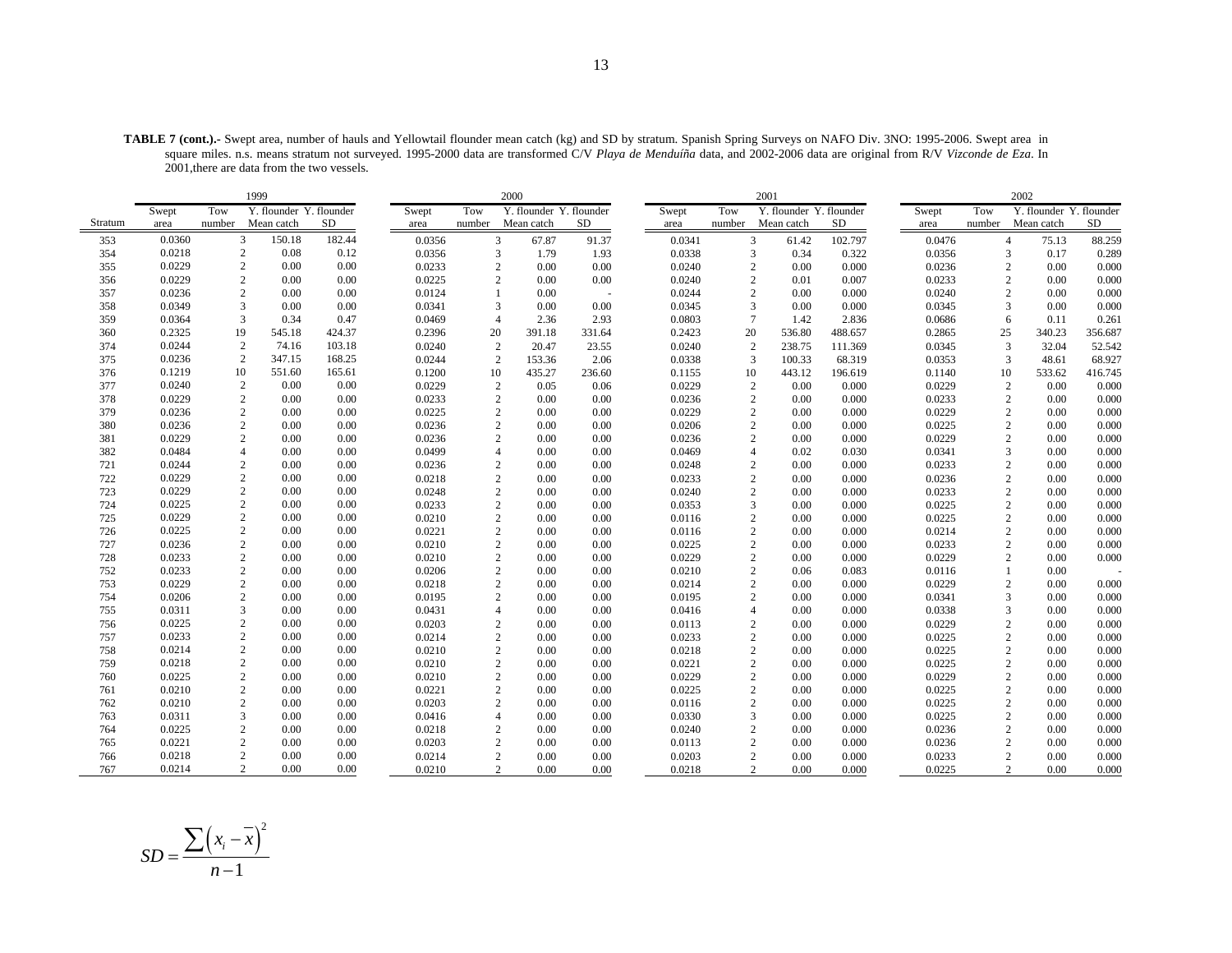**TABLE 7 (cont.).-** Swept area, number of hauls and Yellowtail flounder mean catch (kg) and SD by stratum. Spanish Spring Surveys on NAFO Div. 3NO: 1995-2006. Swept area in square miles. n.s. means stratum not surveyed. 1995-2000 data are transformed C/V *Playa de Menduíña* data, and 2002-2006 data are original from R/V *Vizconde de Eza*. In 2001, there are data from the two vessels.

|         | 2003   |                |                         |         |        |                | 2004                    |         |        |                | 2005                    |         |        |                | 2006                    |         |
|---------|--------|----------------|-------------------------|---------|--------|----------------|-------------------------|---------|--------|----------------|-------------------------|---------|--------|----------------|-------------------------|---------|
|         | Swept  | Tow            | Y. flounder Y. flounder |         | Swept  | Tow            | Y. flounder Y. flounder |         | Swept  | Tow            | Y. flounder Y. flounder |         | Swept  | Tow            | Y. flounder Y. flounder |         |
| Stratum | area   |                | number Mean catch       | SD      | area   |                | number Mean catch       | SD      | area   | number         | Mean catch              | SD      | area   |                | number Mean catch       | SD      |
| 353     | 0.0334 | 3              | 11.15                   | 19.307  | 0.0338 | $\overline{3}$ | 8.79                    | 14.005  | 0.0353 | 3              | 58.83                   | 99.610  | 0.0371 | $\overline{3}$ | 71.98                   | 122.954 |
| 354     | 0.0338 | 3              | 0.00                    | 0.000   | 0.0345 | 3              | 0.62                    | 1.065   | 0.0353 | 3              | 0.21                    | 0.188   | 0.0364 |                | 3<br>0.21               | 0.371   |
| 355     | 0.0229 | $\mathbf{2}$   | 0.00                    | 0.000   | 0.0229 | $\overline{c}$ | 0.00                    | 0.000   | 0.0225 | 2              | 0.00                    | 0.000   | 0.0248 | 2              | 0.00                    | 0.000   |
| 356     | 0.0225 | $\mathbf{2}$   | 0.00                    | 0.000   | 0.0221 | $\overline{c}$ | 0.00                    | 0.000   | 0.0233 | $\mathbf{2}$   | 0.00                    | 0.000   | 0.0240 |                | 2<br>0.00               | 0.000   |
| 357     | 0.0229 | $\overline{c}$ | 0.00                    | 0.000   | 0.0229 | 2              | 0.00                    | 0.000   | 0.0233 | $\overline{c}$ | 0.00                    | 0.000   | 0.0244 |                | 2<br>0.00               | 0.000   |
| 358     | 0.0338 | 3              | 0.00                    | 0.000   | 0.0330 | $\overline{3}$ | 0.26                    | 0.442   | 0.0349 | 3              | 0.00                    | 0.000   | 0.0349 |                | $\mathbf{3}$<br>0.00    | 0.000   |
| 359     | 0.0791 | $\overline{7}$ | 0.00                    | 0.000   | 0.0791 |                | 25.01                   | 38.371  | 0.0814 | $\overline{7}$ | 99.52                   | 142.727 | 0.0975 | 8              | 169.33                  | 359.779 |
| 360     | 0.2254 | 20             | 360.55                  | 298.992 | 0.2310 | 20             | 403.19                  | 333.463 | 0.2325 | 20             | 342.14                  | 223.566 | 0.2340 | 19             | 361.02                  | 266.205 |
| 374     | 0.0225 | $\overline{2}$ | 16.13                   | 8.238   | 0.0233 | 2              | 193.46                  | 225.058 | 0.0229 | $\overline{c}$ | 300.46                  | 128.092 | 0.0236 | 2              | 610.03                  | 73.518  |
| 375     | 0.0330 | 3              | 28.45                   | 35.557  | 0.0338 | 3              | 543.04                  | 155.015 | 0.0349 | 3              | 288.64                  | 138.290 | 0.0364 | 3              | 287.65                  | 109.715 |
| 376     | 0.1125 | 10             | 391.60                  | 257.289 | 0.1166 | 10             | 481.06                  | 140.810 | 0.1174 | 10             | 500.53                  | 238.908 | 0.1219 | 10             | 489.81                  | 231.495 |
| 377     | 0.0225 | $\overline{2}$ | 0.70                    | 0.990   | 0.0218 | $\overline{c}$ | 0.00                    | 0.000   | 0.0233 | $\overline{c}$ | 42.84                   | 60.518  | 0.0236 | $\overline{2}$ | 6.09                    | 8.605   |
| 378     | 0.0225 | $\sqrt{2}$     | 0.00                    | 0.000   | 0.0225 | 2              | 0.00                    | 0.000   | 0.0225 | 2              | 0.00                    | 0.000   | 0.0240 |                | 2<br>0.00               | 0.000   |
| 379     | 0.0229 | $\sqrt{2}$     | 0.00                    | 0.000   | 0.0124 |                | 0.00                    | $\sim$  | 0.0236 | $\overline{c}$ | 0.00                    | 0.000   | 0.0236 |                | $\overline{c}$<br>0.00  | 0.000   |
| 380     | 0.0229 | $\sqrt{2}$     | 0.00                    | 0.000   | 0.0221 | $\sqrt{2}$     | 0.00                    | 0.000   | 0.0229 | $\overline{c}$ | 0.00                    | 0.000   | 0.0229 |                | $\overline{c}$<br>0.00  | 0.000   |
| 381     | 0.0229 | 2              | 0.00                    | 0.000   | 0.0225 | 2              | 0.00                    | 0.000   | 0.0233 | 2              | 0.00                    | 0.000   | 0.0229 |                | $\overline{2}$<br>0.00  | 0.000   |
| 382     | 0.0454 | $\overline{4}$ | 0.00                    | 0.000   | 0.0461 | $\overline{4}$ | 0.00                    | 0.000   | 0.0458 | 4              | 0.00                    | 0.000   | 0.0469 | $\overline{4}$ | 0.00                    | 0.000   |
| 721     | 0.0225 | $\overline{c}$ | 0.00                    | 0.000   | 0.0221 | $\overline{2}$ | 0.00                    | 0.000   | 0.0229 | 2              | 0.00                    | 0.000   | 0.0236 |                | $\overline{c}$<br>0.00  | 0.000   |
| 722     | 0.0221 | $\sqrt{2}$     | 0.00                    | 0.000   | 0.0218 | $\sqrt{2}$     | 0.00                    | 0.000   | 0.0233 | $\mathbf{2}$   | 0.00                    | 0.000   | 0.0240 |                | $\overline{2}$<br>0.00  | 0.000   |
| 723     | 0.0229 | $\sqrt{2}$     | 0.00                    | 0.000   | 0.0229 | $\sqrt{2}$     | 0.00                    | 0.000   | 0.0233 | 2              | 0.00                    | 0.000   | 0.0236 |                | 2<br>0.18               | 0.247   |
| 724     | 0.0225 | $\mathbf{2}$   | 0.52                    | 0.735   | 0.0214 | $\overline{2}$ | 0.00                    | 0.000   | 0.0225 | 2              | 0.00                    | 0.000   | 0.0233 |                | 2<br>0.00               | 0.000   |
| 725     | 0.0229 | $\overline{c}$ | 0.00                    | 0.000   | 0.0225 | $\overline{2}$ | 0.00                    | 0.000   | 0.0236 | 2              | 0.00                    | 0.000   | 0.0233 | $\overline{2}$ | 0.00                    | 0.000   |
| 726     | 0.0225 | $\sqrt{2}$     | 0.00                    | 0.000   | 0.0225 | $\overline{c}$ | 0.00                    | 0.000   | 0.0113 |                | 0.00                    |         | 0.0225 |                | $\overline{2}$<br>0.00  | 0.000   |
| 727     | 0.0218 | 2              | 0.00                    | 0.000   | 0.0233 | $\overline{c}$ | 0.00                    | 0.000   | 0.0229 | 2              | 0.00                    | 0.000   | 0.0225 |                | 2<br>0.00               | 0.000   |
| 728     | 0.0225 | $\sqrt{2}$     | 0.00                    | 0.000   | 0.0180 | $\overline{c}$ | 0.00                    | 0.000   | 0.0109 |                | 0.00                    |         | 0.0225 |                | $\sqrt{2}$<br>0.00      | 0.000   |
| 752     | 0.0229 | $\sqrt{2}$     | 0.00                    | 0.000   | 0.0214 | $\sqrt{2}$     | 0.00                    | 0.000   | 0.0236 | $\overline{c}$ | 0.00                    | 0.000   | 0.0225 |                | $\overline{c}$<br>0.00  | 0.000   |
| 753     | 0.0229 | $\mathbf{2}$   | 0.00                    | 0.000   | 0.0218 | $\sqrt{2}$     | 0.00                    | 0.000   | 0.0225 | $\mathbf{2}$   | 0.00                    | 0.000   | 0.0225 |                | $\overline{c}$<br>0.00  | 0.000   |
| 754     | 0.0218 | $\sqrt{2}$     | 0.00                    | 0.000   | 0.0214 | $\overline{c}$ | 0.00                    | 0.000   | 0.0225 | $\overline{c}$ | 0.00                    | 0.000   | 0.0225 |                | $\sqrt{2}$<br>0.00      | 0.000   |
| 755     | 0.0221 | 2              | 0.00                    | 0.000   | 0.0319 | 3              | 0.00                    | 0.000   | 0.0450 | $\overline{4}$ | 0.00                    | 0.000   | 0.0338 |                | 3<br>0.00               | 0.000   |
| 756     | 0.0221 | 2              | 0.00                    | 0.000   | 0.0218 | $\overline{c}$ | 0.00                    | 0.000   | 0.0233 | 2              | 0.00                    | 0.000   | 0.0229 |                | 2<br>0.00               | 0.000   |
| 757     | 0.0221 | $\sqrt{2}$     | 0.00                    | 0.000   | 0.0218 | $\sqrt{2}$     | 0.00                    | 0.000   | 0.0225 | $\sqrt{2}$     | 0.00                    | 0.000   | 0.0225 |                | $\overline{2}$<br>0.00  | 0.000   |
| 758     | 0.0221 | $\mathbf{2}$   | 0.00                    | 0.000   | 0.0214 | $\sqrt{2}$     | 0.00                    | 0.000   | 0.0225 | 2              | 0.00                    | 0.000   | 0.0225 |                | $\overline{c}$<br>0.00  | 0.000   |
| 759     | 0.0113 |                | 0.00                    |         | 0.0214 | $\overline{2}$ | 0.00                    | 0.000   | 0.0229 | $\overline{c}$ | 0.00                    | 0.000   | 0.0225 |                | $\overline{c}$<br>0.00  | 0.000   |
| 760     | 0.0218 | $\sqrt{2}$     | 0.00                    | 0.000   | 0.0221 | $\overline{2}$ | 0.00                    | 0.000   | 0.0229 | $\overline{c}$ | 0.35                    | 0.488   | 0.0225 |                | $\overline{2}$<br>0.00  | 0.000   |
| 761     | 0.0225 | $\mathbf{2}$   | 0.00                    | 0.000   | 0.0221 | $\sqrt{2}$     | 0.00                    | 0.000   | 0.0221 | $\mathbf{2}$   | 0.00                    | 0.000   | 0.0233 | $\overline{2}$ | 0.00                    | 0.000   |
| 762     | 0.0225 | $\sqrt{2}$     | 0.00                    | 0.000   | 0.0233 | $\overline{2}$ | 0.00                    | 0.000   | 0.0225 | $\overline{2}$ | 0.00                    | 0.000   | 0.0233 |                | $\overline{c}$<br>0.00  | 0.000   |
| 763     | 0.0311 | 3              | 0.00                    | 0.000   | 0.0326 | 3              | 0.00                    | 0.000   | 0.0334 | 3              | 0.00                    | 0.000   | 0.0225 |                | $\overline{c}$<br>0.00  | 0.000   |
| 764     | 0.0221 | 2              | 0.00                    | 0.000   | 0.0229 | $\overline{c}$ | 0.00                    | 0.000   | 0.0233 | 2              | 0.00                    | 0.000   | 0.0233 | 2              | 0.00                    | 0.000   |
| 765     | 0.0113 |                | 0.00                    |         | 0.0225 | $\sqrt{2}$     | 0.00                    | 0.000   | 0.0229 | $\mathbf{2}$   | 0.00                    | 0.000   | 0.0236 |                | $\overline{c}$<br>0.00  | 0.000   |
| 766     | 0.0225 | $\mathbf{2}$   | 0.00                    | 0.000   | 0.0225 | 2              | 0.00                    | 0.000   | 0.0229 | 2              | 0.00                    | 0.000   | 0.0229 |                | $\overline{c}$<br>0.00  | 0.000   |
| 767     | 0.0229 | 2              | 0.00                    | 0.000   | 0.0218 | 2              | 0.00                    | 0.000   | 0.0113 |                | 0.00                    |         | 0.0233 |                | $\overline{c}$<br>0.00  | 0.000   |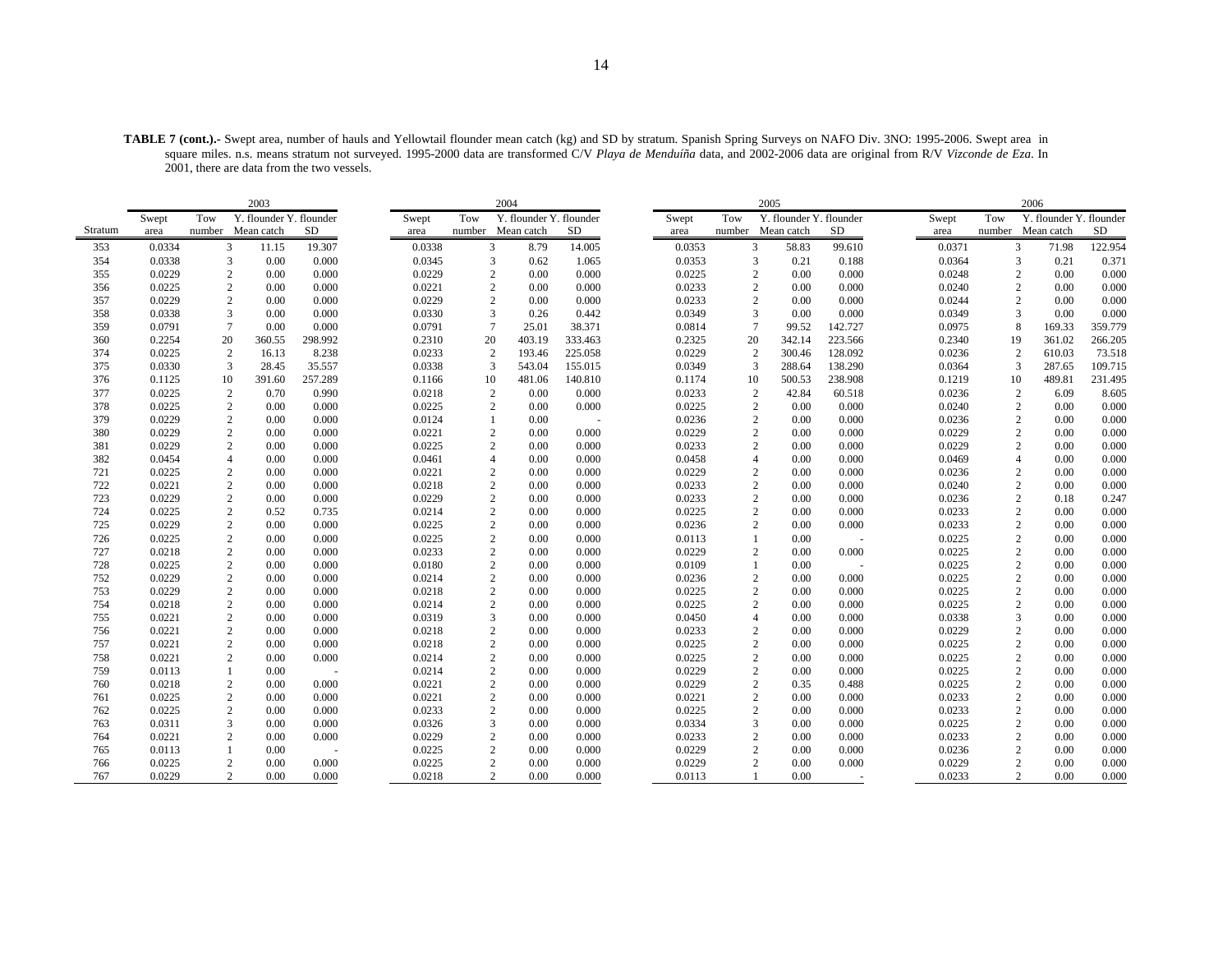**TABLE 8.-** Stratified mean catches (Kg) by stratum and year and SD by year of Yellowtail flounder (1995-2006). n.s. means stratum not surveyed. 1995-2000 data are transformed C/V *Playa de Menduíña* data. 2002-2006 data are original from R/V *Vizconde de Eza*. In 2001,there are data from the two vessels.

| Stratum      | 1995     | 1996     | 1997     | 1998    | 1999     | 2000     | 2001     | 2002     | 2003     | 2004                                                                                                                             | 2005     | 2006               |
|--------------|----------|----------|----------|---------|----------|----------|----------|----------|----------|----------------------------------------------------------------------------------------------------------------------------------|----------|--------------------|
| 353          | 1565.07  | 20142.03 | 3376.59  | 3288.11 | 40399.20 | 18255.85 | 16521.08 | 20208.63 | 2998.45  | 2364.96                                                                                                                          | 15825.27 | 19363.88           |
| 354          | 438.70   | 0.00     | 346.30   | 299.00  | 20.56    | 439.52   | 83.64    | 41.00    | 0.00     | 151.29                                                                                                                           | 52.07    | 52.64              |
| 355          | n.s.     | $0.00\,$ | 163.06   | 9.34    | $0.00\,$ | $0.00\,$ | 0.00     | 0.00     | $0.00\,$ | 0.00                                                                                                                             | $0.00\,$ | $0.00\,$           |
| 356          | n.s.     | $0.00\,$ | 15.24    | 0.00    | 0.00     | $0.00\,$ | 0.24     | 0.00     | $0.00\,$ | 0.00                                                                                                                             | $0.00\,$ | $0.00\,$           |
| 357          | $0.00\,$ | 0.00     | $0.00\,$ | 0.00    | 0.00     | $0.00\,$ | $0.00\,$ | 0.00     | $0.00\,$ | 0.00                                                                                                                             | 0.00     | $0.00\,$           |
| 358          | $0.00\,$ | 30.09    | 4.21     | 0.00    | 0.00     | $0.00\,$ | $0.00\,$ | 0.00     | $0.00\,$ | 57.45                                                                                                                            | 0.00     | $0.00\,$           |
| 359          | 567.78   | 385.71   | 34.00    | 72.73   | 143.12   | 994.90   | 597.82   | 44.91    | $0.00\,$ | 10527.59                                                                                                                         | 41896.12 | 71289.88           |
| 360          | 56884.98 |          |          |         |          |          |          |          |          | 395448.50 225203.35 1040562.34 1517232.56 1088647.76 1493908.83 946847.84 1003413.43 1122077.77 952164.35 1004707.97             |          |                    |
| 374          | 0.00     | 0.00     | 0.00     | 9.54    | 15871.12 | 4379.59  | 51092.50 | 6856.85  | 3450.75  | 41400.44                                                                                                                         |          | 64297.37 130545.35 |
| 375          | 401.88   | 11218.18 | 54.37    | 3352.77 | 94076.82 | 41560.71 | 27190.33 | 13173.31 |          | 7709.95 147164.74                                                                                                                | 78220.54 | 77952.61           |
| 376          | 46774.78 |          |          |         |          |          |          |          |          | 95247.02 216576.13 372549.36 735836.39 580653.95 591126.08 711849.08 522389.06 641736.71 667712.36 653412.94                     |          |                    |
| 377          | 0.00     | 0.00     | 0.00     | 0.00    | 0.00     | 4.51     | 0.00     | 0.00     | 70.00    | 0.00                                                                                                                             | 4283.75  | 608.50             |
| 378          | $0.00\,$ | 7.75     | $0.00\,$ | 0.00    | 0.00     | $0.00\,$ | $0.00\,$ | 0.00     | $0.00\,$ | 0.00                                                                                                                             | 0.00     | $0.00\,$           |
| 379          | 0.00     | 0.00     | $0.00\,$ | 0.00    | 0.00     | 0.00     | 0.00     | 0.00     | 0.00     | 0.00                                                                                                                             | $0.00\,$ | $0.00\,$           |
| 380          | n.s.     | 0.00     | $0.00\,$ | 0.00    | 0.00     | 0.00     | 0.00     | 0.00     | $0.00\,$ | 0.00                                                                                                                             | $0.00\,$ | $0.00\,$           |
| 381          | n.s.     | 0.00     | $0.00\,$ | 0.00    | 0.00     | 0.00     | $0.00\,$ | 0.00     | 0.00     | 0.00                                                                                                                             | 0.00     | $0.00\,$           |
| 382          | n.s.     | $0.00\,$ | $0.00\,$ | 0.00    | 0.00     | 0.00     | 5.16     | 0.00     | 0.00     | 0.00                                                                                                                             | 0.00     | $0.00\,$           |
| 721          | n.s.     | 2.17     | 48.90    | 0.00    | 0.00     | $0.00\,$ | $0.00\,$ | 0.00     | 0.00     | 0.00                                                                                                                             | $0.00\,$ | $0.00\,$           |
| 722          | n.s.     | $0.00\,$ | $0.00\,$ | 0.00    | $0.00\,$ | $0.00\,$ | 0.00     | 0.00     | $0.00\,$ | 0.00                                                                                                                             | $0.00\,$ | $0.00\,$           |
| 723          | n.s.     | $0.00\,$ | $0.00\,$ | 0.00    | 0.00     | $0.00\,$ | $0.00\,$ | 0.00     | $0.00\,$ | 0.00                                                                                                                             | 0.00     | 27.13              |
| 724          | $0.00\,$ | 0.00     | $0.00\,$ | 0.00    | 0.00     | $0.00\,$ | $0.00\,$ | 0.00     | 64.48    | 0.00                                                                                                                             | 0.00     | $0.00\,$           |
| 725          | 0.00     | 0.00     | $0.00\,$ | 0.00    | 0.00     | $0.00\,$ | $0.00\,$ | 0.00     | $0.00\,$ | 0.00                                                                                                                             | 0.00     | $0.00\,$           |
| 726          | $0.00\,$ | 0.00     | n.s.     | 0.00    | 0.00     | $0.00\,$ | $0.00\,$ | 0.00     | $0.00\,$ | 0.00                                                                                                                             | 0.00     | $0.00\,$           |
| 727          | n.s.     | 0.00     | $0.00\,$ | 0.00    | 0.00     | 0.00     | $0.00\,$ | 0.00     | 0.00     | 0.00                                                                                                                             | 0.00     | $0.00\,$           |
| 728          | n.s.     | 0.00     | 0.00     | 0.00    | 0.00     | 0.00     | 0.00     | 0.00     | 0.00     | 0.00                                                                                                                             | 0.00     | $0.00\,$           |
| 752          | n.s.     | 0.00     | 0.00     | 0.00    | 0.00     | $0.00\,$ | 7.67     | 0.00     | 0.00     | 0.00                                                                                                                             | 0.00     | $0.00\,$           |
| 753          | n.s.     | 0.00     | 0.00     | 0.00    | 0.00     | 0.00     | 0.00     | 0.00     | $0.00\,$ | 0.00                                                                                                                             | $0.00\,$ | $0.00\,$           |
| 754          | n.s.     | n.s.     | 0.00     | 0.00    | 0.00     | 0.00     | 0.00     | 0.00     | 0.00     | 0.00                                                                                                                             | $0.00\,$ | 0.00               |
| 755          | n.s.     | n.s.     | n.s.     | 0.00    | 0.00     | $0.00\,$ | 0.00     | 0.00     | $0.00\,$ | 0.00                                                                                                                             | 0.00     | $0.00\,$           |
| 756          | n.s.     | 0.00     | 0.00     | 0.00    | 0.00     | 0.00     | 0.00     | 0.00     | 0.00     | 0.00                                                                                                                             | 0.00     | $0.00\,$           |
| 757          | n.s.     | 0.00     | $0.00\,$ | 0.00    | 0.00     | $0.00\,$ | 0.00     | 0.00     | $0.00\,$ | 0.00                                                                                                                             | $0.00\,$ | $0.00\,$           |
| 758          | n.s.     | n.s.     | 0.00     | 0.00    | 0.00     | $0.00\,$ | $0.00\,$ | 0.00     | 0.00     | 0.00                                                                                                                             | $0.00\,$ | $0.00\,$           |
| 759          | n.s.     | n.s.     | n.s.     | 0.00    | 0.00     | $0.00\,$ | $0.00\,$ | 0.00     | $0.00\,$ | 0.00                                                                                                                             | 0.00     | $0.00\,$           |
| 760          | n.s.     | 0.00     | 0.00     | 0.00    | 0.00     | 0.00     | $0.00\,$ | 0.00     | 0.00     | 0.00                                                                                                                             | 53.13    | $0.00\,$           |
| 761          | n.s.     | 0.00     | 0.00     | 0.00    | 0.00     | 0.00     | 0.00     | 0.00     | 0.00     | 0.00                                                                                                                             | 0.00     | 0.00               |
| 762          | n.s.     | n.s.     | 0.00     | 0.00    | 0.00     | 0.00     | 0.00     | 0.00     | 0.00     | 0.00                                                                                                                             | 0.00     | 0.00               |
| 763          | n.s.     | n.s.     | n.s.     | 0.00    | 0.00     | 0.00     | 0.00     | 0.00     | 0.00     | 0.00                                                                                                                             | 0.00     | 0.00               |
| 764          | n.s.     | 0.00     | 0.00     | 0.00    | 0.00     | 0.00     | 0.00     | 0.00     | 0.00     | 0.00                                                                                                                             | 0.00     | 0.00               |
| 765          | n.s.     | 0.00     | 0.00     | 0.00    | 0.00     | 0.00     | 0.00     | 0.00     | 0.00     | 0.00                                                                                                                             | 0.00     | 0.00               |
| 766          | n.s.     | n.s.     | 0.00     | 0.00    | 0.00     | 0.00     | 0.00     | 0.00     | 0.00     | 0.00                                                                                                                             | 0.00     | 0.00               |
| 767          | n.s.     | n.s.     | n.s.     | 0.00    | 0.00     | 0.00     | 0.00     | 0.00     | 0.00     | 0.00                                                                                                                             | 0.00     | 0.00               |
| <b>TOTAL</b> |          |          |          |         |          |          |          |          |          | 106633.19 522481.47 445822.16 1420143.19 2403579.77 1734936.80 2180533.35 1699021.61 1540096.13 1965480.95 1824504.95 1957960.89 |          |                    |
|              | 16.22    | 59.54    | 47.74    | 137.32  | 232.41   | 167.76   | 210.84   | 164.28   | 148.92   | 190.05                                                                                                                           | 176.42   | 189.32             |
| S.D.         | 4.37     | 8.41     | 10.69    | 34.70   | 27.41    | 22.21    | 30.58    | 24.92    | 20.84    | 21.27                                                                                                                            | 17.06    | 19.83              |
|              |          |          |          |         |          |          |          |          |          |                                                                                                                                  |          |                    |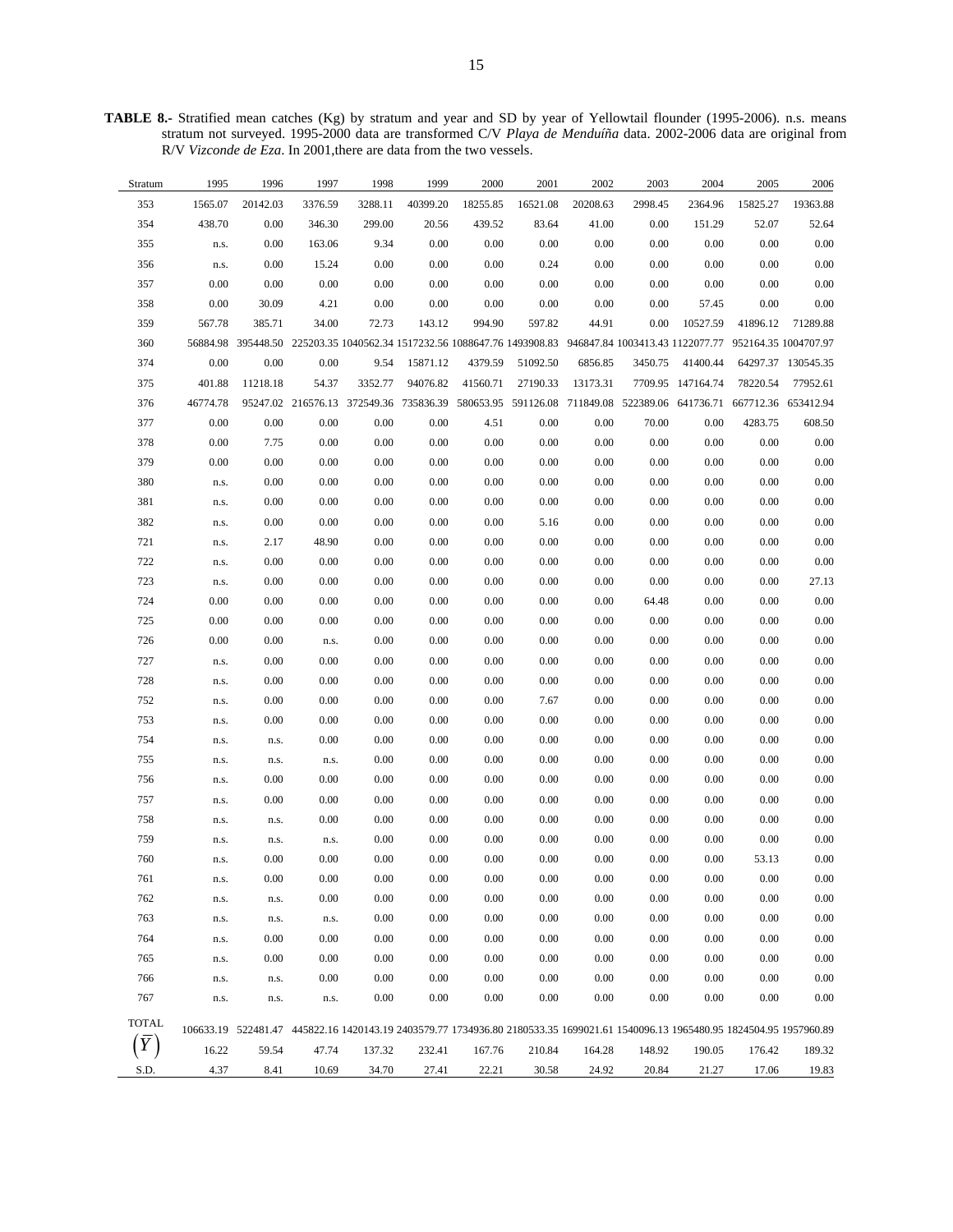**TABLE 9.-** Survey estimates (by the swept area method) of Yellowtail flounder biomass (t) and SD by stratum and year on NAFO Div. 3NO. n.s. means stratum not surveyed. 1995-2000 data are transformed C/V *Playa de Menduíña* data. 2002-2006 data are original from R/V *Vizconde de Eza*. In 2001, there are data from the two vessels.

| Stratum      | 1995             | 1996             | 1997             | 1998             | 1999             | 2000             | 2001             | 2002                        | 2003             | 2004             | 2005                     | 2006           |
|--------------|------------------|------------------|------------------|------------------|------------------|------------------|------------------|-----------------------------|------------------|------------------|--------------------------|----------------|
| 353          | 133              | 1628             | 281              | 282              | 3367             | 1537             | 1452             | 1697                        | 270              | 210              | 1347                     | 1565           |
| 354          | 37               | 26               | $30\,$           | $25\,$           | $\sqrt{2}$       | 37               | $\boldsymbol{7}$ | $\ensuremath{\mathfrak{Z}}$ | $\boldsymbol{0}$ | 13               | $\overline{\mathcal{A}}$ | $\overline{4}$ |
| 355          | n.s.             | $\boldsymbol{2}$ | 14               | $\boldsymbol{0}$ | $\boldsymbol{0}$ | $\boldsymbol{0}$ | $\boldsymbol{0}$ | $\boldsymbol{0}$            | $\boldsymbol{0}$ | $\boldsymbol{0}$ | $\boldsymbol{0}$         | $\Omega$       |
| 356          | n.s.             | $\boldsymbol{0}$ | 1                | $\boldsymbol{0}$ | $\boldsymbol{0}$ | $\boldsymbol{0}$ | $\boldsymbol{0}$ | $\boldsymbol{0}$            | $\boldsymbol{0}$ | $\boldsymbol{0}$ | $\boldsymbol{0}$         |                |
| 357          | $\boldsymbol{0}$ | $\boldsymbol{0}$ | $\boldsymbol{0}$ | $\boldsymbol{0}$ | $\boldsymbol{0}$ | $\boldsymbol{0}$ | $\mathbf{0}$     | $\boldsymbol{0}$            | $\boldsymbol{0}$ | $\bf{0}$         | $\boldsymbol{0}$         | $\Omega$       |
| 358          | $\boldsymbol{0}$ | $\mathfrak{Z}$   | $\boldsymbol{0}$ | $\boldsymbol{0}$ | $\boldsymbol{0}$ | $\boldsymbol{0}$ | $\boldsymbol{0}$ | $\boldsymbol{0}$            | $\bf{0}$         | 5                | $\boldsymbol{0}$         | $\mathbf{0}$   |
| 359          | 49               | 35               | 3                | 6                | 12               | 85               | 52               | $\overline{4}$              | $\boldsymbol{0}$ | 931              | 3604                     | 5849           |
| 360          | 4950             | 32593            | 19198            | 89742            | 123989           | 90863            | 123341           | 82622                       | 89057            | 97150            | 81907                    | 81579          |
| 374          | $\boldsymbol{0}$ | $\boldsymbol{0}$ | $\boldsymbol{0}$ | $\boldsymbol{0}$ | 1302             | 365              | 4258             | 596                         | 307              | 3561             | 5622                     | 11051          |
| 375          | 36               | 981              | 5                | 291              | 7964             | 3410             | 2417             | 1121                        | 701              | 13081            | 6729                     | 6429           |
| 376          | 4059             | 8082             | 19160            | 32255            | 60376            | 48388            | 51175            | 62443                       | 46435            | 55026            | 56887                    | 53613          |
| 377          | $\boldsymbol{0}$ | $\boldsymbol{0}$ | $\boldsymbol{0}$ | $\boldsymbol{0}$ | $\boldsymbol{0}$ | $\boldsymbol{0}$ | $\boldsymbol{0}$ | $\boldsymbol{0}$            | 6                | $\boldsymbol{0}$ | 368                      | 52             |
| 378          | $\boldsymbol{0}$ | 1                | $\mathbf{0}$     | $\boldsymbol{0}$ | $\boldsymbol{0}$ | $\boldsymbol{0}$ | $\boldsymbol{0}$ | $\boldsymbol{0}$            | $\boldsymbol{0}$ | $\boldsymbol{0}$ | $\boldsymbol{0}$         | $\mathbf{0}$   |
| 379          | $\boldsymbol{0}$ | $\boldsymbol{0}$ | $\boldsymbol{0}$ | $\boldsymbol{0}$ | $\boldsymbol{0}$ | $\boldsymbol{0}$ | $\boldsymbol{0}$ | $\boldsymbol{0}$            | $\boldsymbol{0}$ | $\boldsymbol{0}$ | $\boldsymbol{0}$         | $\overline{0}$ |
| 380          | n.s.             | $\boldsymbol{0}$ | $\boldsymbol{0}$ | $\boldsymbol{0}$ | $\boldsymbol{0}$ | $\boldsymbol{0}$ | $\boldsymbol{0}$ | $\boldsymbol{0}$            | $\boldsymbol{0}$ | $\boldsymbol{0}$ | $\boldsymbol{0}$         |                |
| 381          | n.s.             | $\boldsymbol{0}$ | $\boldsymbol{0}$ | $\boldsymbol{0}$ | $\boldsymbol{0}$ | $\boldsymbol{0}$ | $\boldsymbol{0}$ | $\boldsymbol{0}$            | $\boldsymbol{0}$ | $\boldsymbol{0}$ | $\boldsymbol{0}$         |                |
| 382          | n.s.             | $\boldsymbol{0}$ | $\boldsymbol{0}$ | $\boldsymbol{0}$ | $\boldsymbol{0}$ | $\boldsymbol{0}$ | $\boldsymbol{0}$ | $\boldsymbol{0}$            | $\boldsymbol{0}$ | $\boldsymbol{0}$ | $\boldsymbol{0}$         |                |
| 721          | n.s.             | $\boldsymbol{0}$ | 4                | $\boldsymbol{0}$ | $\boldsymbol{0}$ | $\boldsymbol{0}$ | $\boldsymbol{0}$ | $\boldsymbol{0}$            | $\boldsymbol{0}$ | $\boldsymbol{0}$ | $\boldsymbol{0}$         |                |
| 722          | n.s.             | $\boldsymbol{0}$ | $\boldsymbol{0}$ | $\boldsymbol{0}$ | $\boldsymbol{0}$ | $\boldsymbol{0}$ | $\boldsymbol{0}$ | $\boldsymbol{0}$            | $\boldsymbol{0}$ | $\boldsymbol{0}$ | $\boldsymbol{0}$         |                |
| 723          | n.s.             | $\boldsymbol{0}$ | $\boldsymbol{0}$ | $\boldsymbol{0}$ | $\boldsymbol{0}$ | $\boldsymbol{0}$ | $\mathbf{0}$     | $\boldsymbol{0}$            | $\boldsymbol{0}$ | $\boldsymbol{0}$ | $\boldsymbol{0}$         | 2              |
| 724          | $\boldsymbol{0}$ | $\boldsymbol{0}$ | $\mathbf{0}$     | $\boldsymbol{0}$ | $\boldsymbol{0}$ | $\boldsymbol{0}$ | $\mathbf{0}$     | $\boldsymbol{0}$            | $\boldsymbol{0}$ | $\boldsymbol{0}$ | $\boldsymbol{0}$         |                |
| 725          | $\boldsymbol{0}$ | $\boldsymbol{0}$ | $\boldsymbol{0}$ | $\boldsymbol{0}$ | $\boldsymbol{0}$ | $\boldsymbol{0}$ | $\boldsymbol{0}$ | $\boldsymbol{0}$            | $\boldsymbol{0}$ | $\boldsymbol{0}$ | $\boldsymbol{0}$         |                |
| 726          | $\boldsymbol{0}$ | $\boldsymbol{0}$ | n.s.             | $\boldsymbol{0}$ | $\boldsymbol{0}$ | $\boldsymbol{0}$ | $\boldsymbol{0}$ | $\boldsymbol{0}$            | $\boldsymbol{0}$ | $\boldsymbol{0}$ | $\boldsymbol{0}$         |                |
| 727          | n.s.             | $\boldsymbol{0}$ | $\boldsymbol{0}$ | $\boldsymbol{0}$ | $\boldsymbol{0}$ | $\boldsymbol{0}$ | $\boldsymbol{0}$ | $\boldsymbol{0}$            | $\boldsymbol{0}$ | $\boldsymbol{0}$ | $\boldsymbol{0}$         |                |
| 728          | n.s.             | $\boldsymbol{0}$ | $\boldsymbol{0}$ | $\boldsymbol{0}$ | $\boldsymbol{0}$ | $\boldsymbol{0}$ | $\boldsymbol{0}$ | $\boldsymbol{0}$            | $\boldsymbol{0}$ | $\boldsymbol{0}$ | $\boldsymbol{0}$         |                |
| 752          | n.s.             | $\boldsymbol{0}$ | $\boldsymbol{0}$ | $\boldsymbol{0}$ | $\boldsymbol{0}$ | $\boldsymbol{0}$ | $\mathbf{1}$     | $\boldsymbol{0}$            | $\boldsymbol{0}$ | $\boldsymbol{0}$ | $\boldsymbol{0}$         |                |
| 753          | n.s.             | $\boldsymbol{0}$ | $\boldsymbol{0}$ | $\boldsymbol{0}$ | $\boldsymbol{0}$ | $\boldsymbol{0}$ | $\boldsymbol{0}$ | $\boldsymbol{0}$            | $\boldsymbol{0}$ | $\boldsymbol{0}$ | $\boldsymbol{0}$         |                |
| 754          | n.s.             | n.s.             | $\boldsymbol{0}$ | $\boldsymbol{0}$ | $\boldsymbol{0}$ | $\boldsymbol{0}$ | $\boldsymbol{0}$ | $\boldsymbol{0}$            | $\boldsymbol{0}$ | $\boldsymbol{0}$ | $\boldsymbol{0}$         |                |
| 755          | n.s.             | n.s.             | n.s.             | $\boldsymbol{0}$ | $\boldsymbol{0}$ | $\boldsymbol{0}$ | $\boldsymbol{0}$ | $\boldsymbol{0}$            | $\boldsymbol{0}$ | $\boldsymbol{0}$ | $\boldsymbol{0}$         |                |
| 756          | n.s.             | $\boldsymbol{0}$ | $\boldsymbol{0}$ | $\boldsymbol{0}$ | $\boldsymbol{0}$ | $\boldsymbol{0}$ | $\boldsymbol{0}$ | $\boldsymbol{0}$            | $\boldsymbol{0}$ | $\boldsymbol{0}$ | $\boldsymbol{0}$         |                |
| 757          | n.s.             | $\boldsymbol{0}$ | $\boldsymbol{0}$ | $\boldsymbol{0}$ | $\boldsymbol{0}$ | $\boldsymbol{0}$ | $\boldsymbol{0}$ | $\boldsymbol{0}$            | $\boldsymbol{0}$ | $\boldsymbol{0}$ | $\boldsymbol{0}$         |                |
| 758          | n.s.             | n.s.             | $\boldsymbol{0}$ | $\boldsymbol{0}$ | $\boldsymbol{0}$ | $\boldsymbol{0}$ | $\boldsymbol{0}$ | $\boldsymbol{0}$            | $\boldsymbol{0}$ | $\boldsymbol{0}$ | $\boldsymbol{0}$         |                |
| 759          | n.s.             | n.s.             | n.s.             | $\boldsymbol{0}$ | $\boldsymbol{0}$ | $\boldsymbol{0}$ | $\boldsymbol{0}$ | $\boldsymbol{0}$            | $\boldsymbol{0}$ | $\boldsymbol{0}$ | $\boldsymbol{0}$         |                |
| 760          | n.s.             | $\boldsymbol{0}$ | $\mathbf{0}$     | $\boldsymbol{0}$ | $\boldsymbol{0}$ | $\boldsymbol{0}$ | $\mathbf{0}$     | $\boldsymbol{0}$            | $\boldsymbol{0}$ | $\boldsymbol{0}$ | 5                        | $\mathbf{0}$   |
| 761          | n.s.             | $\boldsymbol{0}$ | 0                | $\mathbf{0}$     | $\mathbf{0}$     | $\mathbf{0}$     | $\boldsymbol{0}$ | $\boldsymbol{0}$            | $\boldsymbol{0}$ | 0                | $\boldsymbol{0}$         |                |
| 762          | n.s.             | n.s.             | $\boldsymbol{0}$ | $\mathbf{0}$     | $\boldsymbol{0}$ | $\boldsymbol{0}$ | $\mathbf{0}$     | $\boldsymbol{0}$            | $\boldsymbol{0}$ | $\overline{0}$   | $\overline{0}$           |                |
| 763          | n.s.             | n.s.             | n.s.             | $\boldsymbol{0}$ | $\boldsymbol{0}$ | $\boldsymbol{0}$ | $\mathbf{0}$     | $\boldsymbol{0}$            | $\boldsymbol{0}$ | $\mathbf{0}$     | $\boldsymbol{0}$         | $\Omega$       |
| 764          | n.s.             | $\boldsymbol{0}$ | $\boldsymbol{0}$ | $\mathbf{0}$     | $\boldsymbol{0}$ | $\boldsymbol{0}$ | $\mathbf{0}$     | $\boldsymbol{0}$            | $\boldsymbol{0}$ | $\overline{0}$   | $\boldsymbol{0}$         |                |
| 765          | n.s.             | $\boldsymbol{0}$ | $\boldsymbol{0}$ | $\boldsymbol{0}$ | $\boldsymbol{0}$ | $\boldsymbol{0}$ | $\mathbf{0}$     | $\boldsymbol{0}$            | $\boldsymbol{0}$ | $\mathbf{0}$     | $\boldsymbol{0}$         |                |
| 766          | n.s.             | n.s.             | $\boldsymbol{0}$ | $\boldsymbol{0}$ | $\boldsymbol{0}$ | $\boldsymbol{0}$ | $\mathbf{0}$     | $\boldsymbol{0}$            | $\boldsymbol{0}$ | $\overline{0}$   | $\mathbf{0}$             |                |
| 767          | n.s.             | n.s.             | n.s.             | $\boldsymbol{0}$ | $\boldsymbol{0}$ | $\boldsymbol{0}$ | $\mathbf{0}$     | $\boldsymbol{0}$            | $\boldsymbol{0}$ | $\boldsymbol{0}$ | $\boldsymbol{0}$         | $\mathbf{0}$   |
| <b>TOTAL</b> | 9264             | 43349            | 38697            | 122601           | 197012           | 144685           | 182704           | 148487                      | 136775           | 169978           | 156472                   | 160145         |
| S.D.         | 2484             | 6032             | 8527             | 31359            | 22938            | 19097            | 25847            | 23368                       | 19287            | 18869            | 15271                    | 16458          |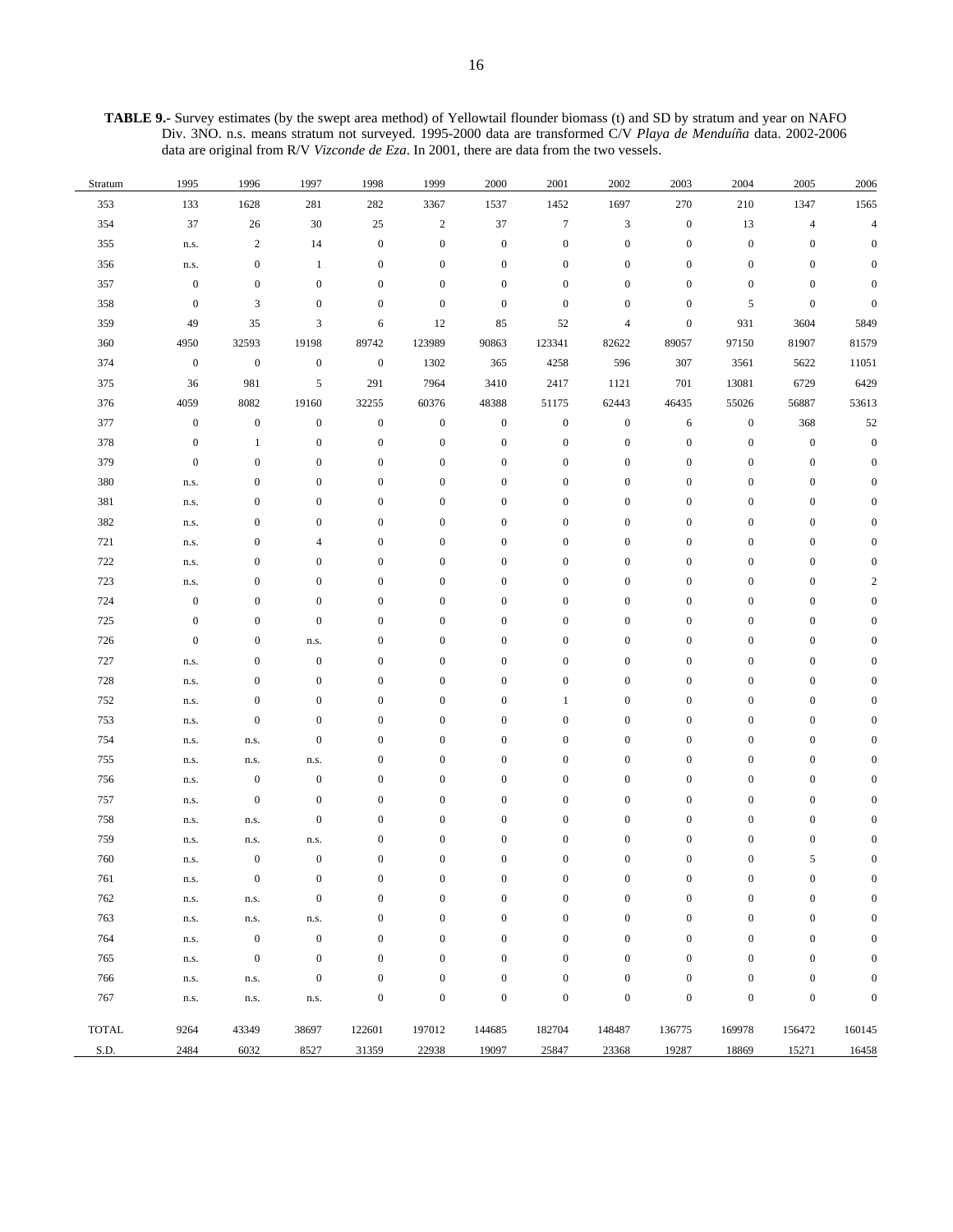**TABLE 10.-** Length weight relationships in the calculation of Yellowtail flounder biomass. The equation is Spanish Spring Surveys on NAFO Div. 3NO: 1995-2006. To calculate the parameters for the indeterminate individuals, we used the total data (males + females + indeterminate individuals)  $Weight = a(l+0.5)^{b}$ 

|         |              | 1995             | 1996             | 1997             | 1998             | 1999             | 2000             | 2001             | 2002             | 2003             | 2004             | 2005                                | 2006              |
|---------|--------------|------------------|------------------|------------------|------------------|------------------|------------------|------------------|------------------|------------------|------------------|-------------------------------------|-------------------|
| Males   | a            | 0.0079           | 0.0080           | 0.0081           | 0.0075           | 0.0084           | 0.0036           | 0.0081           | 0.0075           | 0.0121           | 0.0053           | 0.0027                              | 0.0096            |
|         |              | $Error = 0.2653$ | $Error = 0.0907$ | $Error = 0.0936$ | $Error = 0.1034$ | $Error = 0.2119$ | $Error = 0.0994$ | $Error = 0.1248$ | $Error = 0.0729$ | $Error = 0.1109$ |                  | Error = $0.1352$   Error = $0.0882$ | $Error = 0.0825$  |
|         | <sub>b</sub> | 3.0416           | 3.0342           | 3.0197           | 3.0376           | 3.0098           | 3.2403           | 3.0176           | 3.0271           | 2.8978           | 3.1236           | 3.3274                              | 2.9463            |
|         |              | $Error = 0.0799$ | $Error = 0.0269$ | $Error = 0.0281$ | $Error = 0.0313$ | $Error = 0.0610$ | $Error = 0.0300$ | $Error = 0.0374$ | $Error = 0.0226$ | $Error = 0.0348$ | $Error = 0.0419$ | $Error = 0.0274$                    | $Error = 0.0263$  |
|         |              | $R2 = 0.984$     | $R2 = 0.998$     | $R2 = 0.997$     | $R2 = 0.997$     | $R2 = 0.994$     | $R2 = 0.997$     | $R2 = 0.995$     | $R2 = 0.998$     | $R2 = 0.995$     | $R2 = 0.995$     | $R2 = 0.997$                        | $R2 = 0.999$      |
|         |              | $N=137$          | $N = 430$        | $N = 556$        | $N = 523$        | $N=56$           | $N = 270$        | $N = 271$        | $N = 274$        | $N = 316$        | $N = 411$        | $N = 311$                           | $N = 371$         |
| Females | a            | 0.0063           | 0.0056           | 0.0056           | 0.0067           | 0.0073           | 0.0026           | 0.0060           | 0.0051           | 0.0061           | 0.0047           | 0.0027                              | 0.0069            |
|         |              | $Error = 0.1251$ | $Error = 0.0632$ | $Error = 0.0517$ | $Error = 0.1290$ | $Error = 0.2607$ | $Error = 0.0914$ | $Error = 0.0841$ | $Error = 0.0901$ | $Error = 0.0995$ | $Error = 0.0630$ | $Error = 0.0634$                    | $Error = 0.1137$  |
|         | <sub>b</sub> | 3.1083           | 3.1496           | 3.1382           | 3.0788           | 3.0577           | 3.3504           | 3.1122           | 3.1448           | 3.1079           | 3.1768           | 3.3290                              | 3.0584            |
|         |              | $Error = 0.0367$ | $Error = 0.0179$ | $Error = 0.0152$ | $Error = 0.0384$ | $Error = 0.0739$ | $Error = 0.0267$ | $Error = 0.0249$ | $Error = 0.0274$ | $Error = 0.0307$ | $Error = 0.0191$ | $Error = 0.0177$                    | $Error = 0.0.347$ |
|         |              | $R2 = 0.995$     | $R2 = 0.999$     | $R2 = 0.999$     | $R2 = 0.994$     | $R2 = 0.989$     | $R2 = 0.998$     | $R2 = 0.997$     | $R2 = 0.997$     | $R2 = 0.996$     | $R2 = 0.999$     | $R2 = 0.998$                        | $R2 = 0.997$      |
|         |              | $N = 246$        | $N = 735$        | $N = 910$        | $N = 682$        | $N=62$           | $N = 344$        | $N = 378$        | $N = 343$        | $N = 513$        | $N = 547$        | $N = 569$                           | $N = 507$         |
| Indet.  | a            | 0.0088           | 0.0060           | 0.0060           | 0.0071           | 0.0078           | 0.0026           | 0.0092           | 0.0060           | 0.0069           | 0.0040           | 0.0025                              | 0.0102            |
|         |              | $Error = 0.1109$ | $Error = 0.0656$ | $Error = 0.0580$ | $Error = 0.0652$ | $Error = 0.1656$ | $Error = 0.0835$ | $Error = 0.1075$ | $Error = 0.0402$ | $Error = 0.1095$ | $Error = 0.0608$ | $Error = 0.0523$                    | $Error = 0.1453$  |
|         | <sub>b</sub> | 3.0144           | 3.1285           | 3.1166           | 3.0614           | 3.0406           | 3.3423           | 2.9883           | 3.0977           | 3.0737           | 3.2137           | 3.3552                              | 2.9471            |
|         |              | $Error = 0.0330$ | $Error = 0.0188$ | $Error = 0.0171$ | $Error = 0.0195$ | $Error = 0.0477$ | $Error = 0.0245$ | $Error = 0.0329$ | $Error = 0.0123$ | $Error = 0.0337$ | $Error = 0.0186$ | $Error = 0.0148$                    | $Error = 0.0448$  |
|         |              | $R2 = 0.996$     | $R2 = 0.999$     | $R2 = 0.999$     | $R2 = 0.994$     | $R2 = 0.995$     | $R2 = 0.999$     | $R2 = 0.994$     | $R2 = 0.999$     | $R2 = 0.995$     | $R2 = 0.999$     | $R2 = 0.999$                        | $R2 = 0.995$      |
|         |              | $N = 391$        | $N = 1181$       | $N=1466$         | $N = 1211$       | $N = 118$        | $N = 614$        | $N = 703$        | $N = 620$        | $N = 833$        | $N = 969$        | $N = 884$                           | $N = 887$         |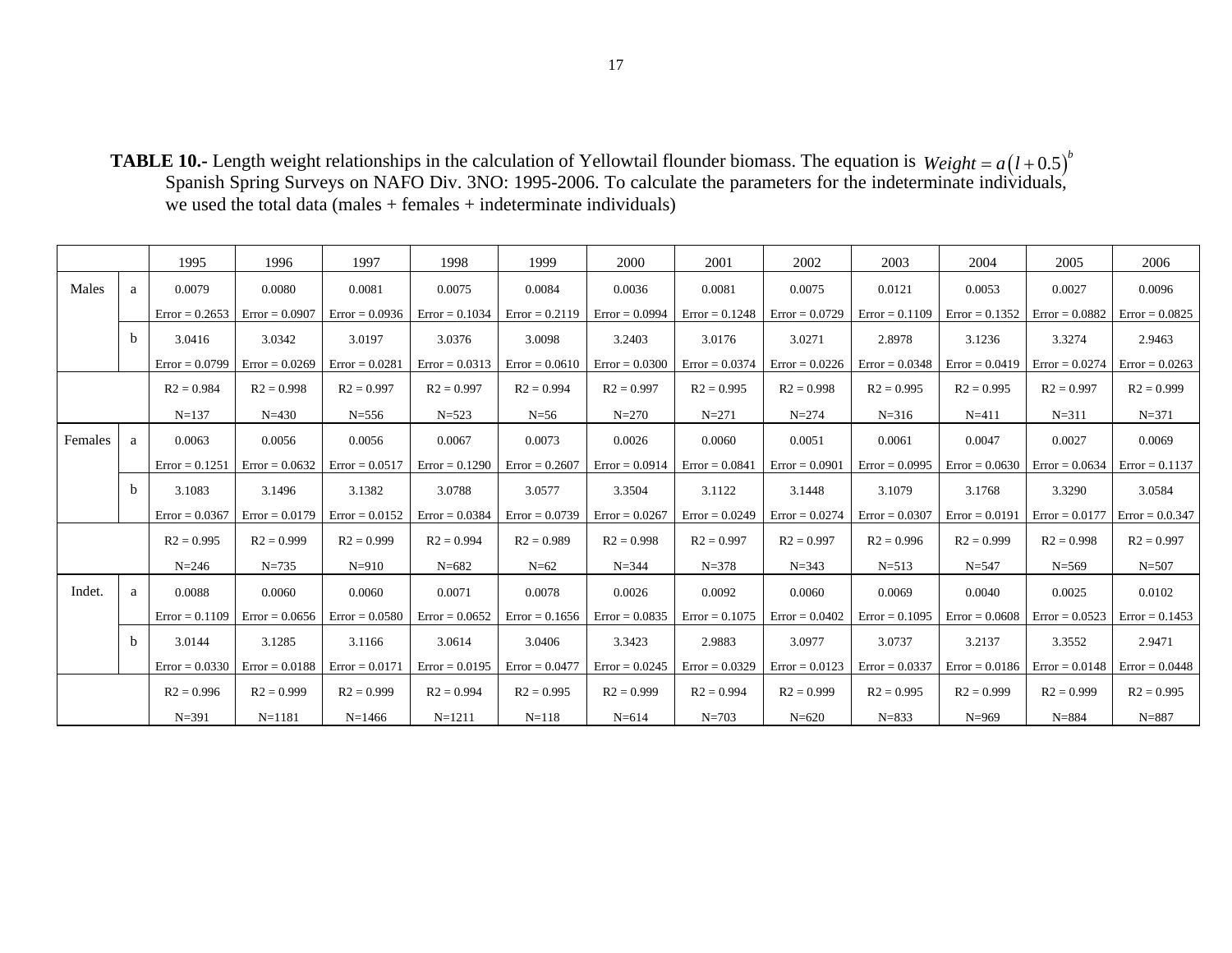**TABLE 11.-** Yellowtail flounder length distribution. Estimated numbers per haul mean catches. Spanish Spring Survey on NAFO 3NO: 1995-2006. Indet. means indeterminate. 1995-2000 data are transformed C/V *Playa de Menduíña* data. 2002-2006 data are original R/V *Vizconde de Eza* data. In 2001, there are data from the two vessels. (\*) indicates untransformed data.

| 1995                        |       |                            |    |                     | 1996  |                               |        |           | 1997                          |                      |              |                     | 1998                          |                      |       |                      |
|-----------------------------|-------|----------------------------|----|---------------------|-------|-------------------------------|--------|-----------|-------------------------------|----------------------|--------------|---------------------|-------------------------------|----------------------|-------|----------------------|
| Lenght (cm.)                |       | Males Females Indet. Total |    |                     |       | Males Females                 | Indet. | Total     |                               | Males Females Indet. |              | Total               |                               | Males Females Indet. |       | Total                |
| 4                           | 0.000 | 0.000                      |    | $0.000 \quad 0.000$ | 0.000 | 0.000                         | 0.000  | 0.000     | 0.000                         | 0.000                | 0.000        | 0.000               | 0.000                         | 0.000                | 0.000 | 0.000                |
| 6                           | 0.000 | 0.000                      |    | 0.000 0.000         | 0.000 | 0.000                         | 0.000  | 0.000     | 0.000                         | 0.000                | 0.000        | 0.000               | 0.000                         | 0.000                | 0.000 | 0.000                |
| 8                           | 0.000 | 0.000                      |    | 0.185 0.185         | 0.000 | 0.000                         | 0.000  | 0.000     | 0.000                         | 0.000                | 0.000        | 0.000               | 0.000                         | 0.000                | 0.000 | 0.000                |
| 10                          | 0.000 | 0.000                      |    | 0.456 0.456         | 0.000 | 0.000                         | 0.498  | 0.498     | 0.000                         | 0.000                | 0.000        | 0.000               | 0.000                         | 0.000                | 0.071 | 0.071                |
| 12                          | 0.103 | 0.870                      |    | 2.350 3.323         | 0.000 | 0.000                         | 0.877  | 0.877     | 1.356                         | 0.560                | 0.000        | 1.916               | 0.000                         | 0.000                | 1.538 | 1.538                |
| 14                          | 1.557 | 1.441                      |    | 2.842 5.840         | 0.000 | 0.048                         | 2.711  | 2.759     | 0.155                         | 0.819                | 0.000        | 0.974               | 0.121                         | 0.157                | 0.000 | 0.278                |
| 16                          | 2.045 | 3.581                      |    | 0.277 5.903         | 0.288 | 3.152                         | 5.167  | 8.607     | 2.947                         | 1.811                | 0.000        | 4.758               | 1.500                         | 1.535                | 0.000 | 3.034                |
| 18                          | 2.649 | 3.358                      |    | 0.031 6.038         | 2.334 | 15.279                        | 3.167  | 20.780    | 5.076                         | 4.415                | 0.000        | 9.491               | 8.365                         | 5.129                |       | 0.000 13.495         |
| 20                          | 2.984 | 3.212                      |    | 0.000 6.196         | 5.319 | 26.981                        | 0.750  | 33.050    | 13.857                        |                      |              | 15.055 0.000 28.912 | 8.974                         |                      |       | 10.166 0.000 19.140  |
| 22                          | 4.807 | 6.015                      |    | 0.000 10.823        | 8.522 | 32.231                        | 0.065  | 40.818    | 28.296                        |                      |              | 23.048 0.000 51.345 | 25.957                        | 20.452 0.000 46.409  |       |                      |
| 24                          | 4.810 | 6.082                      |    | 0.000 10.892        |       | 10.962 32.203                 | 0.000  | 43.165    | 31.348                        |                      |              | 27.786 0.000 59.134 | 44.950                        | 37.421 0.000 82.371  |       |                      |
| 26                          | 2.340 | 2.446                      |    | 0.000 4.786         | 9.552 | 16.875                        | 0.000  | 26.427    | 24.015                        |                      |              | 26.970 0.000 50.985 | 72.376                        |                      |       | 60.520 0.000 132.896 |
| 28                          | 2.704 | 2.544                      |    | 0.000 5.248         | 9.151 | 11.591                        | 0.000  | 20.742    | 13.921                        | 21.248               |              | 0.000 35.169        | 57.459                        | 62.401 0.000 119.861 |       |                      |
| 30                          | 2.588 | 4.738                      |    | 0.000 7.325         | 7.206 | 9.915                         | 0.000  | 17.122    | 6.159                         | 10.349               |              | 0.000 16.508        | 32.472                        | 56.275 0.000 88.747  |       |                      |
| 32                          | 1.664 | 4.451                      |    | $0.000$ 6.115       | 6.379 | 6.166                         | 0.000  | 12.545    | 3.761                         | 5.090                | 0.000        | 8.851               | 15.566                        | 32.294 0.000 47.859  |       |                      |
| 34                          | 1.290 | 3.070                      |    | 0.000 4.361         | 5.565 | 6.928                         | 0.000  | 12.493    | 1.894                         | 2.803                | 0.000        | 4.698               | 5.840                         | 22.613 0.000 28.453  |       |                      |
| 36                          | 0.661 | 1.797                      |    | 0.000 2.459         | 4.143 | 9.508                         | 0.000  | 13.651    | 1.195                         | 2.683                | 0.000        | 3.878               | 2.638                         | 12.385 0.000 15.023  |       |                      |
| 38                          | 0.475 | 1.395                      |    | 0.000 1.870         | 2.083 | 6.687                         | 0.000  | 8.771     | 0.485                         | 2.407                | 0.000        | 2.892               | 2.475                         | 8.439                |       | 0.000 10.914         |
| 40                          | 0.373 | 0.937                      |    | 0.000 1.310         | 0.724 | 5.018                         | 0.000  | 5.742     | 0.245                         | 1.723                | 0.000        | 1.968               | 1.060                         | 7.705                | 0.000 | 8.765                |
| 42                          | 0.059 | 0.588                      |    | 0.000 0.647         | 0.694 | 3.305                         | 0.000  | 4.000     | 0.099                         | 0.801                | 0.000        | 0.899               | 0.065                         | 3.260                | 0.000 | 3.324                |
| 44                          | 0.004 | 0.471                      |    | 0.000 0.475         | 0.087 | 1.550                         | 0.000  | 1.637     | 0.031                         | 0.281                | 0.000        | 0.311               | 0.008                         | 1.729                | 0.000 | 1.737                |
| 46                          | 0.004 | 0.081                      |    | 0.000 0.085         | 0.081 | 0.969                         | 0.000  | 1.050     | 0.006                         | 0.044                | 0.000        | 0.049               | 0.000                         | 0.600                | 0.000 | 0.600                |
| 48                          | 0.000 | 0.191                      |    | 0.000 0.191         | 0.018 | 0.286                         | 0.000  | 0.304     | 0.000                         | 0.052                | 0.000        | 0.052               | 0.004                         | 0.273                | 0.000 | 0.277                |
| 50                          | 0.000 | 0.027                      |    | 0.000 0.027         | 0.000 | 0.045                         | 0.000  | 0.045     | 0.000                         | 0.018                | 0.000        | 0.018               | 0.000                         | 0.000                | 0.000 | 0.000                |
| 52                          | 0.000 | 0.052                      |    | 0.000 0.052         | 0.000 | 0.053                         | 0.000  | 0.053     | 0.000                         | 0.018                | 0.000        | 0.018               | 0.000                         | 0.000                | 0.000 | 0.000                |
| 54                          | 0.000 | 0.005                      |    | $0.000 \quad 0.005$ | 0.000 | 0.039                         | 0.000  | 0.039     | 0.000                         | 0.000                | 0.000        | 0.000               | 0.000                         | 0.000                | 0.000 | 0.000                |
| 56                          | 0.000 | 0.005                      |    | 0.000 0.005         | 0.000 | 0.000                         | 0.000  | 0.000     | 0.000                         | 0.000                | 0.000        | 0.000               | 0.000                         | 0.000                | 0.000 | 0.000                |
| Total                       |       | 31.117 47.358 6.141 84.616 |    |                     |       | 73.109 188.829 13.235 275.173 |        |           | 134.845 147.982 0.000 282.827 |                      |              |                     | 279.828 343.354 1.609 624.791 |                      |       |                      |
| $N^{\circ}$ samples $(*)$ : |       |                            |    | 43                  |       |                               |        | 33        |                               |                      |              | 54                  |                               |                      |       | 48                   |
| Nº Ind. (*): 1876           |       | 3003                       | 81 | 4960                | 1837  | 4584                          | 249    | 6670      | 3635                          | 4469                 | $\mathbf{0}$ | 8104                | 2848                          | 3693                 | 3     | 6544                 |
| Sampled catch:              |       |                            |    | 375                 |       |                               |        | 532       |                               |                      |              | 585                 |                               |                      |       | 536                  |
| Range $(*)$ :               |       |                            |    | $9 - 56$            |       |                               |        | $10 - 55$ |                               |                      |              | $12 - 53$           |                               |                      |       | 11-49                |
| Total catch:                |       |                            |    | 2731                |       |                               |        | 5721      |                               |                      |              | 4956                |                               |                      |       | 12231                |
| Total hauls (*):            |       |                            |    | 77                  |       |                               |        | 112       |                               |                      |              | 128                 |                               |                      |       | 124                  |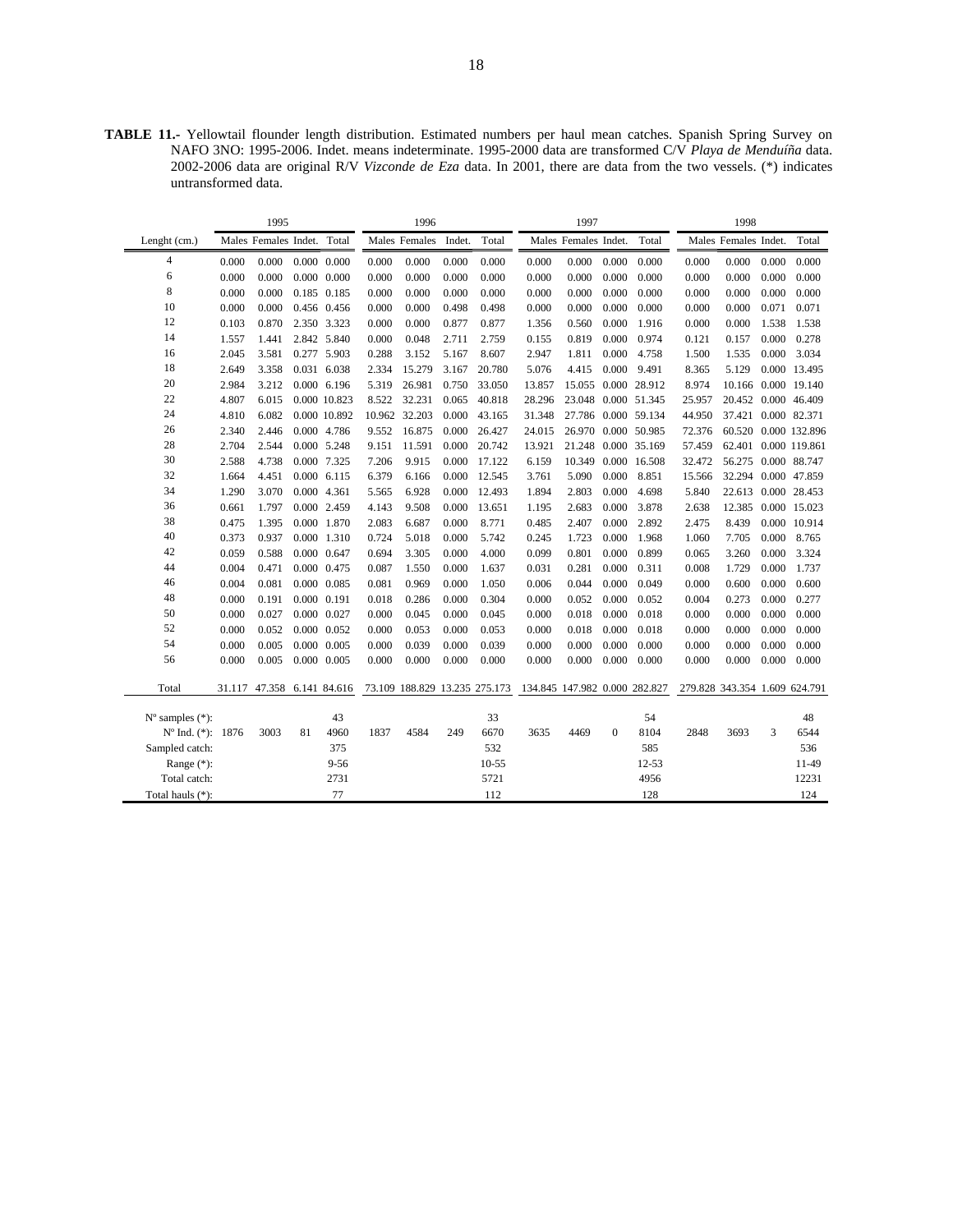**TABLE 11 (cont.).-** Yellowtail flounder length distribution. Estimated numbers per haul mean catches. Spanish Spring Survey on NAFO 3NO: 1995-2006. Indet. means indeterminate. 1995-2000 data are transformed C/V *Playa de Menduíña*  data. 2002-2006 data are original R/V *Vizconde de Eza* data. In 2001, there are data from the two vessels. (\*) indicates untransformed data.

| Males Females Indet.<br>Males Females Indet.<br>Total<br>Males Females Indet.<br>Total<br>Males Females Indet.<br>Total<br>Total<br>Lenght (cm.)<br>$\overline{4}$<br>0.000<br>0.000<br>0.000<br>0.000<br>0.000<br>0.000<br>0.000<br>0.000<br>0.000<br>0.000<br>0.000<br>0.000<br>0.000<br>0.000<br>0.000<br>0.000<br>6<br>0.000<br>0.000<br>0.000<br>0.000<br>0.000<br>0.000<br>0.000<br>0.000<br>0.325<br>0.000<br>0.616<br>0.000<br>0.000<br>0.325<br>0.141<br>0.475<br>8<br>0.000<br>0.000<br>1.516<br>0.000<br>0.000<br>0.000<br>0.000<br>0.000<br>0.000<br>1.937<br>1.937<br>0.349<br>0.639<br>0.332<br>1.321<br>1.516<br>10<br>0.000<br>0.000<br>2.027<br>5.154<br>3.352<br>2.960<br>11.465<br>0.000<br>0.793<br>0.793<br>0.104<br>0.356<br>1.850<br>2.310<br>1.315<br>0.712<br>12<br>0.000<br>0.675<br>0.000<br>1.295<br>12.807<br>8.911<br>21.718<br>3.716<br>1.266<br>0.000<br>4.982<br>0.320<br>1.239<br>1.187<br>2.746<br>0.620<br>14<br>16.710<br>0.000<br>7.773<br>11.915 0.000 19.687<br>0.952<br>1.477<br>0.000<br>2.608<br>19.227<br>35.938<br>1.114<br>3.543<br>1.544<br>1.064<br>16<br>13.999<br>15.356 0.000<br>29.355<br>10.311<br>10.506 0.000 20.817<br>3.575<br>4.509<br>0.412 8.497<br>1.889<br>2.134<br>0.000<br>4.023<br>18<br>8.893<br>10.757<br>0.000<br>19.650<br>14.266<br>16.475 0.000 30.741<br>10.107<br>10.530 0.149 20.786<br>3.180<br>2.479<br>0.000<br>5.660<br>20<br>14.809<br>10.199<br>0.000<br>25.008<br>16.177<br>19.576 0.000 35.753<br>17.815<br>24.898 0.000 42.713<br>7.908<br>6.122<br>0.000 14.030<br>22<br>22.789<br>17.231<br>0.000 35.891<br>29.178<br>12.664<br>33.285<br>0.000<br>56.073<br>18.660<br>21.299<br>0.000 50.477<br>16.552<br>0.000 29.217<br>24<br>22.245 0.000 43.968<br>39.009<br>0.000 100.765<br>21.395<br>20.983 0.000 42.378<br>24.254<br>23.840 0.000 48.094<br>21.724<br>61.756<br>26<br>33.100<br>0.000 81.100<br>24.307 0.000 51.553<br>98.561<br>59.521<br>0.000 158.083<br>48.000<br>28.911<br>24.809<br>0.000 53.720<br>27.246<br>28<br>22.443 0.000 62.594<br>107.816 84.193 0.000 192.009<br>67.229<br>39.182 0.000 106.412<br>58.237<br>33.305 0.000 91.542<br>40.151<br>30<br>34.445 0.000 91.994<br>92.236 0.000 165.183<br>64.336<br>44.684<br>0.000 109.020<br>72.412<br>45.107 0.000 117.519<br>57.549<br>72.947<br>32<br>50.680 0.000 97.618<br>28.850<br>75.169<br>0.000 104.018<br>36.450<br>53.416<br>0.000 89.865<br>49.179<br>59.052 0.000 108.232<br>46.938<br>34<br>15.810<br>43.595<br>0.000<br>59.405<br>12.695<br>39.970<br>0.000 52.665<br>22.267<br>64.772 0.000 87.039<br>18.047<br>57.599 0.000 75.646<br>36<br>9.185<br>24.775<br>0.000<br>33.960<br>6.653<br>25.712 0.000 32.365<br>8.702<br>46.598 0.000 55.300<br>7.014<br>45.699 0.000 52.713<br>38<br>3.658<br>6.293<br>25.514 0.000 28.165<br>14.964<br>0.000<br>18.623<br>3.526<br>15.747<br>0.000 19.274<br>30.315<br>0.000 36.608<br>2.651<br>40<br>1.466<br>8.582<br>0.000<br>10.049<br>10.642<br>0.000 12.638<br>0.000 15.070<br>1.183<br>12.427<br>0.000 13.610<br>1.996<br>2.145<br>12.925<br>42<br>0.000<br>0.000<br>7.788<br>0.000<br>0.000<br>6.873<br>0.262<br>5.318<br>5.580<br>0.286<br>6.803<br>7.089<br>0.857<br>8.645<br>0.616<br>6.257<br>44<br>0.000<br>4.005<br>0.000<br>2.690<br>0.000<br>2.732<br>0.111<br>2.620<br>2.731<br>0.013<br>4.018<br>0.614<br>4.596<br>0.000<br>5.210<br>0.042<br>46<br>0.028<br>0.988<br>0.000<br>0.000<br>0.221<br>0.000<br>0.000<br>1.174<br>1.016<br>0.000<br>1.806<br>1.806<br>1.968<br>2.190<br>0.024<br>1.150<br>48<br>0.000<br>0.000<br>0.818<br>0.096<br>0.486<br>0.000<br>0.582<br>0.003<br>0.845<br>0.848<br>0.000<br>0.775<br>0.000<br>0.775<br>0.000<br>0.818<br>50<br>0.000<br>0.000<br>0.000<br>0.140<br>0.140<br>0.000<br>0.246<br>0.000<br>0.246<br>0.000<br>0.242<br>0.242<br>0.020<br>0.149<br>0.000<br>0.169 |
|-----------------------------------------------------------------------------------------------------------------------------------------------------------------------------------------------------------------------------------------------------------------------------------------------------------------------------------------------------------------------------------------------------------------------------------------------------------------------------------------------------------------------------------------------------------------------------------------------------------------------------------------------------------------------------------------------------------------------------------------------------------------------------------------------------------------------------------------------------------------------------------------------------------------------------------------------------------------------------------------------------------------------------------------------------------------------------------------------------------------------------------------------------------------------------------------------------------------------------------------------------------------------------------------------------------------------------------------------------------------------------------------------------------------------------------------------------------------------------------------------------------------------------------------------------------------------------------------------------------------------------------------------------------------------------------------------------------------------------------------------------------------------------------------------------------------------------------------------------------------------------------------------------------------------------------------------------------------------------------------------------------------------------------------------------------------------------------------------------------------------------------------------------------------------------------------------------------------------------------------------------------------------------------------------------------------------------------------------------------------------------------------------------------------------------------------------------------------------------------------------------------------------------------------------------------------------------------------------------------------------------------------------------------------------------------------------------------------------------------------------------------------------------------------------------------------------------------------------------------------------------------------------------------------------------------------------------------------------------------------------------------------------------------------------------------------------------------------------------------------------------------------------------------------------------------------------------------------------------------------------------------------------------------------------------------------------------------------------------------------------------------------------------------------------------------------------------------------------------------------------------------------------------------------------------------------------------------------------------------------------------------------------------------------------------------------------------------------------------------------------------------------------------------------------------------------------------------------------|
|                                                                                                                                                                                                                                                                                                                                                                                                                                                                                                                                                                                                                                                                                                                                                                                                                                                                                                                                                                                                                                                                                                                                                                                                                                                                                                                                                                                                                                                                                                                                                                                                                                                                                                                                                                                                                                                                                                                                                                                                                                                                                                                                                                                                                                                                                                                                                                                                                                                                                                                                                                                                                                                                                                                                                                                                                                                                                                                                                                                                                                                                                                                                                                                                                                                                                                                                                                                                                                                                                                                                                                                                                                                                                                                                                                                                                                               |
|                                                                                                                                                                                                                                                                                                                                                                                                                                                                                                                                                                                                                                                                                                                                                                                                                                                                                                                                                                                                                                                                                                                                                                                                                                                                                                                                                                                                                                                                                                                                                                                                                                                                                                                                                                                                                                                                                                                                                                                                                                                                                                                                                                                                                                                                                                                                                                                                                                                                                                                                                                                                                                                                                                                                                                                                                                                                                                                                                                                                                                                                                                                                                                                                                                                                                                                                                                                                                                                                                                                                                                                                                                                                                                                                                                                                                                               |
|                                                                                                                                                                                                                                                                                                                                                                                                                                                                                                                                                                                                                                                                                                                                                                                                                                                                                                                                                                                                                                                                                                                                                                                                                                                                                                                                                                                                                                                                                                                                                                                                                                                                                                                                                                                                                                                                                                                                                                                                                                                                                                                                                                                                                                                                                                                                                                                                                                                                                                                                                                                                                                                                                                                                                                                                                                                                                                                                                                                                                                                                                                                                                                                                                                                                                                                                                                                                                                                                                                                                                                                                                                                                                                                                                                                                                                               |
|                                                                                                                                                                                                                                                                                                                                                                                                                                                                                                                                                                                                                                                                                                                                                                                                                                                                                                                                                                                                                                                                                                                                                                                                                                                                                                                                                                                                                                                                                                                                                                                                                                                                                                                                                                                                                                                                                                                                                                                                                                                                                                                                                                                                                                                                                                                                                                                                                                                                                                                                                                                                                                                                                                                                                                                                                                                                                                                                                                                                                                                                                                                                                                                                                                                                                                                                                                                                                                                                                                                                                                                                                                                                                                                                                                                                                                               |
|                                                                                                                                                                                                                                                                                                                                                                                                                                                                                                                                                                                                                                                                                                                                                                                                                                                                                                                                                                                                                                                                                                                                                                                                                                                                                                                                                                                                                                                                                                                                                                                                                                                                                                                                                                                                                                                                                                                                                                                                                                                                                                                                                                                                                                                                                                                                                                                                                                                                                                                                                                                                                                                                                                                                                                                                                                                                                                                                                                                                                                                                                                                                                                                                                                                                                                                                                                                                                                                                                                                                                                                                                                                                                                                                                                                                                                               |
|                                                                                                                                                                                                                                                                                                                                                                                                                                                                                                                                                                                                                                                                                                                                                                                                                                                                                                                                                                                                                                                                                                                                                                                                                                                                                                                                                                                                                                                                                                                                                                                                                                                                                                                                                                                                                                                                                                                                                                                                                                                                                                                                                                                                                                                                                                                                                                                                                                                                                                                                                                                                                                                                                                                                                                                                                                                                                                                                                                                                                                                                                                                                                                                                                                                                                                                                                                                                                                                                                                                                                                                                                                                                                                                                                                                                                                               |
|                                                                                                                                                                                                                                                                                                                                                                                                                                                                                                                                                                                                                                                                                                                                                                                                                                                                                                                                                                                                                                                                                                                                                                                                                                                                                                                                                                                                                                                                                                                                                                                                                                                                                                                                                                                                                                                                                                                                                                                                                                                                                                                                                                                                                                                                                                                                                                                                                                                                                                                                                                                                                                                                                                                                                                                                                                                                                                                                                                                                                                                                                                                                                                                                                                                                                                                                                                                                                                                                                                                                                                                                                                                                                                                                                                                                                                               |
|                                                                                                                                                                                                                                                                                                                                                                                                                                                                                                                                                                                                                                                                                                                                                                                                                                                                                                                                                                                                                                                                                                                                                                                                                                                                                                                                                                                                                                                                                                                                                                                                                                                                                                                                                                                                                                                                                                                                                                                                                                                                                                                                                                                                                                                                                                                                                                                                                                                                                                                                                                                                                                                                                                                                                                                                                                                                                                                                                                                                                                                                                                                                                                                                                                                                                                                                                                                                                                                                                                                                                                                                                                                                                                                                                                                                                                               |
|                                                                                                                                                                                                                                                                                                                                                                                                                                                                                                                                                                                                                                                                                                                                                                                                                                                                                                                                                                                                                                                                                                                                                                                                                                                                                                                                                                                                                                                                                                                                                                                                                                                                                                                                                                                                                                                                                                                                                                                                                                                                                                                                                                                                                                                                                                                                                                                                                                                                                                                                                                                                                                                                                                                                                                                                                                                                                                                                                                                                                                                                                                                                                                                                                                                                                                                                                                                                                                                                                                                                                                                                                                                                                                                                                                                                                                               |
|                                                                                                                                                                                                                                                                                                                                                                                                                                                                                                                                                                                                                                                                                                                                                                                                                                                                                                                                                                                                                                                                                                                                                                                                                                                                                                                                                                                                                                                                                                                                                                                                                                                                                                                                                                                                                                                                                                                                                                                                                                                                                                                                                                                                                                                                                                                                                                                                                                                                                                                                                                                                                                                                                                                                                                                                                                                                                                                                                                                                                                                                                                                                                                                                                                                                                                                                                                                                                                                                                                                                                                                                                                                                                                                                                                                                                                               |
|                                                                                                                                                                                                                                                                                                                                                                                                                                                                                                                                                                                                                                                                                                                                                                                                                                                                                                                                                                                                                                                                                                                                                                                                                                                                                                                                                                                                                                                                                                                                                                                                                                                                                                                                                                                                                                                                                                                                                                                                                                                                                                                                                                                                                                                                                                                                                                                                                                                                                                                                                                                                                                                                                                                                                                                                                                                                                                                                                                                                                                                                                                                                                                                                                                                                                                                                                                                                                                                                                                                                                                                                                                                                                                                                                                                                                                               |
|                                                                                                                                                                                                                                                                                                                                                                                                                                                                                                                                                                                                                                                                                                                                                                                                                                                                                                                                                                                                                                                                                                                                                                                                                                                                                                                                                                                                                                                                                                                                                                                                                                                                                                                                                                                                                                                                                                                                                                                                                                                                                                                                                                                                                                                                                                                                                                                                                                                                                                                                                                                                                                                                                                                                                                                                                                                                                                                                                                                                                                                                                                                                                                                                                                                                                                                                                                                                                                                                                                                                                                                                                                                                                                                                                                                                                                               |
|                                                                                                                                                                                                                                                                                                                                                                                                                                                                                                                                                                                                                                                                                                                                                                                                                                                                                                                                                                                                                                                                                                                                                                                                                                                                                                                                                                                                                                                                                                                                                                                                                                                                                                                                                                                                                                                                                                                                                                                                                                                                                                                                                                                                                                                                                                                                                                                                                                                                                                                                                                                                                                                                                                                                                                                                                                                                                                                                                                                                                                                                                                                                                                                                                                                                                                                                                                                                                                                                                                                                                                                                                                                                                                                                                                                                                                               |
|                                                                                                                                                                                                                                                                                                                                                                                                                                                                                                                                                                                                                                                                                                                                                                                                                                                                                                                                                                                                                                                                                                                                                                                                                                                                                                                                                                                                                                                                                                                                                                                                                                                                                                                                                                                                                                                                                                                                                                                                                                                                                                                                                                                                                                                                                                                                                                                                                                                                                                                                                                                                                                                                                                                                                                                                                                                                                                                                                                                                                                                                                                                                                                                                                                                                                                                                                                                                                                                                                                                                                                                                                                                                                                                                                                                                                                               |
|                                                                                                                                                                                                                                                                                                                                                                                                                                                                                                                                                                                                                                                                                                                                                                                                                                                                                                                                                                                                                                                                                                                                                                                                                                                                                                                                                                                                                                                                                                                                                                                                                                                                                                                                                                                                                                                                                                                                                                                                                                                                                                                                                                                                                                                                                                                                                                                                                                                                                                                                                                                                                                                                                                                                                                                                                                                                                                                                                                                                                                                                                                                                                                                                                                                                                                                                                                                                                                                                                                                                                                                                                                                                                                                                                                                                                                               |
|                                                                                                                                                                                                                                                                                                                                                                                                                                                                                                                                                                                                                                                                                                                                                                                                                                                                                                                                                                                                                                                                                                                                                                                                                                                                                                                                                                                                                                                                                                                                                                                                                                                                                                                                                                                                                                                                                                                                                                                                                                                                                                                                                                                                                                                                                                                                                                                                                                                                                                                                                                                                                                                                                                                                                                                                                                                                                                                                                                                                                                                                                                                                                                                                                                                                                                                                                                                                                                                                                                                                                                                                                                                                                                                                                                                                                                               |
|                                                                                                                                                                                                                                                                                                                                                                                                                                                                                                                                                                                                                                                                                                                                                                                                                                                                                                                                                                                                                                                                                                                                                                                                                                                                                                                                                                                                                                                                                                                                                                                                                                                                                                                                                                                                                                                                                                                                                                                                                                                                                                                                                                                                                                                                                                                                                                                                                                                                                                                                                                                                                                                                                                                                                                                                                                                                                                                                                                                                                                                                                                                                                                                                                                                                                                                                                                                                                                                                                                                                                                                                                                                                                                                                                                                                                                               |
|                                                                                                                                                                                                                                                                                                                                                                                                                                                                                                                                                                                                                                                                                                                                                                                                                                                                                                                                                                                                                                                                                                                                                                                                                                                                                                                                                                                                                                                                                                                                                                                                                                                                                                                                                                                                                                                                                                                                                                                                                                                                                                                                                                                                                                                                                                                                                                                                                                                                                                                                                                                                                                                                                                                                                                                                                                                                                                                                                                                                                                                                                                                                                                                                                                                                                                                                                                                                                                                                                                                                                                                                                                                                                                                                                                                                                                               |
|                                                                                                                                                                                                                                                                                                                                                                                                                                                                                                                                                                                                                                                                                                                                                                                                                                                                                                                                                                                                                                                                                                                                                                                                                                                                                                                                                                                                                                                                                                                                                                                                                                                                                                                                                                                                                                                                                                                                                                                                                                                                                                                                                                                                                                                                                                                                                                                                                                                                                                                                                                                                                                                                                                                                                                                                                                                                                                                                                                                                                                                                                                                                                                                                                                                                                                                                                                                                                                                                                                                                                                                                                                                                                                                                                                                                                                               |
|                                                                                                                                                                                                                                                                                                                                                                                                                                                                                                                                                                                                                                                                                                                                                                                                                                                                                                                                                                                                                                                                                                                                                                                                                                                                                                                                                                                                                                                                                                                                                                                                                                                                                                                                                                                                                                                                                                                                                                                                                                                                                                                                                                                                                                                                                                                                                                                                                                                                                                                                                                                                                                                                                                                                                                                                                                                                                                                                                                                                                                                                                                                                                                                                                                                                                                                                                                                                                                                                                                                                                                                                                                                                                                                                                                                                                                               |
|                                                                                                                                                                                                                                                                                                                                                                                                                                                                                                                                                                                                                                                                                                                                                                                                                                                                                                                                                                                                                                                                                                                                                                                                                                                                                                                                                                                                                                                                                                                                                                                                                                                                                                                                                                                                                                                                                                                                                                                                                                                                                                                                                                                                                                                                                                                                                                                                                                                                                                                                                                                                                                                                                                                                                                                                                                                                                                                                                                                                                                                                                                                                                                                                                                                                                                                                                                                                                                                                                                                                                                                                                                                                                                                                                                                                                                               |
|                                                                                                                                                                                                                                                                                                                                                                                                                                                                                                                                                                                                                                                                                                                                                                                                                                                                                                                                                                                                                                                                                                                                                                                                                                                                                                                                                                                                                                                                                                                                                                                                                                                                                                                                                                                                                                                                                                                                                                                                                                                                                                                                                                                                                                                                                                                                                                                                                                                                                                                                                                                                                                                                                                                                                                                                                                                                                                                                                                                                                                                                                                                                                                                                                                                                                                                                                                                                                                                                                                                                                                                                                                                                                                                                                                                                                                               |
|                                                                                                                                                                                                                                                                                                                                                                                                                                                                                                                                                                                                                                                                                                                                                                                                                                                                                                                                                                                                                                                                                                                                                                                                                                                                                                                                                                                                                                                                                                                                                                                                                                                                                                                                                                                                                                                                                                                                                                                                                                                                                                                                                                                                                                                                                                                                                                                                                                                                                                                                                                                                                                                                                                                                                                                                                                                                                                                                                                                                                                                                                                                                                                                                                                                                                                                                                                                                                                                                                                                                                                                                                                                                                                                                                                                                                                               |
|                                                                                                                                                                                                                                                                                                                                                                                                                                                                                                                                                                                                                                                                                                                                                                                                                                                                                                                                                                                                                                                                                                                                                                                                                                                                                                                                                                                                                                                                                                                                                                                                                                                                                                                                                                                                                                                                                                                                                                                                                                                                                                                                                                                                                                                                                                                                                                                                                                                                                                                                                                                                                                                                                                                                                                                                                                                                                                                                                                                                                                                                                                                                                                                                                                                                                                                                                                                                                                                                                                                                                                                                                                                                                                                                                                                                                                               |
|                                                                                                                                                                                                                                                                                                                                                                                                                                                                                                                                                                                                                                                                                                                                                                                                                                                                                                                                                                                                                                                                                                                                                                                                                                                                                                                                                                                                                                                                                                                                                                                                                                                                                                                                                                                                                                                                                                                                                                                                                                                                                                                                                                                                                                                                                                                                                                                                                                                                                                                                                                                                                                                                                                                                                                                                                                                                                                                                                                                                                                                                                                                                                                                                                                                                                                                                                                                                                                                                                                                                                                                                                                                                                                                                                                                                                                               |
| 52<br>0.038<br>0.000<br>0.032<br>0.000<br>0.032<br>0.000<br>0.000<br>0.000<br>0.000<br>0.000<br>0.051<br>0.000<br>0.051<br>0.000<br>0.038<br>0.000                                                                                                                                                                                                                                                                                                                                                                                                                                                                                                                                                                                                                                                                                                                                                                                                                                                                                                                                                                                                                                                                                                                                                                                                                                                                                                                                                                                                                                                                                                                                                                                                                                                                                                                                                                                                                                                                                                                                                                                                                                                                                                                                                                                                                                                                                                                                                                                                                                                                                                                                                                                                                                                                                                                                                                                                                                                                                                                                                                                                                                                                                                                                                                                                                                                                                                                                                                                                                                                                                                                                                                                                                                                                                            |
| 54<br>0.000<br>0.000<br>0.000<br>0.000<br>0.033<br>0.000<br>0.033<br>0.000<br>0.000<br>0.000<br>0.000<br>0.000<br>0.000<br>0.000<br>0.000<br>0.000                                                                                                                                                                                                                                                                                                                                                                                                                                                                                                                                                                                                                                                                                                                                                                                                                                                                                                                                                                                                                                                                                                                                                                                                                                                                                                                                                                                                                                                                                                                                                                                                                                                                                                                                                                                                                                                                                                                                                                                                                                                                                                                                                                                                                                                                                                                                                                                                                                                                                                                                                                                                                                                                                                                                                                                                                                                                                                                                                                                                                                                                                                                                                                                                                                                                                                                                                                                                                                                                                                                                                                                                                                                                                            |
| 56<br>0.000<br>0.000<br>0.000<br>0.000<br>0.000<br>0.000<br>0.000<br>0.000<br>0.000<br>0.000<br>0.000<br>0.000<br>0.000<br>0.000<br>0.000<br>0.000                                                                                                                                                                                                                                                                                                                                                                                                                                                                                                                                                                                                                                                                                                                                                                                                                                                                                                                                                                                                                                                                                                                                                                                                                                                                                                                                                                                                                                                                                                                                                                                                                                                                                                                                                                                                                                                                                                                                                                                                                                                                                                                                                                                                                                                                                                                                                                                                                                                                                                                                                                                                                                                                                                                                                                                                                                                                                                                                                                                                                                                                                                                                                                                                                                                                                                                                                                                                                                                                                                                                                                                                                                                                                            |
| Total<br>508.721 539.702 4.475 1052.898<br>332.057 376.364 0.000 708.421<br>328.265 428.326 6.975 763.567<br>256.565 333.090 0.807 590.462                                                                                                                                                                                                                                                                                                                                                                                                                                                                                                                                                                                                                                                                                                                                                                                                                                                                                                                                                                                                                                                                                                                                                                                                                                                                                                                                                                                                                                                                                                                                                                                                                                                                                                                                                                                                                                                                                                                                                                                                                                                                                                                                                                                                                                                                                                                                                                                                                                                                                                                                                                                                                                                                                                                                                                                                                                                                                                                                                                                                                                                                                                                                                                                                                                                                                                                                                                                                                                                                                                                                                                                                                                                                                                    |
| 39<br>42<br>43<br>43<br>$N^{\circ}$ samples $(*)$ :                                                                                                                                                                                                                                                                                                                                                                                                                                                                                                                                                                                                                                                                                                                                                                                                                                                                                                                                                                                                                                                                                                                                                                                                                                                                                                                                                                                                                                                                                                                                                                                                                                                                                                                                                                                                                                                                                                                                                                                                                                                                                                                                                                                                                                                                                                                                                                                                                                                                                                                                                                                                                                                                                                                                                                                                                                                                                                                                                                                                                                                                                                                                                                                                                                                                                                                                                                                                                                                                                                                                                                                                                                                                                                                                                                                           |
| 9698<br>7423<br>80<br>8122<br>$N^{\circ}$ Ind. $(*)$ :<br>5076<br>6<br>3323<br>4100<br>$\mathbf{0}$<br>3358<br>4684<br>3419<br>4576<br>7<br>8002<br>4616                                                                                                                                                                                                                                                                                                                                                                                                                                                                                                                                                                                                                                                                                                                                                                                                                                                                                                                                                                                                                                                                                                                                                                                                                                                                                                                                                                                                                                                                                                                                                                                                                                                                                                                                                                                                                                                                                                                                                                                                                                                                                                                                                                                                                                                                                                                                                                                                                                                                                                                                                                                                                                                                                                                                                                                                                                                                                                                                                                                                                                                                                                                                                                                                                                                                                                                                                                                                                                                                                                                                                                                                                                                                                      |
| 796<br>717<br>Sampled catch:<br>2298<br>2269                                                                                                                                                                                                                                                                                                                                                                                                                                                                                                                                                                                                                                                                                                                                                                                                                                                                                                                                                                                                                                                                                                                                                                                                                                                                                                                                                                                                                                                                                                                                                                                                                                                                                                                                                                                                                                                                                                                                                                                                                                                                                                                                                                                                                                                                                                                                                                                                                                                                                                                                                                                                                                                                                                                                                                                                                                                                                                                                                                                                                                                                                                                                                                                                                                                                                                                                                                                                                                                                                                                                                                                                                                                                                                                                                                                                  |
| 11-54<br>$8 - 52$<br>$6 - 53$<br>Range $(*)$ :<br>$6 - 52$                                                                                                                                                                                                                                                                                                                                                                                                                                                                                                                                                                                                                                                                                                                                                                                                                                                                                                                                                                                                                                                                                                                                                                                                                                                                                                                                                                                                                                                                                                                                                                                                                                                                                                                                                                                                                                                                                                                                                                                                                                                                                                                                                                                                                                                                                                                                                                                                                                                                                                                                                                                                                                                                                                                                                                                                                                                                                                                                                                                                                                                                                                                                                                                                                                                                                                                                                                                                                                                                                                                                                                                                                                                                                                                                                                                    |
| 12742<br>Total catch:<br>17169<br>16141<br>14385                                                                                                                                                                                                                                                                                                                                                                                                                                                                                                                                                                                                                                                                                                                                                                                                                                                                                                                                                                                                                                                                                                                                                                                                                                                                                                                                                                                                                                                                                                                                                                                                                                                                                                                                                                                                                                                                                                                                                                                                                                                                                                                                                                                                                                                                                                                                                                                                                                                                                                                                                                                                                                                                                                                                                                                                                                                                                                                                                                                                                                                                                                                                                                                                                                                                                                                                                                                                                                                                                                                                                                                                                                                                                                                                                                                              |
| 118<br>123<br>125<br>114<br>Total hauls (*):                                                                                                                                                                                                                                                                                                                                                                                                                                                                                                                                                                                                                                                                                                                                                                                                                                                                                                                                                                                                                                                                                                                                                                                                                                                                                                                                                                                                                                                                                                                                                                                                                                                                                                                                                                                                                                                                                                                                                                                                                                                                                                                                                                                                                                                                                                                                                                                                                                                                                                                                                                                                                                                                                                                                                                                                                                                                                                                                                                                                                                                                                                                                                                                                                                                                                                                                                                                                                                                                                                                                                                                                                                                                                                                                                                                                  |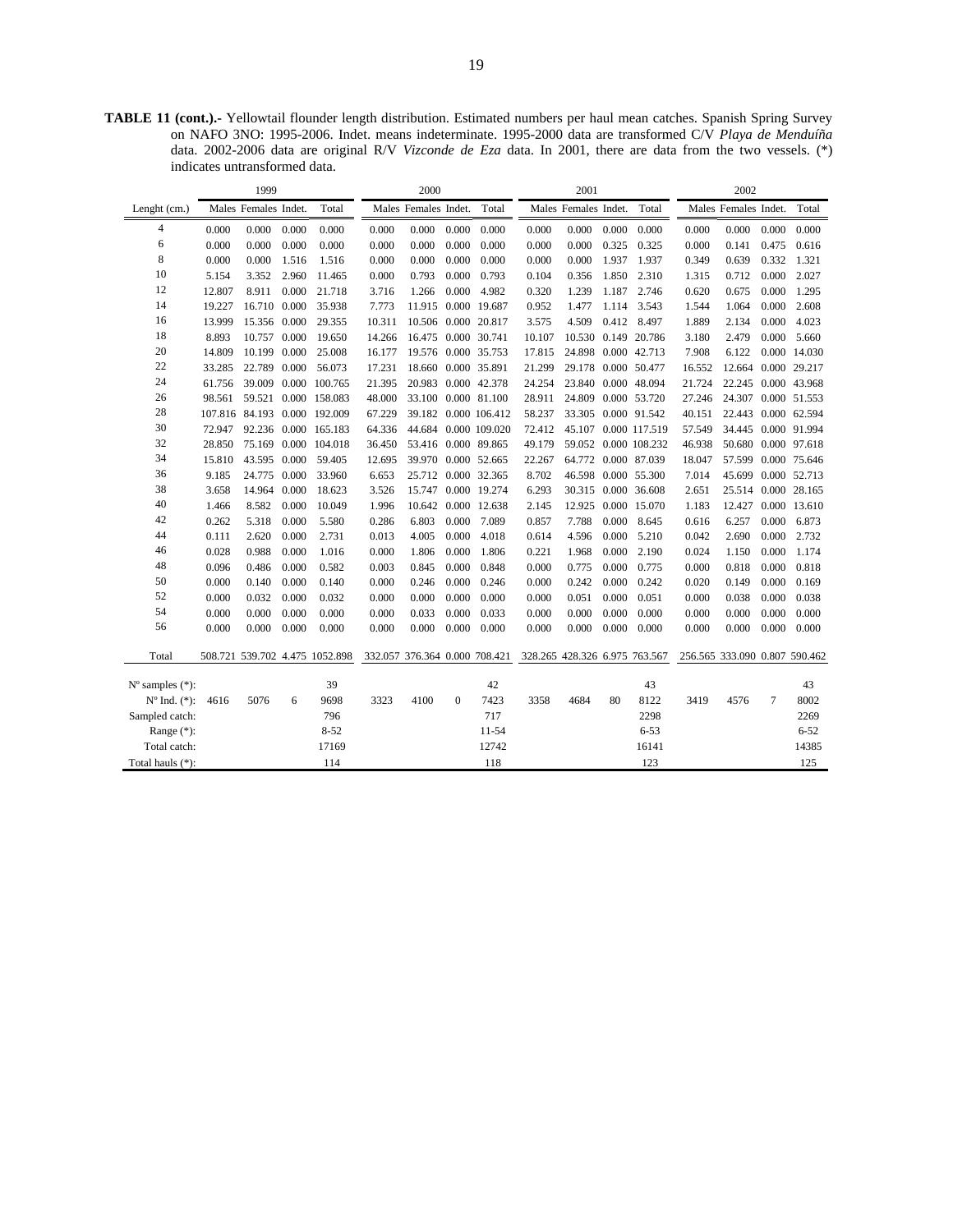**TABLE 11 (cont.).-** Yellowtail flounder length distribution. Estimated numbers per haul mean catches. Spanish Spring Survey on NAFO 3NO: 1995-2006. Indet. means indeterminate. 1995-2000 data are transformed C/V *Playa de Menduíña*  data. 2002-2006 data are original R/V *Vizconde de Eza* data. In 2001, there are data from the two vessels. (\*) indicates untransformed data.

| Females Indet.<br>Total<br>Males Females Indet.<br>Total<br>Females Indet.<br>Total<br>Females Indet.<br>Length (cm.)<br>Males<br>Males<br>Males<br>4<br>0.000<br>0.009<br>0.009<br>0.000<br>0.000<br>0.000<br>0.000<br>0.000<br>0.000<br>0.000<br>0.116<br>0.116<br>0.000<br>0.000<br>0.060<br>6<br>0.000<br>0.107<br>0.297<br>0.000<br>0.337<br>0.192<br>0.000<br>0.079<br>0.404<br>0.000<br>0.337<br>0.000<br>0.013<br>0.205<br>0.000 | Total<br>0.060<br>0.079<br>0.594 |
|------------------------------------------------------------------------------------------------------------------------------------------------------------------------------------------------------------------------------------------------------------------------------------------------------------------------------------------------------------------------------------------------------------------------------------------|----------------------------------|
|                                                                                                                                                                                                                                                                                                                                                                                                                                          |                                  |
|                                                                                                                                                                                                                                                                                                                                                                                                                                          |                                  |
|                                                                                                                                                                                                                                                                                                                                                                                                                                          |                                  |
| 8<br>0.274<br>0.741<br>0.036<br>0.121<br>0.431<br>0.109<br>0.049<br>0.899<br>0.269<br>0.018<br>0.054<br>0.341<br>0.187<br>0.162<br>0.245                                                                                                                                                                                                                                                                                                 |                                  |
| 10<br>0.572<br>0.140<br>0.000<br>0.384<br>0.847<br>1.559<br>0.528<br>0.637<br>1.165<br>1.725<br>0.467<br>0.051<br>2.243<br>0.686<br>0.276                                                                                                                                                                                                                                                                                                | 1.346                            |
| 12<br>0.000<br>0.000<br>0.000<br>1.205<br>2.174<br>2.005<br>1.577<br>3.582<br>1.877<br>4.229<br>1.734<br>0.000<br>0.969<br>2.353<br>2.026                                                                                                                                                                                                                                                                                                | 3.760                            |
| 14<br>0.000<br>3.503<br>2.632<br>0.000<br>0.000<br>0.977<br>0.869<br>1.846<br>6.135<br>4.728<br>3.053<br>7.780<br>3.645<br>3.862<br>0.000                                                                                                                                                                                                                                                                                                | 7.507                            |
| 16<br>0.000<br>1.234<br>4.580<br>3.608<br>0.000<br>8.188<br>3.630<br>0.000<br>6.009<br>0.946<br>0.289<br>4.674<br>8.304<br>5.776                                                                                                                                                                                                                                                                                                         | 0.000<br>11.785                  |
| 18<br>1.665<br>1.689<br>0.000<br>3.543<br>0.000<br>8.192<br>3.348<br>0.000<br>3.355<br>4.649<br>3.334<br>6.682<br>5.989<br>5.547                                                                                                                                                                                                                                                                                                         | 0.000<br>11.536                  |
| 20<br>1.695<br>0.000<br>0.000<br>8.196<br>2.233<br>3.928<br>5.414<br>6.205<br>0.000<br>4.905<br>4.847<br>9.752<br>9.721<br>11.619                                                                                                                                                                                                                                                                                                        | 17.917<br>0.000                  |
| 22<br>4.214<br>4.602<br>0.000<br>8.817<br>5.757<br>0.000<br>6.836<br>0.000<br>10.545<br>5.563<br>11.321<br>8.934<br>15.770<br>10.735                                                                                                                                                                                                                                                                                                     | 21.280<br>0.000                  |
| 24<br>11.364<br>8.741<br>0.000<br>20.105<br>8.232<br>7.732<br>0.000<br>15.964<br>8.930<br>7.162<br>0.000<br>16.092<br>12.977<br>11.073                                                                                                                                                                                                                                                                                                   | 0.000<br>24.050                  |
| 26<br>0.000<br>16.572<br>0.000<br>27.765<br>19.581<br>47.347<br>25.572<br>42.145<br>8.451<br>0.000<br>13.439<br>15.997<br>24.447<br>13.117                                                                                                                                                                                                                                                                                               | 0.000<br>26.556                  |
| 28<br>37.413<br>0.000<br>57.974<br>27.637<br>0.000<br>85.611<br>17.504<br>0.000<br>52.344<br>29.153<br>66.566<br>34.840<br>26.251<br>15.412                                                                                                                                                                                                                                                                                              | 41.663<br>0.000                  |
| 30<br>52.296<br>29.328<br>0.000<br>81.624<br>87.376<br>52.285<br>0.000 139.661<br>34.103<br>0.000 109.105<br>64.180<br>25.059<br>75.001                                                                                                                                                                                                                                                                                                  | 89.238<br>0.000                  |
| 32<br>45.761<br>40.076<br>0.000<br>85.836<br>74.712<br>58.683<br>0.000 133.396<br>70.556<br>58.866<br>0.000 129.423<br>52.415<br>74.126                                                                                                                                                                                                                                                                                                  | 0.000 126.541                    |
| 34<br>67.737<br>19.769<br>52.100<br>0.000<br>71.869<br>30.847<br>58.596<br>0.000<br>89.443<br>28.072<br>62.961<br>0.000<br>91.032<br>38.379                                                                                                                                                                                                                                                                                              | 0.000 106.116                    |
| 36<br>6.757<br>39.555<br>0.000<br>46.312<br>7.531<br>46.290<br>0.000<br>53.820<br>8.105<br>48.672<br>0.000<br>56.777<br>11.021<br>63.706                                                                                                                                                                                                                                                                                                 | 0.000<br>74.727                  |
| 38<br>0.000<br>26.594<br>28.650<br>0.000<br>39.877<br>2.130<br>23.649<br>25.779<br>2.056<br>0.000<br>26.547<br>28.512<br>3.046<br>1.965                                                                                                                                                                                                                                                                                                  | 0.000<br>42.923                  |
| 40<br>0.000<br>0.000<br>0.832<br>9.444<br>10.276<br>1.716<br>10.932<br>12.648<br>0.908<br>11.697<br>0.000<br>12.606<br>0.981<br>17.493                                                                                                                                                                                                                                                                                                   | 18.474<br>0.000                  |
| 42<br>3.895<br>0.000<br>4.151<br>3.725<br>0.000<br>4.240<br>4.746<br>0.000<br>4.918<br>5.709<br>0.000<br>0.256<br>0.514<br>0.172<br>0.081                                                                                                                                                                                                                                                                                                | 5.789                            |
| 44<br>2.033<br>0.268<br>2.432<br>0.000<br>2.700<br>0.028<br>0.000<br>2.061<br>0.050<br>2.020<br>0.000<br>2.070<br>2.190<br>0.000<br>0.072                                                                                                                                                                                                                                                                                                | 2.262                            |
| 46<br>0.000<br>0.000<br>0.000<br>0.000<br>1.113<br>1.113<br>0.000<br>0.575<br>0.575<br>0.000<br>1.128<br>1.128<br>0.000<br>1.341<br>0.000                                                                                                                                                                                                                                                                                                | 1.341                            |
| 48<br>0.303<br>0.000<br>0.303<br>0.000<br>0.560<br>0.000<br>0.525<br>0.000<br>0.525<br>0.000<br>0.000<br>0.200<br>0.200<br>0.000<br>0.000                                                                                                                                                                                                                                                                                                | 0.560                            |
| 50<br>0.000<br>0.202<br>0.000<br>0.202<br>0.000<br>0.009<br>0.000<br>0.009<br>0.030<br>0.000<br>0.030<br>0.231<br>0.000<br>0.000<br>0.000                                                                                                                                                                                                                                                                                                | 0.231                            |
| 52<br>0.000<br>0.009<br>0.000<br>0.000<br>0.000<br>0.012<br>0.009<br>0.000<br>0.055<br>0.000<br>0.055<br>0.000<br>0.000<br>0.000<br>0.000                                                                                                                                                                                                                                                                                                | 0.012                            |
| 54<br>0.000<br>0.000<br>0.000<br>0.000<br>0.000<br>0.000<br>0.000<br>0.000<br>0.000<br>0.079<br>0.000<br>0.079<br>0.000<br>0.091<br>0.000                                                                                                                                                                                                                                                                                                | 0.091                            |
| 56<br>0.000<br>0.000<br>0.000<br>0.000<br>0.000<br>0.000<br>0.000<br>0.000<br>0.000<br>0.000<br>0.000<br>0.000<br>0.000<br>0.000<br>0.000                                                                                                                                                                                                                                                                                                | 0.000                            |
| 488.169<br>322.910<br>Total<br>215.959<br>271.489<br>0.721<br>336.032 1.193<br>660.136<br>275.518<br>308.254 0.297<br>584.069<br>281.150<br>354.688<br>0.601                                                                                                                                                                                                                                                                             | 636.440                          |
| 48<br>37<br>45<br>$N^{\circ}$ samples $(*)$ :                                                                                                                                                                                                                                                                                                                                                                                            | 45                               |
| 12<br>5690<br>3703<br>4234<br>7953<br>4790<br>6556<br>6<br>11352<br>4404<br>6012<br>$N^{o}$ Ind. $(*)$ :<br>2424<br>3254<br>16                                                                                                                                                                                                                                                                                                           | 10426<br>10                      |
| 3784<br>Sampled catch:<br>1864<br>2587                                                                                                                                                                                                                                                                                                                                                                                                   | 3407                             |
| Range (*):<br>$5 - 52$<br>$5 - 53$<br>$6 - 55$                                                                                                                                                                                                                                                                                                                                                                                           | $5 - 54$                         |
| Total catch:<br>11280<br>15117<br>14275                                                                                                                                                                                                                                                                                                                                                                                                  | 15424                            |
| 120<br>118<br>119<br>Total hauls (*):                                                                                                                                                                                                                                                                                                                                                                                                    | 120                              |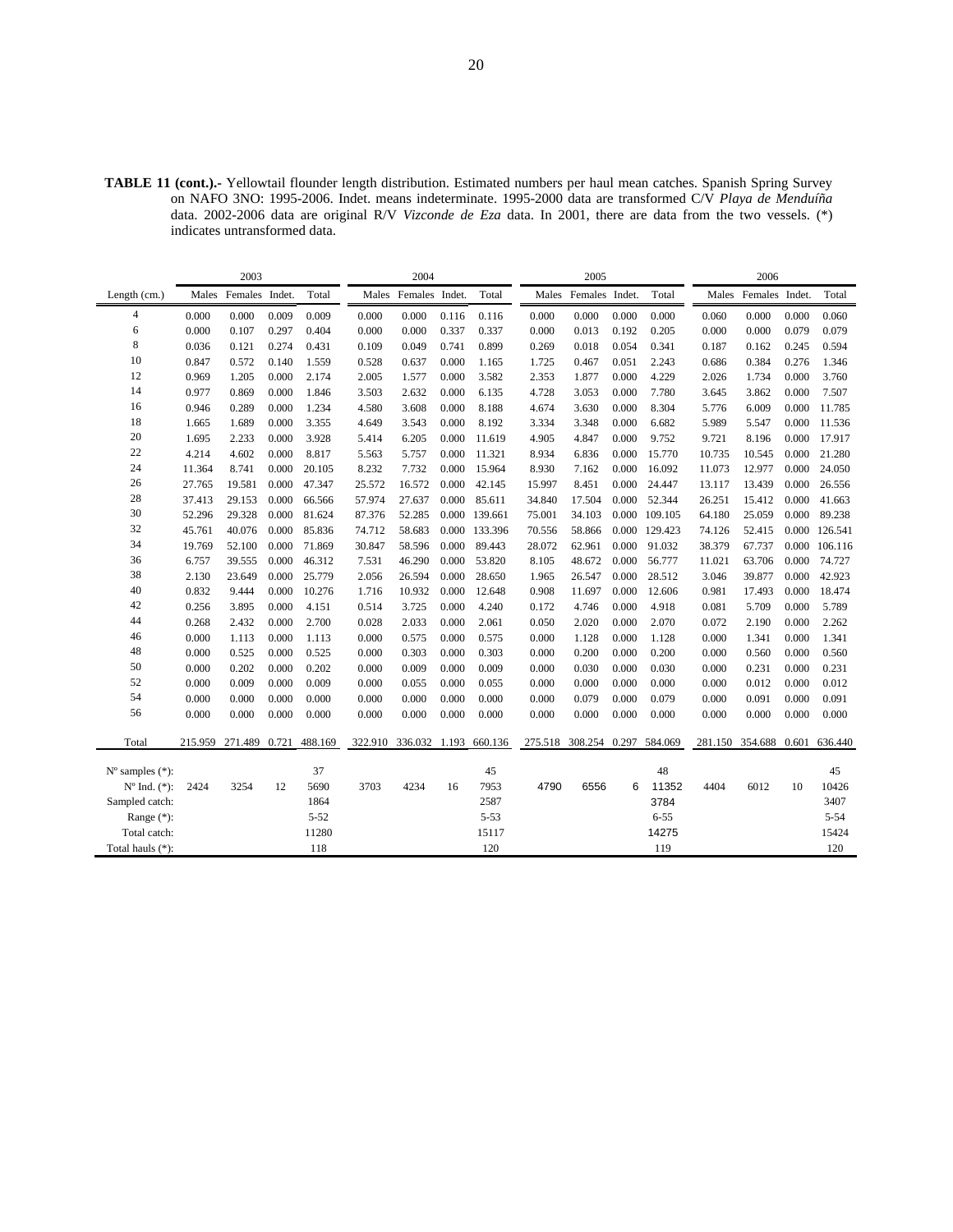

**FIGURE 1.-** Atlantic cod stratified mean catches in Kg and ±SD by year. Spanish Spring surveys on NAFO Div. 3NO: 1997-2006 (1997-2000 transformed data from C/V *Playa de Menduíña*; 2002-2006 original data from R/V *Vizconde de Eza*. In 2001, there are data from the two vessels).



**FIGURE 2.-** Atlantic cod biomass calculated by the swept area method in tons and ±SD by year. Spanish Spring surveys on NAFO Div. 3NO: 1997-2006 (1997-2000 transformed data from C/V *Playa de Menduíña*; 2002-2006 original data from R/V *Vizconde de Eza*. In 2001, there are data from the two vessels).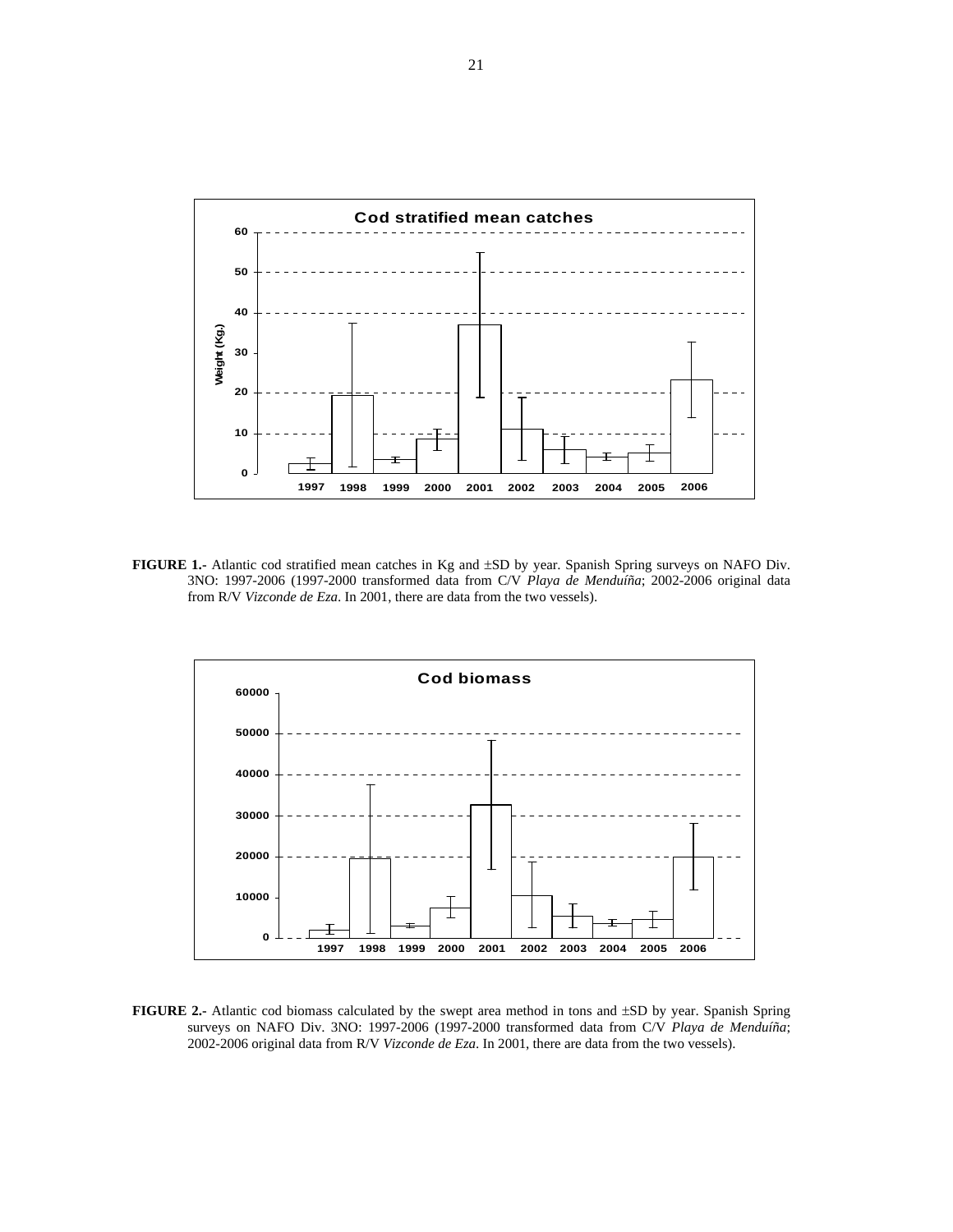

**FIGURE 3.-** Atlantic cod length distribution (cm) on NAFO 3NO: 1997-2006. Mean catches per tow numbers. 1997-2000 data are transformed data from C/V *Playa de Menduíña*, and 2002-2006 data are original from R/V *Vizconde de Eza*. In 2001, there are data form the two vessels.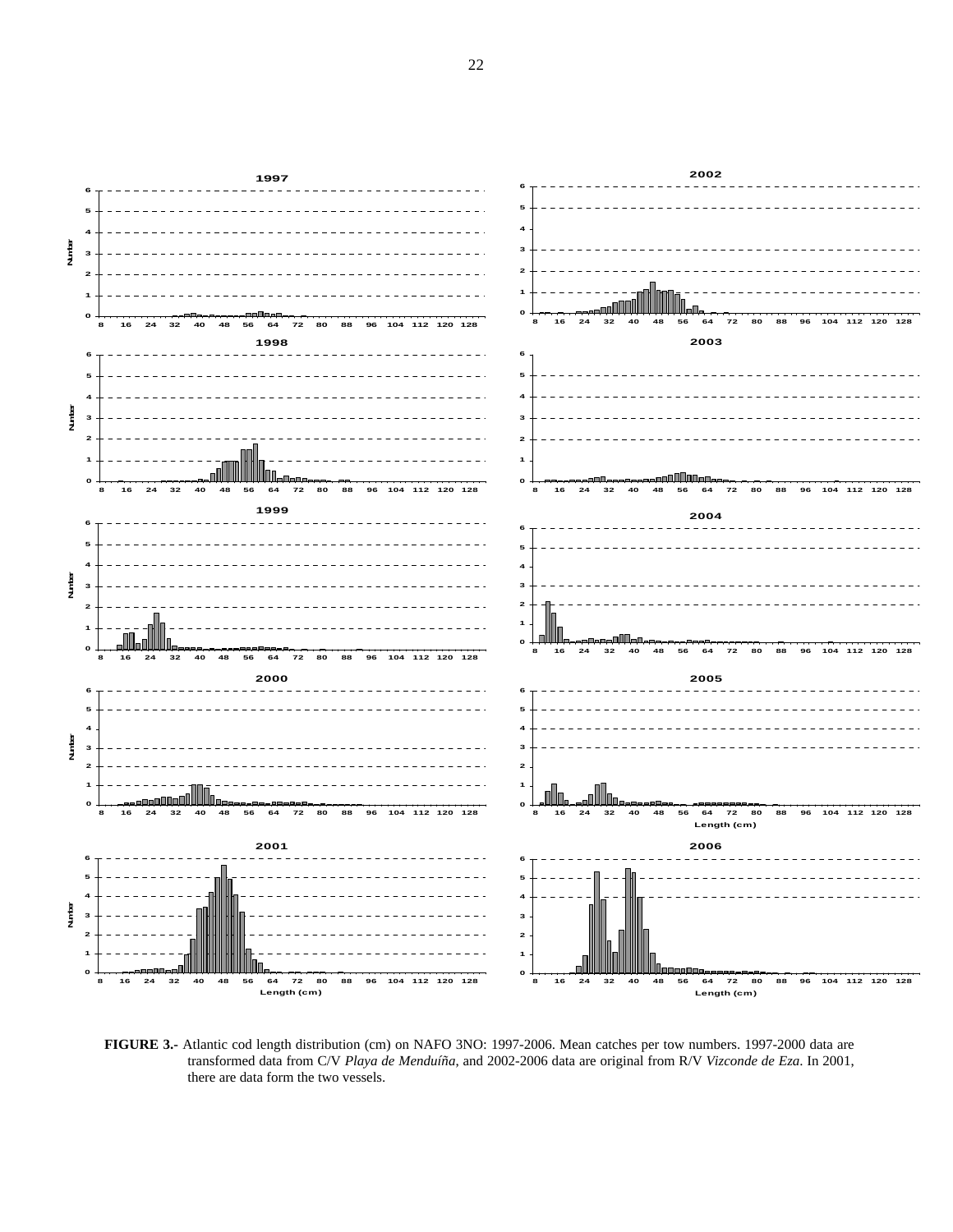

 **FIGURE 4.-** Atlantic cod mean catches per tow length distribution (cm) on NAFO 3NO: 1997-2006.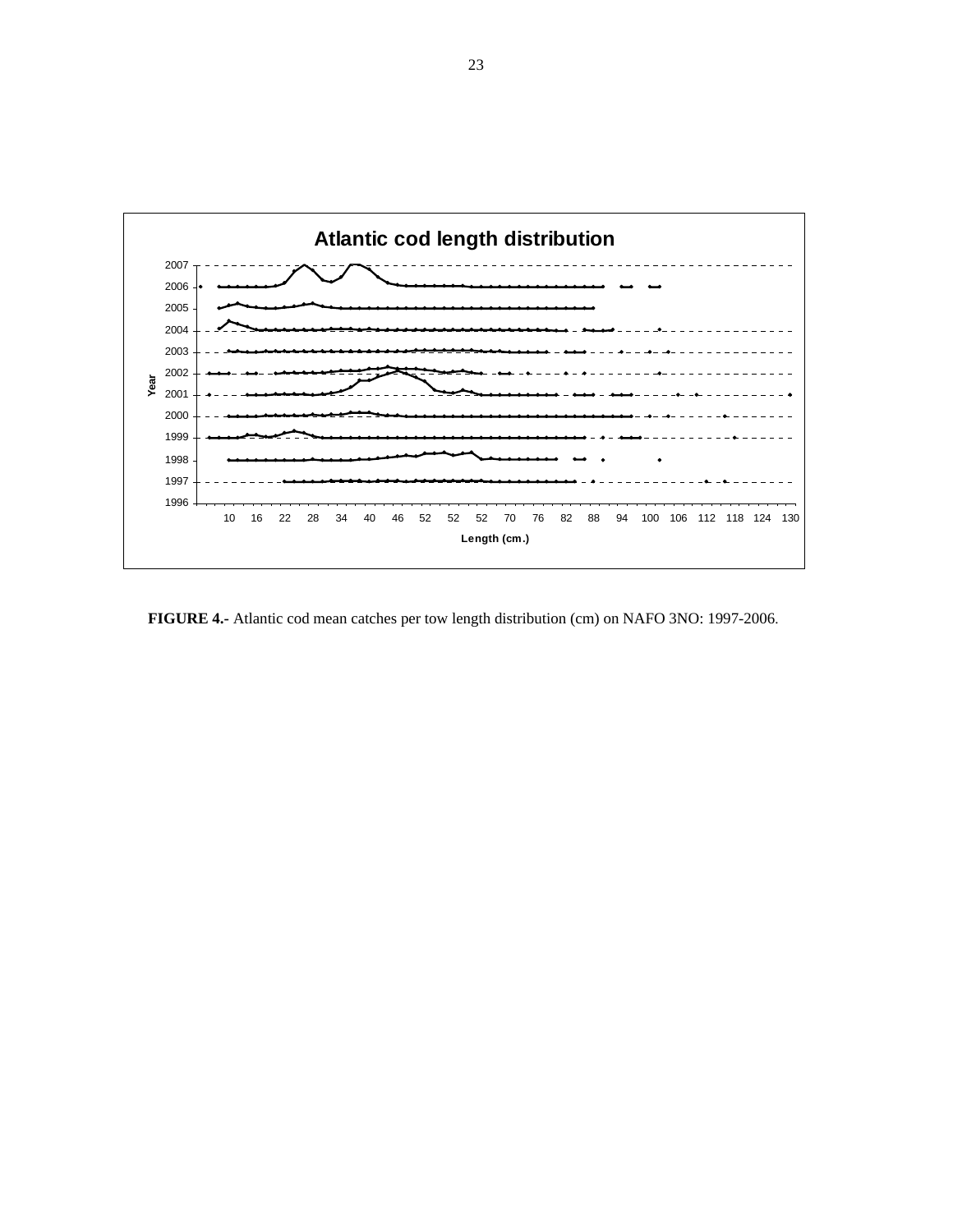

**FIGURE 5.-** Yellowtail flounder stratified mean catches in Kg and ±SD by year. Spanish Spring surveys on NAFO Div. 3NO: 1995-2006 (1995-2000 transformed data from C/V *Playa de Menduíña*; 2002-2006 original data from R/V *Vizconde de Eza*. In 2001, there are data from the two vessels).



**FIGURE 6.-** Yellowtail flounder biomass calculated by the swept area method in tons and ±SD by year. Spanish Spring surveys on NAFO Div. 3NO: 1995-2006 (1995-2000 transformed data from C/V *Playa de Menduíña*; 2002-2006 original data from R/V *Vizconde de Eza*. In 2001, there are data from the two vessels).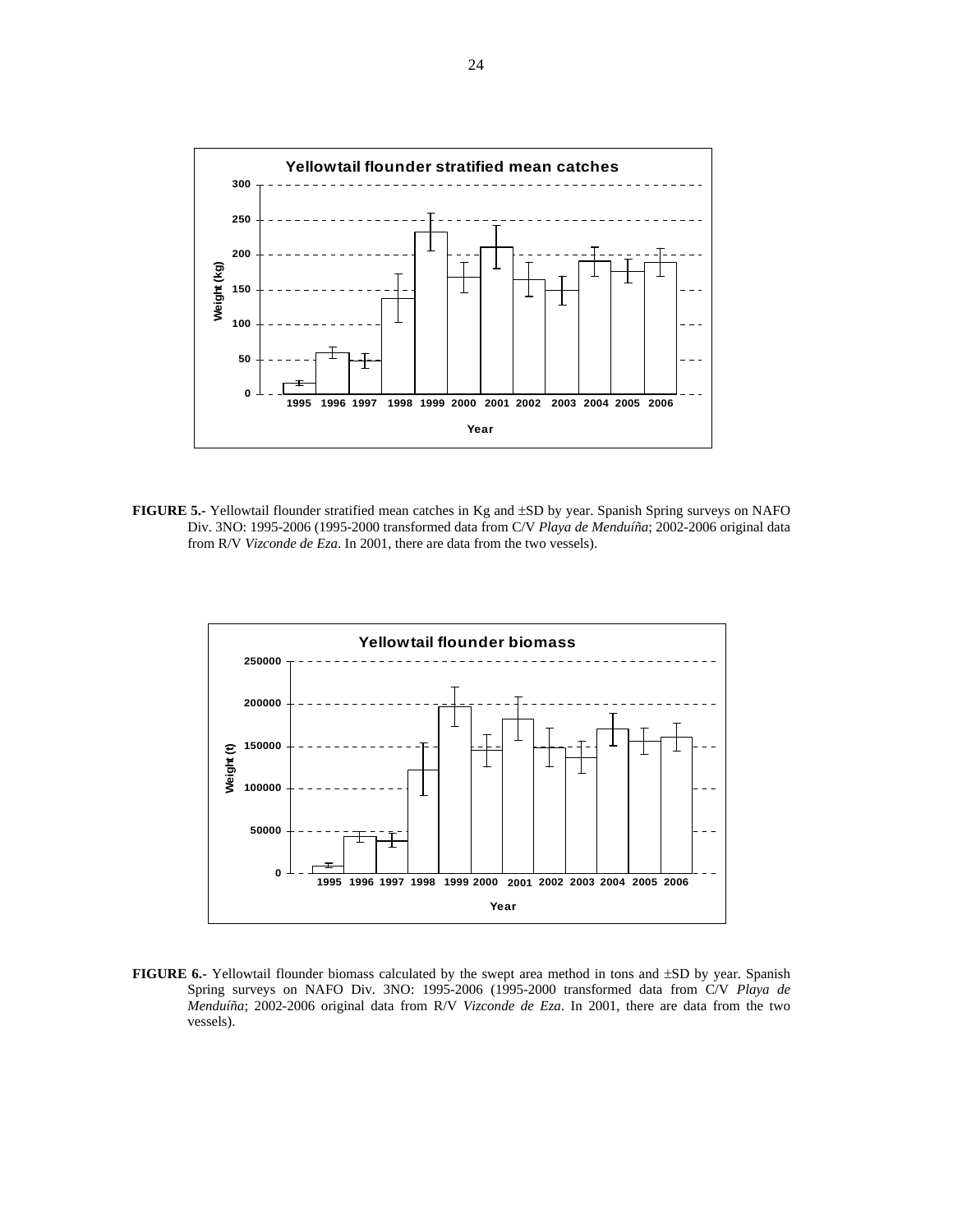

**FIGURE 7.-** Yellowtail flounder length distribution (cm) on NAFO 3NO: 1995-2006. Mean catches per tow numbers. 1995-2000 data are transformed data from C/V *Playa de Menduíña*, and 2002-2006 data are original from R/V *Vizconde de Eza*. In 2001, there are data from the two vessels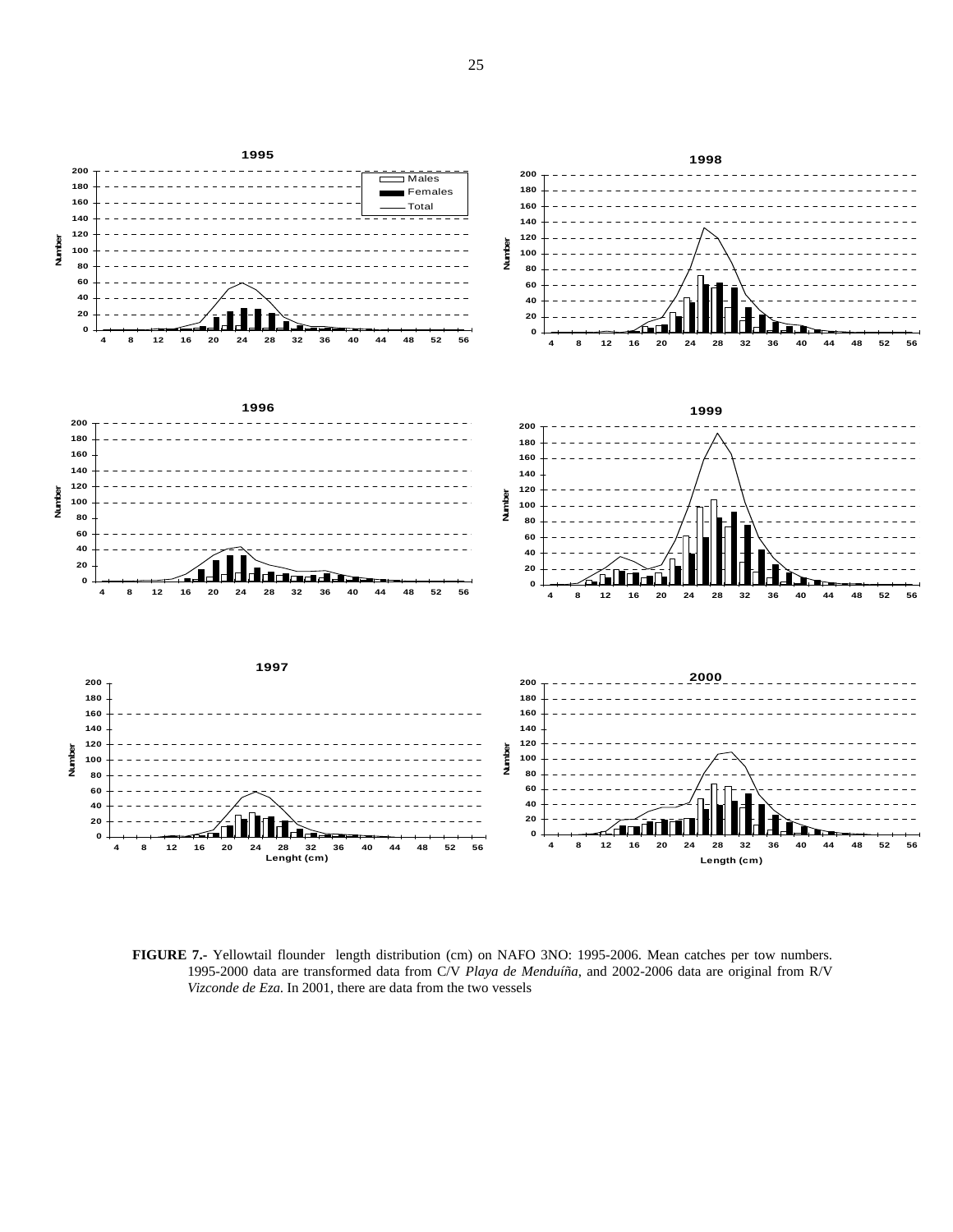

**FIGURE 7 (Cont.).-** Yellowtail flounder length distribution (cm) on NAFO 3NO: 1995-2006. Mean catches per tow numbers. 1995-2000 data are transformed data from C/V *Playa de Menduíña*, and 2002-2006 data are original from R/V *Vizconde de Eza*. In 2001, there are data from the two vessels